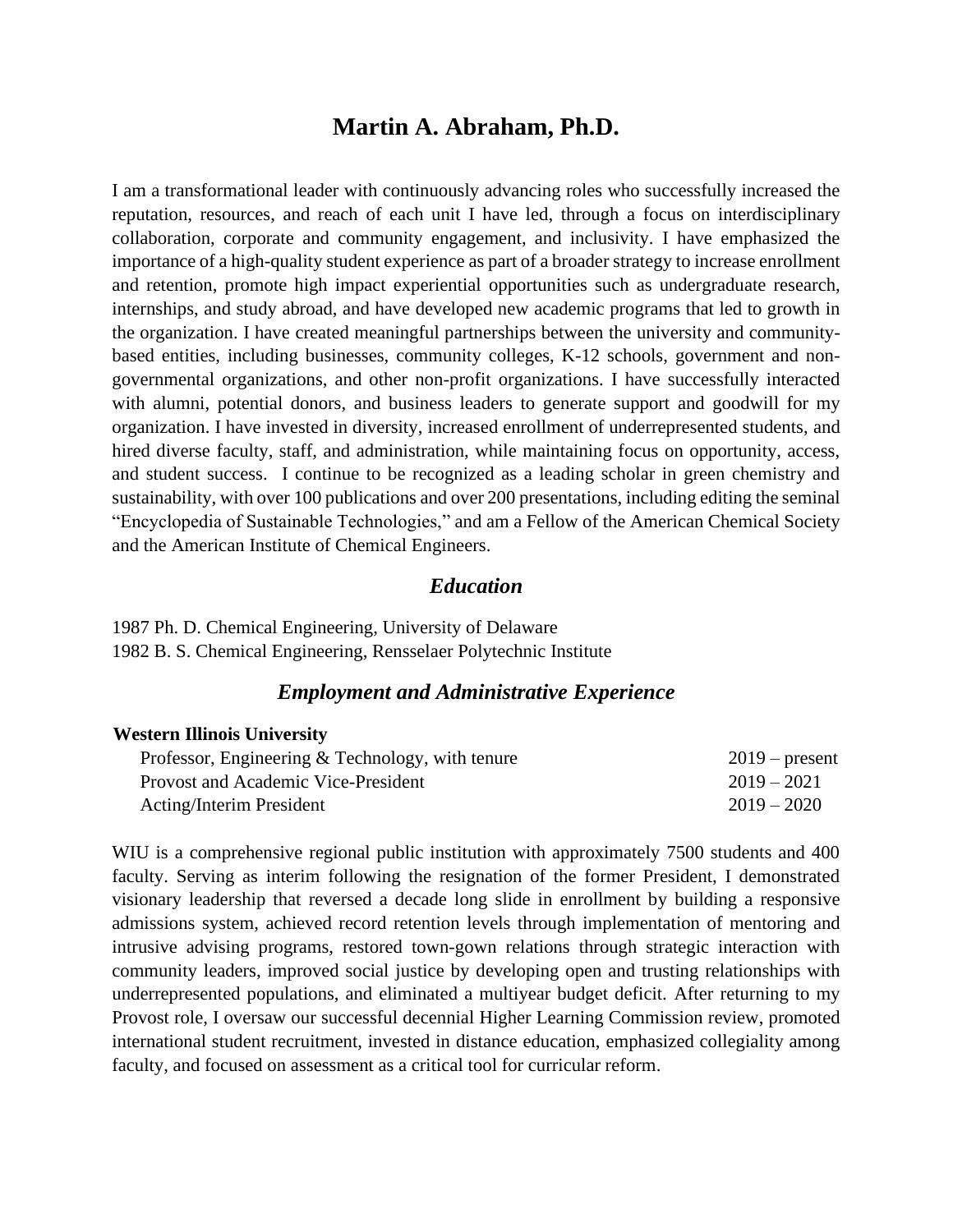## *Highlighted Accomplishments:*

- University Leadership:
	- o Established enrollment management division and invested in new enrollment initiatives, leading to
		- The largest freshman class in three years (20.2% increase relative to prior year) and the first increase in the freshman class in nine years.
		- **•** The first increase in incoming transfer students in ten years, up 9.5% relative to the prior year.
		- The first year-over-year increase in total new student enrollment in 14 years.
		- **Example 1** First-time, full-time freshmen retention of 76.8%, the highest level since 2004. Transfer student one-year retention of 83.1%, an all-time record.
	- o Reestablished and funded university diversity initiatives, creating workshops for faculty and staff on dealing with diverse populations, reconstituting the University Diversity Council, and establishing a community engagement council. Recipient of the Cathy O'Neill Couza Award for Outstanding Leadership in Diversity, Spring 2021.
	- o Reorganized to create a Division of Budget and Finance, for a net overall savings of more than \$500,000 per year. Reduced operational spending and decreased personnel costs to achieve the first positive balance sheet in over five years. Refinanced bond issuance that produced approximately \$4,000,000 in budget savings.
	- o Maintained University operations through the Covid-19 pandemic, provided residence hall space for students without other options, coordinated the switch to predominantly online learning, developed virtual commencement, maintained frequent communications with faculty, staff, students, community, and parents, installed new safety equipment, and negotiated two Memoranda of Understanding with University Professionals of Illinois (UPI) to support faculty health and safety.
	- o Secured the release of the first phase of capital funding for a new \$89,000,000 Center for Performing Arts, in support of our outstanding Music and Theatre programs and community cultural events.
	- o Supported Alumni Council by meeting potential donors at events in Moline, Chicago, Florida, Alabama, Arizona, Anaheim, and Colorado.
	- o Established the Center for Rural Education in conjunction with a \$2,500,000 donor contribution.
	- o Expanded the role of the Illinois Institute for Rural Affairs as a contributor to the Illinois Innovation Network, a \$16,000,000 investment in both Quad Cities and Macomb to enhance economic development across the region.
	- o Developed and mentored a team that authored a strategic position statement to define growth opportunities for our Quad Cities campus, emphasizing connectivity of the campus to the regional business community.
- Academic Division Leadership:
	- o Oversaw the successful decennial Higher Learning Commission accreditation review.
	- o Created an Office of Assessment, Accreditation, & Strategic Planning to promote the use of data in decision-making.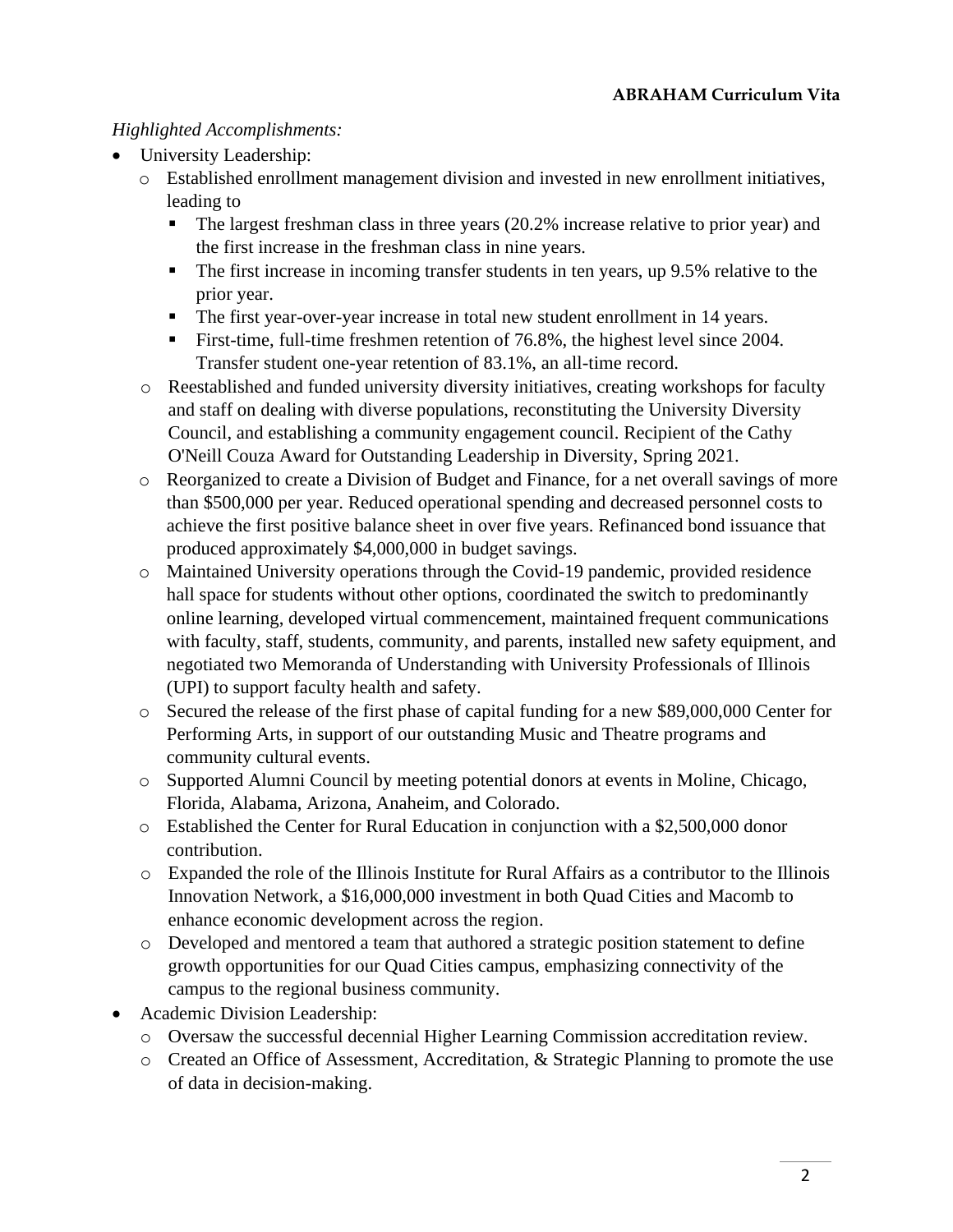- o Streamlined graduate student admissions processing, invested in the online MBA and the Master of Education alternative teacher licensure, leading to a 55% increase in new graduate enrollment and an 8.6% increase in overall graduate enrollment.
- o Hired a Director for International Programs who increased international student enrollment by 8.2% and more than doubled international enrollment for Fall 2021.
- o Established an Office of Distance Education and Support and hired its first Director to enhance the delivery of online programs and promote enrollment growth.
- o Established a collaborative partnership with Highland Community College to create a 2+2 program leading to a Bachelor of Education to partially address the teacher shortage across the State of Illinois.
- o Contracted support for grant writing, to assist faculty and staff in securing external funds to meet university needs and increase external funding.
- o Consolidated career services activities to expand emphasis on internships and career opportunities.
- o Promoted external funding opportunities through direct interaction with federal legislators leading to a \$1.5 million appropriation for completion of an emergency management operations demonstration facility.
- o Revised new faculty orientation to focus on building lasting relationships and incorporated a mentoring program to support faculty success. Promoted professional development for mid-career faculty.

## **Youngstown State University**

| Professor of Civil/Environmental and Chemical Engineering, with tenure | $2007 - 2019$ |
|------------------------------------------------------------------------|---------------|
| Provost and Vice-President for Academic Affairs                        | $2015 - 2018$ |
| Interim Provost and Vice-President for Academic Affairs                | $2014 - 2015$ |
| Founding Dean,                                                         |               |

College of Science, Technology, Engineering, and Mathematics 2007 – 2014 Served as the Chief Academic Officer at YSU, with oversight for six academic colleges, 35 academic departments, 365 faculty, and nearly 13,000 students. Supported enrollment growth through investment in new academic programs, international partnerships, and graduate studies. Created opportunities for faculty success by investment in faculty professional development and promoting university programs throughout the community. As Founding Dean of the STEM College, I led the faculty in developing strategies for organizational effectiveness, emphasizing community engagement and applied research, increasing student success and faculty satisfaction.

## *Highlighted Accomplishments:*

- University and College Leadership:
	- o Directed a successful Higher Learning Commission accreditation review; Developed new procedures for program review, faculty credential review, and part-time faculty evaluation.
	- o Led three successful ABET accreditation reviews.
	- o Successfully concluded 2014 and 2017 negotiations with faculty union.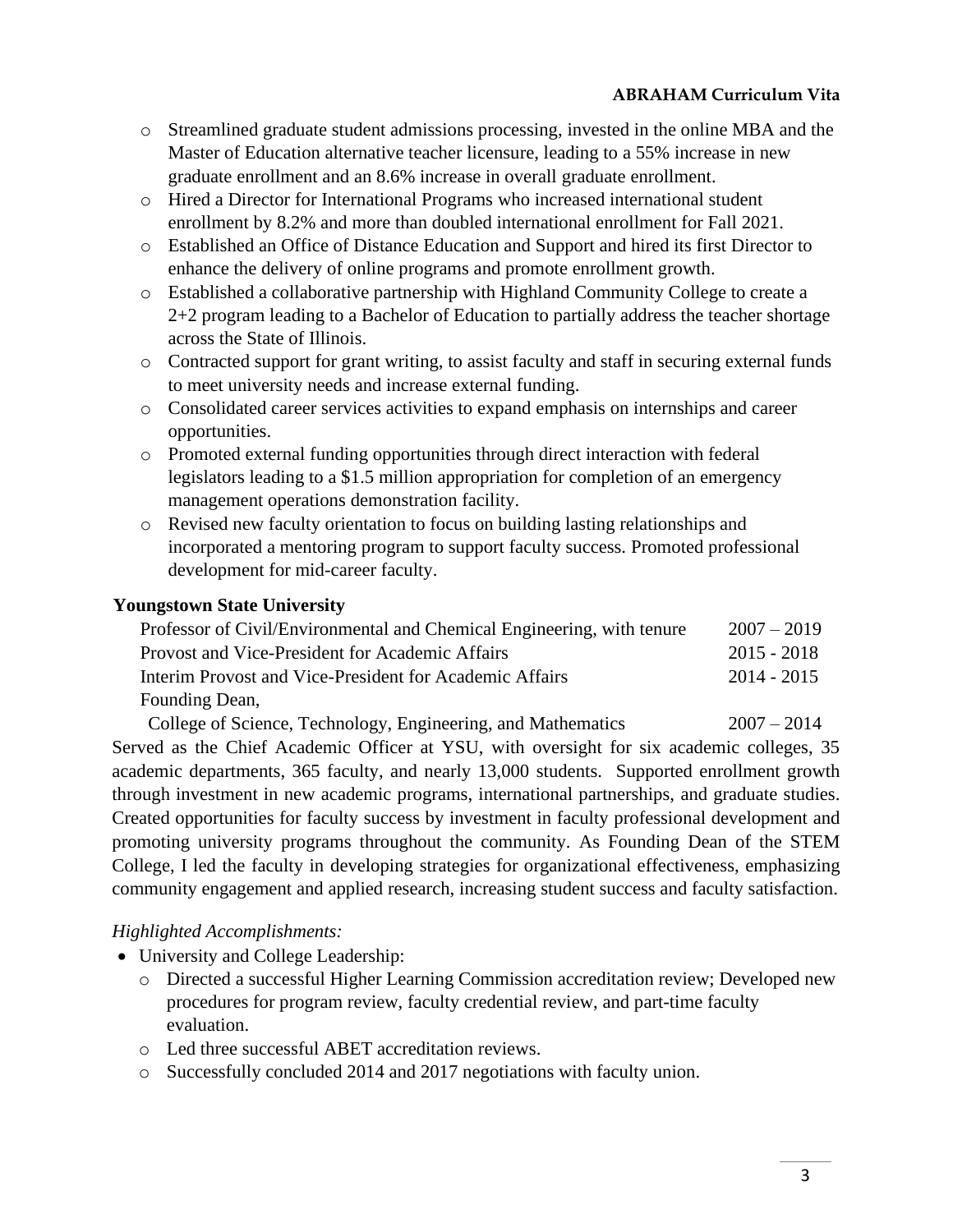- o Established a program review process and increased emphasis on assessment, which provided faculty the data to phase out under-enrolled and duplicative programs.
- o Led the university in the collection and use of benchmarked data for decision-making.
- o Expanded the role of faculty in shared governance. Established the presence of a faculty representative to the Academic Affairs committee of the Board of Trustees.
- o Implemented technology solutions to streamline administrative processes, including curricular changes, graduate admission and assistantship, and faculty credential review.
- o Initiated new faculty hiring procedures to increase diversity and inclusivity, which led to greater than 20 percent increase in minority faculty over two years.
- o Guided the STEM College to recognition by US News and World Reports as among the top 100 engineering programs among primarily undergraduate universities in 2012; ranked 45th in the nation in 2013.
- o Invested in the Society of Women Engineers to expand support for the growing enrollment of women engineering students. Tripled participation in the National Society of Black Engineers student chapter.
- Program development:
	- o Developed an interdisciplinary Ph.D. program in Materials Science and Engineering, the first PhD offered at YSU. Oversaw the enrollment of first group of students in 2012. Recognized the first graduate, who found employment in the field, in May 2016.
	- o Oversaw the development of new academic programs, including a BS in Biochemistry, BE in Manufacturing Engineering, Master's in Athletic Training, and Master's in Accountancy.
	- o Established Centers of Excellence in STEM and across YSU. Supported an intercollegiate Center in Biomechanics, connecting Kinesiology with Mechanical Engineering. Created the Center for Innovation in Additive Manufacturing, a combined effort between Engineering and Art.
	- o Created Launch Lab, an interdisciplinary STEAM initiative integrating art, engineering, and business to engage students in entrepreneurism in 3D printing. Several Launch Lab graduates have formed businesses that are now housed at the Youngstown Business Incubator.
	- o Created a first-year experience program for the university, modeled on the first-year engineering program previously developed. Focus on transition for new college students, leading to increased retention and student success.
- Community impact:
	- o Established the STEM Advisory Council to increase relations with industry and alumni and created the STEM College Awards dinner to recognize outstanding alumni and industrial and educational partners.
	- o Partnered in the formation of the Mahoning Valley Manufacturers Coalition. Utilized this partnership to support YSU and community efforts to bring the \$70,000,000 National Additive Manufacturing Innovation Institute to Youngstown.
	- o Created a mutually beneficial collaboration with the Youngstown Business Incubator, identified as the leading University-affiliated incubator in the world for 2015.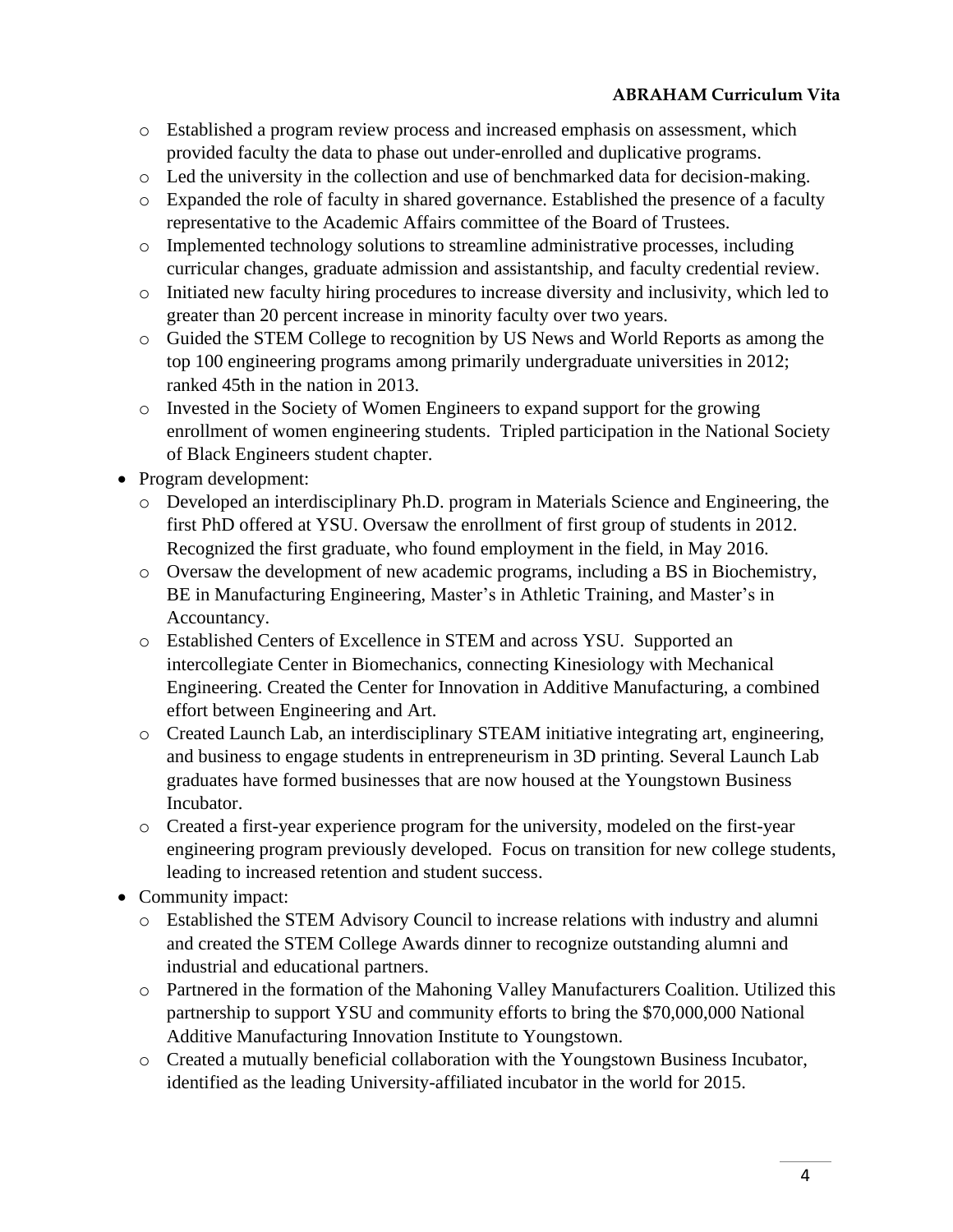- o Created an Office of STEM Research and Technology-Based Economic Development and hired the first director. Used this as a springboard to promote economic development-based research leading to over \$8 million in external funding, a record for the STEM College.
- o Created a STEM College Office of Professional Practice to provide structure for coop/internship programs. Placed over 200 students per year in internships, working with over 60 local, regional, and national companies.

## **University of Toledo**

| Professor of Chemical and Environmental Engineering, with tenure       | $1996 - 2007$ |
|------------------------------------------------------------------------|---------------|
| Dean, College of Graduate Studies, (The unit was renamed after merging |               |
| with the Medical University of Ohio in 2006)                           | $2006 - 2007$ |
| Dean, Graduate School                                                  | $2004 - 2006$ |
| Associate Dean, Research and Graduate Studies, College of Engineering  | $2000 - 2004$ |
| Chemical Engineering undergraduate program coordinator                 | $1996 - 2000$ |

The Dean of the College of Graduate Studies is the chief academic officer for graduate programs at the University of Toledo and represents the University at the Ohio Board of Regents and the Council of Graduate Schools. In July 2006, the University of Toledo and the Medical University of Ohio merged, resulting in the formation of the College of Graduate Studies with over 3000 graduate students in over 100 degree programs (including Master's, Specialist, and Doctoral programs) throughout 10 academic colleges. As Associate Dean in Engineering, I was responsible for all graduate and research activities within the College of Engineering, including six Master's programs and two doctoral programs.

## *Highlighted Accomplishments:*

- Oversaw the integration of graduate schools during the merger between University of Toledo and the Medical University of Ohio. Developed the organizational structure for the merged Graduate College.
- Developed new degree options, including an MS/JD program with the College of Law, an integrated Engineering/Business Master's, and a pathway for early entry of BS students into the Master's program.
- Created the position of Graduate Recruitment Coordinator to support program directors in targeted initiatives. Increased graduate enrollment by approximately five percent over three years.
- Converted graduate admissions from a paper-based process to a fully electronic admissions system. Worked with individual departments to ensure their access throughout the admission process, enabling increased communication between programs and prospective students.
- Established guidelines for awarding graduate and teaching assistantships.
- Developed strategic plan for graduate education with key performance indicators in cooperation with Graduate Council.
- Implemented a minority recruitment effort that increased diversity in our graduate programs.
- Doubled external funding in the College of Engineering.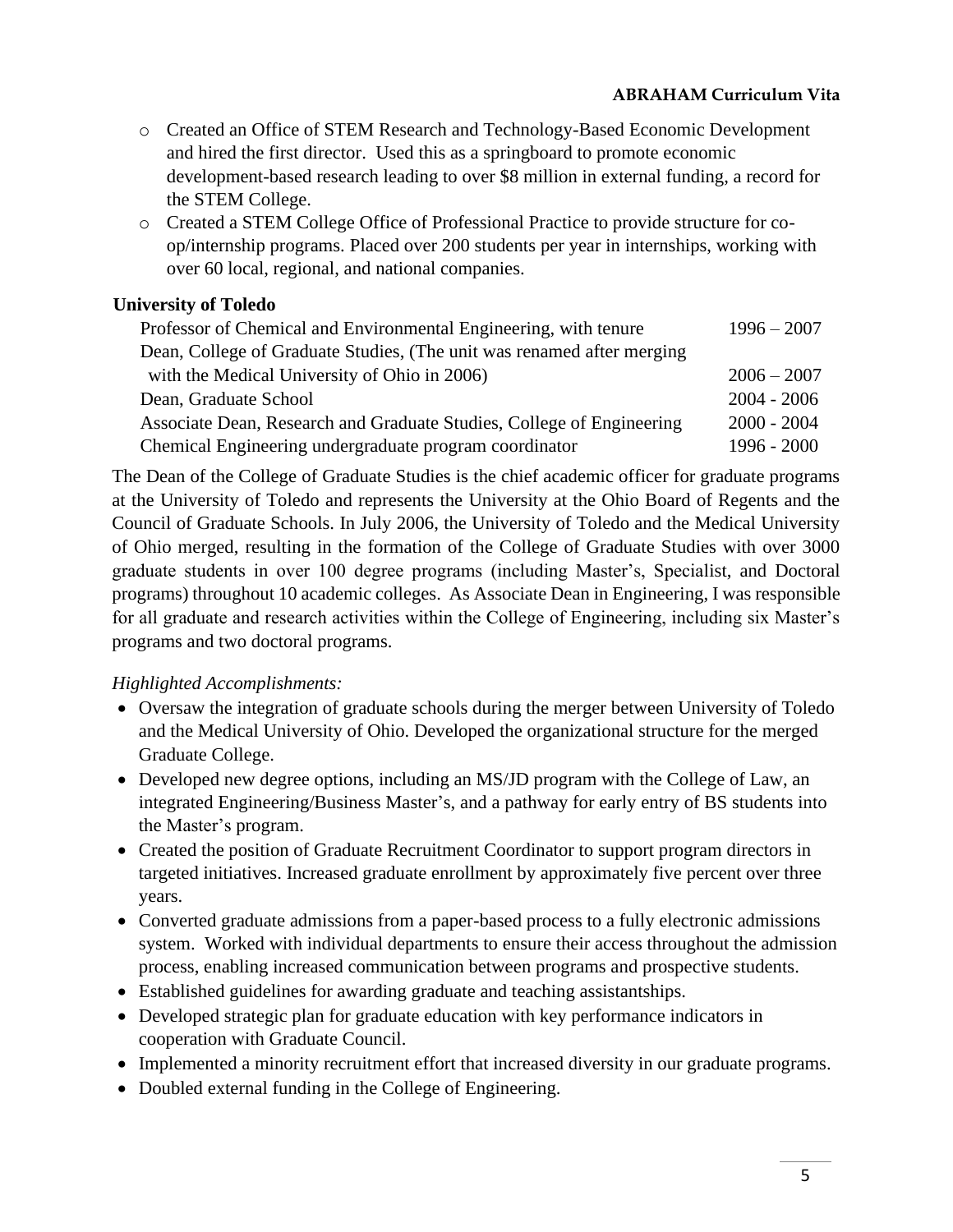- Negotiated Toledo's participation as a founding member of the Wright Fuel Cell group, a \$20,000,000 State investment.
- Represented the College as a member of the Toledo Regional Technology Alliance, a community economic development organization seeking to expand technology-based industry in the community.
- Achieved recognition by Princeton Review as the 18th best engineering graduate program in the nation.
- Expanded my research program into the use of clean solvents and other sustainable technologies. Developed new technologies for the generation of hydrogen for use in fuel cells. Collaborated with small business for the commercialization of the technology and developed a trade secret agreement.

## **The University of Tulsa**

| Associate Professor of Chemical Engineering, with tenure | 1992 - 1996   |
|----------------------------------------------------------|---------------|
| Assistant Professor of Chemical Engineering              | 1987 – 1992   |
| AIChE student chapter advisor                            | $1987 - 1992$ |

The University of Tulsa is a private, independent, doctoral-degree-granting institution focused on excellence in scholarship, dedication to free inquiry, integrity of character, and commitment to humanity. As an Assistant/Associate Professor, I developed an internationally recognized research program built on collaboration with others, worked directly with undergraduate students to support their success, and engaged with national professional organizations.

## *Highlighted Accomplishments:*

- Developed an internationally recognized research program in catalytic supercritical water oxidation, obtaining funding from federal (\$750,000), State (\$300,000), and private (\$250,000) sources to support research efforts.
- Supervised eight undergraduate research projects and graduated 13 Master's and five Doctoral students.
- Collaborated with colleagues across engineering to design a summer research experience for women and underrepresented high school students, funded by a variety of sources (\$250,000)
- Named national Outstanding AIChE Student Chapter Advisor. Recognized as a Tau Beta Pi Professor of the Month.
- Promoted faculty interests to university leadership as Chair of the Faculty Affairs Committee of the Academic Senate.

# *Honors and Awards*

| Cathy O'Neill Couza Award for Outstanding Leadership in Diversity         | 2021 |
|---------------------------------------------------------------------------|------|
| Nominated for YSU Distinguished Professor in Service                      | 2019 |
| Selected as "Most intriguing people of 2013", Youngstown Business Journal | 2014 |
| Business Advocate of the Year,                                            |      |
| Youngstown/Warren Regional Chamber of Commerce                            | 2012 |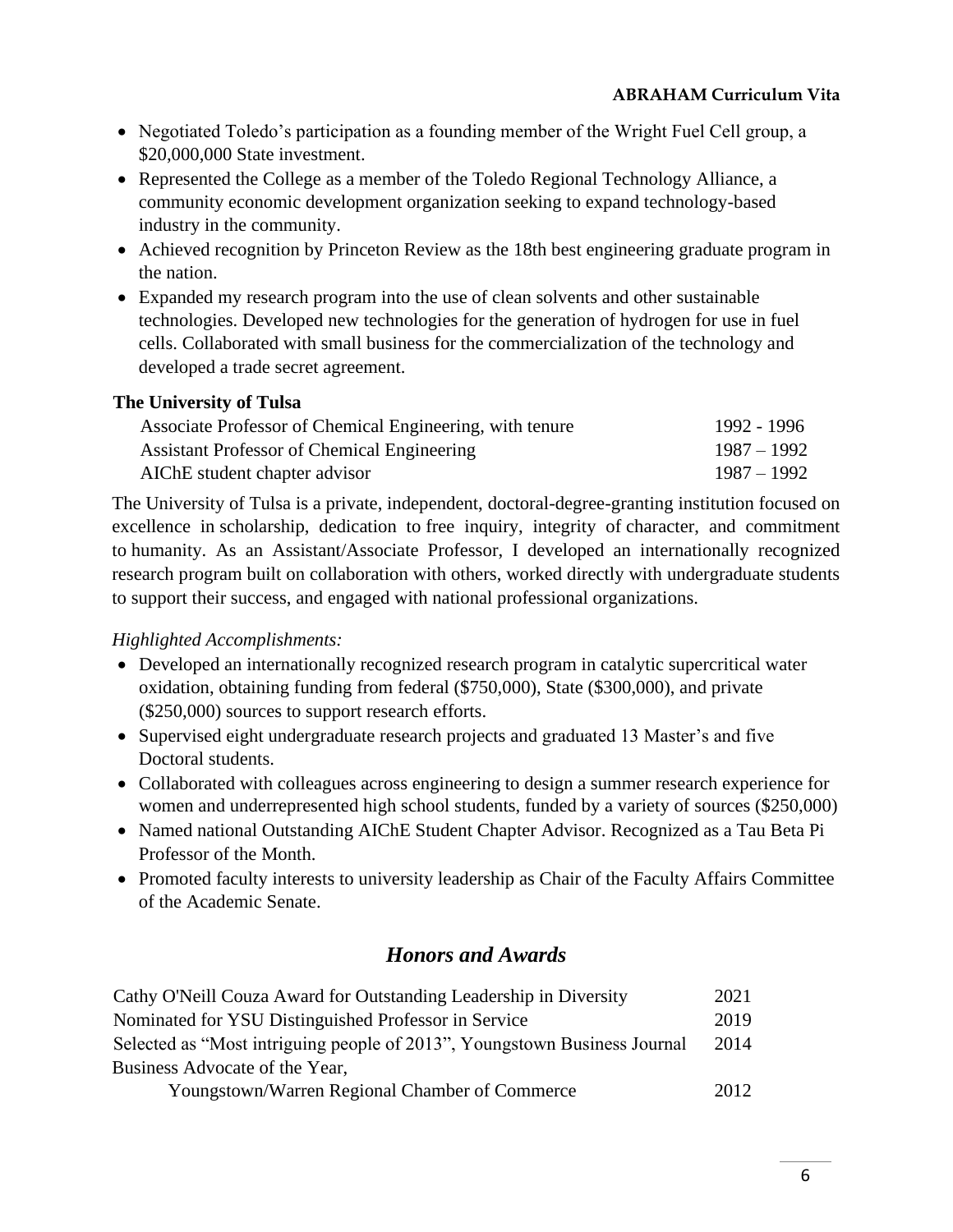| Dion D. Raftapoulous/Sigma Xi Outstanding Research Award           | 2006             |
|--------------------------------------------------------------------|------------------|
| University of Toledo Doermann Distinguished Lecturer               | 2000             |
| University of Toledo Outstanding Faculty Research Award            | 1999             |
| University of Toledo College of Engineering Outstanding Researcher | 1999             |
| Lucent Technologies Fellowship in Industrial Ecology               | 1998             |
| <b>AIChE Outstanding Student Chapter Advisor</b>                   | 1992             |
| Ralph R. Teetor Educational Award of the SAE                       | 1989             |
| Fellow, American Institute of Chemical Engineers                   | $2012$ - present |
| Fellow, American Chemical Society                                  | $2009$ - present |
| Member, Phi Kappa Phi Honor Society                                | $2000$ - present |
| Member, Sigma Xi                                                   | 1985 - $present$ |
| Member, Tau Beta Pi                                                | $1980$ - present |
| Member, Phi Beta Delta, Honor Society for International Scholars   | $2020$ - present |
|                                                                    |                  |

## *Boards and Appointments*

#### **Quad Cities Manufacturing Laboratory**

Board of Directors 2021 - present

QCML advances American manufacturing by helping manufacturers to develop cutting-edge technologies and processes to remain competitive and at the forefront of innovation in their industries. Through their connection with Western Illinois University School of Engineering, QCML's internship opportunities ensures a pipeline of skilled talent able to fulfill the demands of leading-edge manufacturing technologies, further empowering America's manufacturers.

#### **Fireline, Inc.**

Board of Directors 2013 - present

Fireline is a manufacturer of ceramic products for the aerospace industry. Fireline has roughly \$30M in sales and 100 employees. The Board sets policy for the company, including investment and strategic decisions. As the only technical member on the Boars, I provide guidance on new product development and process improvement. YSU had a significant role in the development of their TCON product, which provides the company significant growth potential in the automotive sector.

| <b>Advanced Methods in Innovation</b> |                  |
|---------------------------------------|------------------|
| Founding member                       | $2010$ - present |
| Director of Educational Strategies    | $2018 - 2019$    |

Advanced Methods in Innovation (AMI) was formed to create engaging, meaningful learning experiences that inculcates a passion for innovation, creativity and design thinking. With a focus on 3D printing as a tool to enhance the learning potential, AMI developed a series of learning modules that use hands-on learning to teach engineering design concepts, empowering students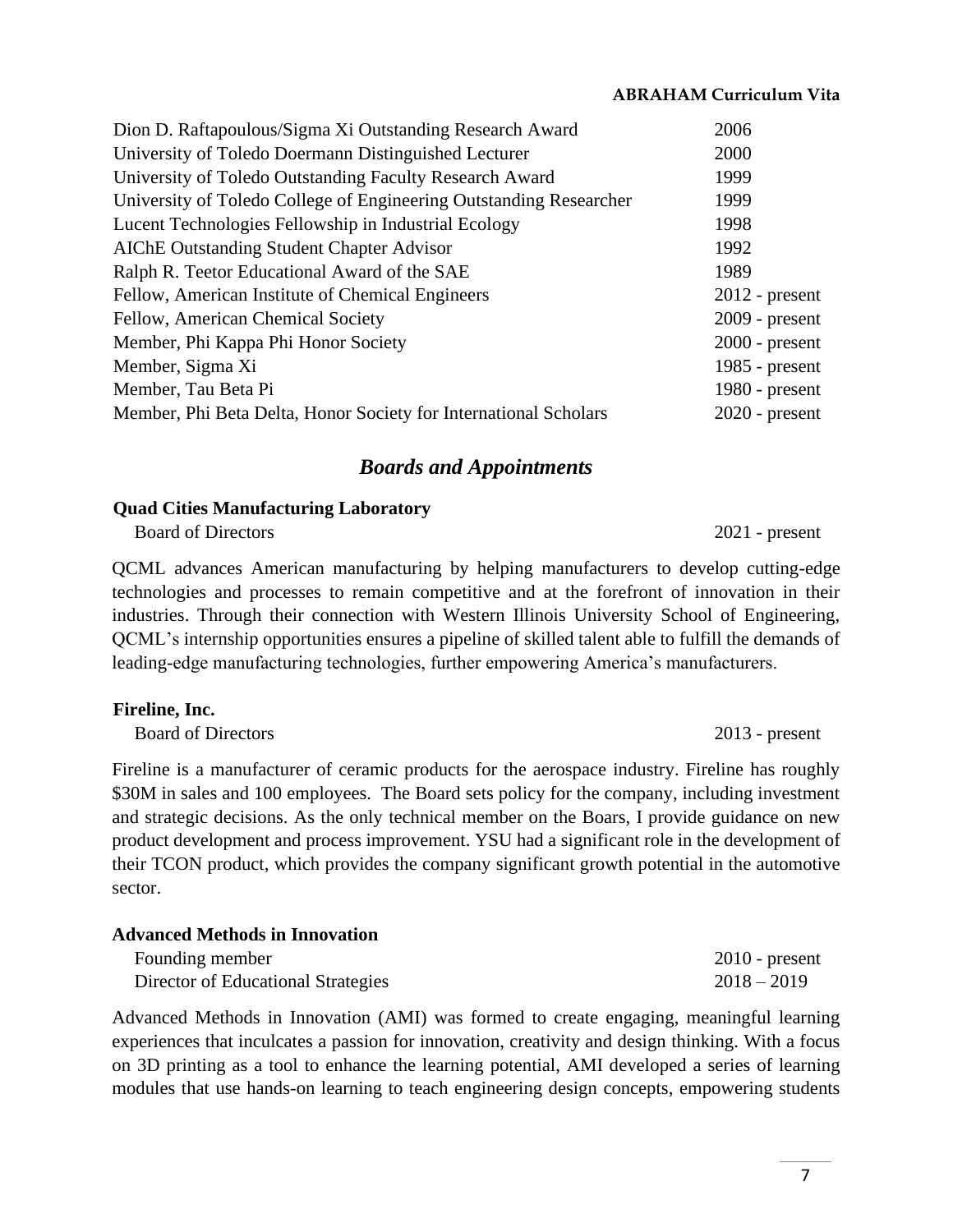and teachers for creative innovation in the digital age. I also served as an independent consultant creating content for K-12 applications and organizing teacher professional development.

## **Macomb Area Economic Development Corporation**

Board of Directors 2019 - 2020

Maedco is the regional economic development organization for McDonough County, running a business incubator, working to grow transportation needs (including the local Amtrak connection), and seeking to bring new business opportunities to the community. As a charter member and the largest employer in the region, the WIU President has a permanent position as a Director, allowing for direct involvement in the community economic development initiatives.

#### **Youngstown Business Incubator**

Board of Directors 2007 - 2019

The Youngstown Business Incubator is an internationally recognized program focused on the development of software and additive manufacturing companies in the Mahoning Valley and was ranked as the number one high impact incubation program in North America by UBI Global in 2015. YBI's mission is to facilitate the creation of high-value businesses through collaborative partnerships that promote innovative technologies and long-term, sustainable employment opportunities. YBI hosts 370 employees at portfolio companies that have generated over \$7,000,000 in revenue and raised nearly \$60,000,000 in investment capital.

## **Mercy Health Systems**

| <b>Youngstown Region Executive Board</b> | $2017 - 2019$ |  |
|------------------------------------------|---------------|--|
| <b>Strategic Development Committee</b>   | $2016 - 2019$ |  |

Mercy Health is the largest provider of health services in the State of Ohio. The Board of Directors is comprised of committed local community volunteers who are responsible for oversight of the organization's mission, focused on effectiveness, human resources, strategy development, financial plans, health-care quality and patient safety, and compliance with audit and corporate responsibility regulations and policies. As a member of the strategic development committee, we review performance metrics and programmatic development plans, in advance of presentation to the full Mercy Health Board.

## **OH Wow! The Roger and Gloria Jones Children's Center for Science and Technology** Board of Directors 2008 - 2014

OH Wow was dedicated as a children's hands-on STEM museum at its new location in downtown Youngstown in 2011. The Board identified its new mission, raised over \$2,000,000 in donor funding, rented space in a downtown facility, renovated the facility, and invested in new exhibits. The relocation of the center was recognized as a key element in the revitalization of downtown Youngstown. The center is a leader for K-6 informal science education throughout the Mahoning Valley, with over 10,000 student visits per year. My commitment to the STEM mission, and my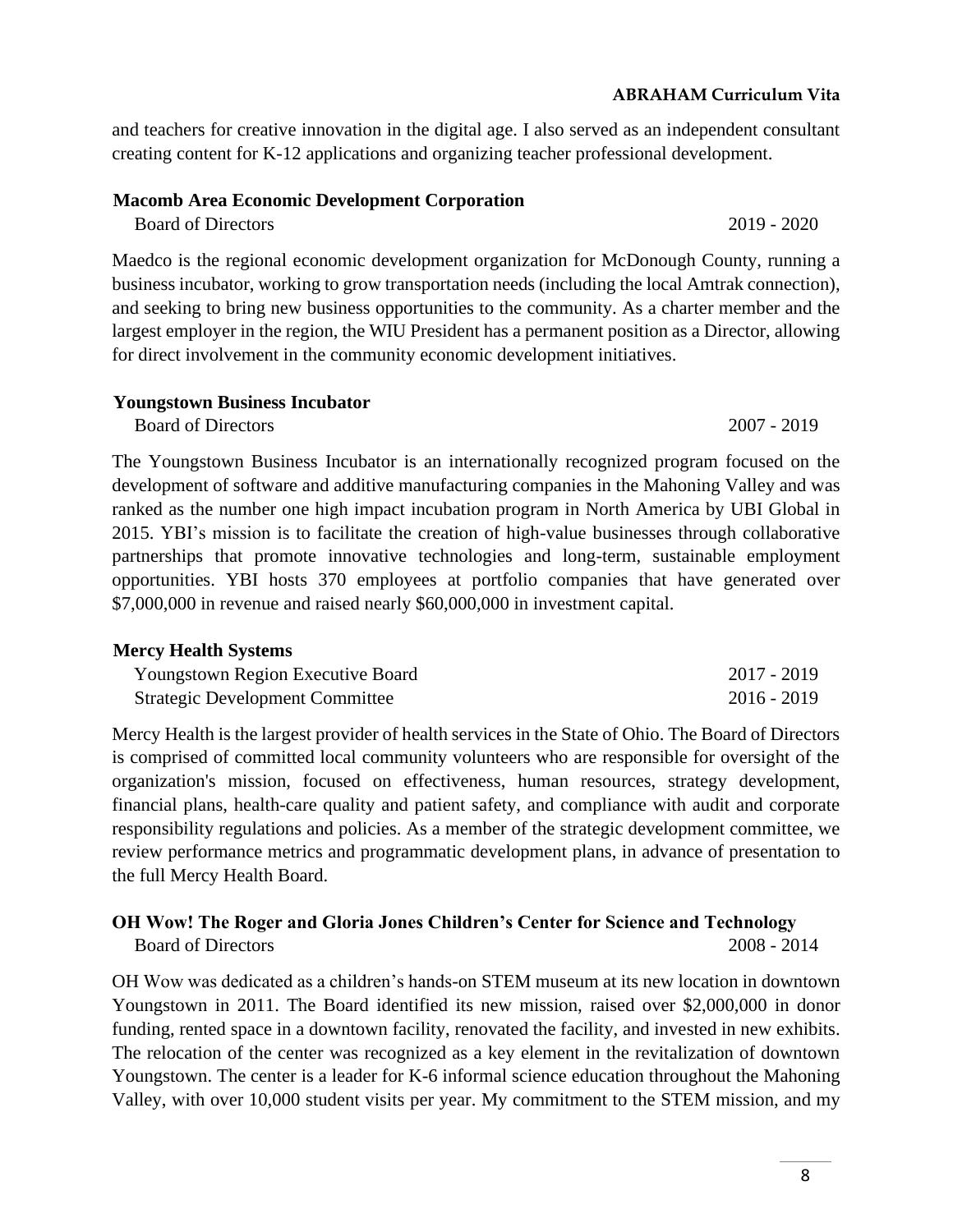ability to involve STEM faculty and students in the development of exhibits, student and technical support for its operation, and general support in the community, was a critical underlying factor that allowed the new facility to thrive.

## *Other prior appointments*

| VEC Inc., Board of Advisors                                                     | $2013 - 2017$ |
|---------------------------------------------------------------------------------|---------------|
| <b>Great Lakes Biomimicry</b>                                                   | $2015 - 2017$ |
| <b>Ohio Federal Military Jobs Commission</b>                                    | $2014 - 2015$ |
| National Additive Manufacturing Innovation Institute, Governing Board           | $2012 - 2014$ |
| Chair, Ohio Engineering Deans Council                                           | $2013 - 2014$ |
| <b>TechBelt Initiative Executive Committee</b>                                  | $2009 - 2014$ |
| <b>TechBelt Energy Innovation Center Governing Board</b>                        | $2010 - 2013$ |
| Green Chemistry Institute Governing Board                                       | $2009 - 2013$ |
| National Academies of Sciences, Committee to Assess SCWO System Testing for the |               |
| <b>Blue Grass Chemical Agent Destruction Pilot Plant</b>                        | $2012 - 2013$ |
| Ohio Fuel Cell Coalition, Board of Directors                                    | $2006 - 2011$ |
| <b>Environmental Protection Agency Board of Scientific Counselors</b>           |               |
| <b>Technology for Sustainability Subcommittee</b>                               | $2007 - 2009$ |
| <b>EMTEC Board of Governors</b>                                                 | $2006 - 2008$ |
|                                                                                 |               |

## *Journal and editorial appointments*

## **Editor** *Environmental Progress and Sustainable Energy* 2007 - present

Environmental Progress & Sustainable Energy is a bimonthly publication of the American Institute of Chemical Engineers reporting on critical issues of the environment, including remediation and treatment of solid or aqueous wastes, air pollution, sustainability, and sustainable energy. I have grown the journal from a small paper-based publication to become a leading source of technology content with nearly 1000 submissions per year and roughly 250 published articles. I manage a staff of two Associate Editors and an office assistant and coordinate with the sponsoring society and the multinational publisher. *EP&SE* has a 2020 five-year impact factor of 2.431.

**Editor in Chief,** Encyclopedia of Sustainable Technologies

| <b>Second Edition</b> | $2020 - 2024$ |
|-----------------------|---------------|
| <b>First Edition</b>  | $2015 - 2017$ |

This major reference work, published by Elsevier, Inc, is the first multivolume reference to employ both Life Cycle Analysis and Triple Bottom Line approaches in assessing the wide range of sustainable technologies and their worldwide impact. I worked with eight associate editors and over 200 authors located throughout the world to produce this four-volume encyclopedia that provides for the first time an authoritative assessment of the sustainable technologies that are currently available or in development. I have contracted with Elsevier to produce a second edition of this Encyclopedia to be published in 2024, that will expand existing content and promote new areas in sustainability.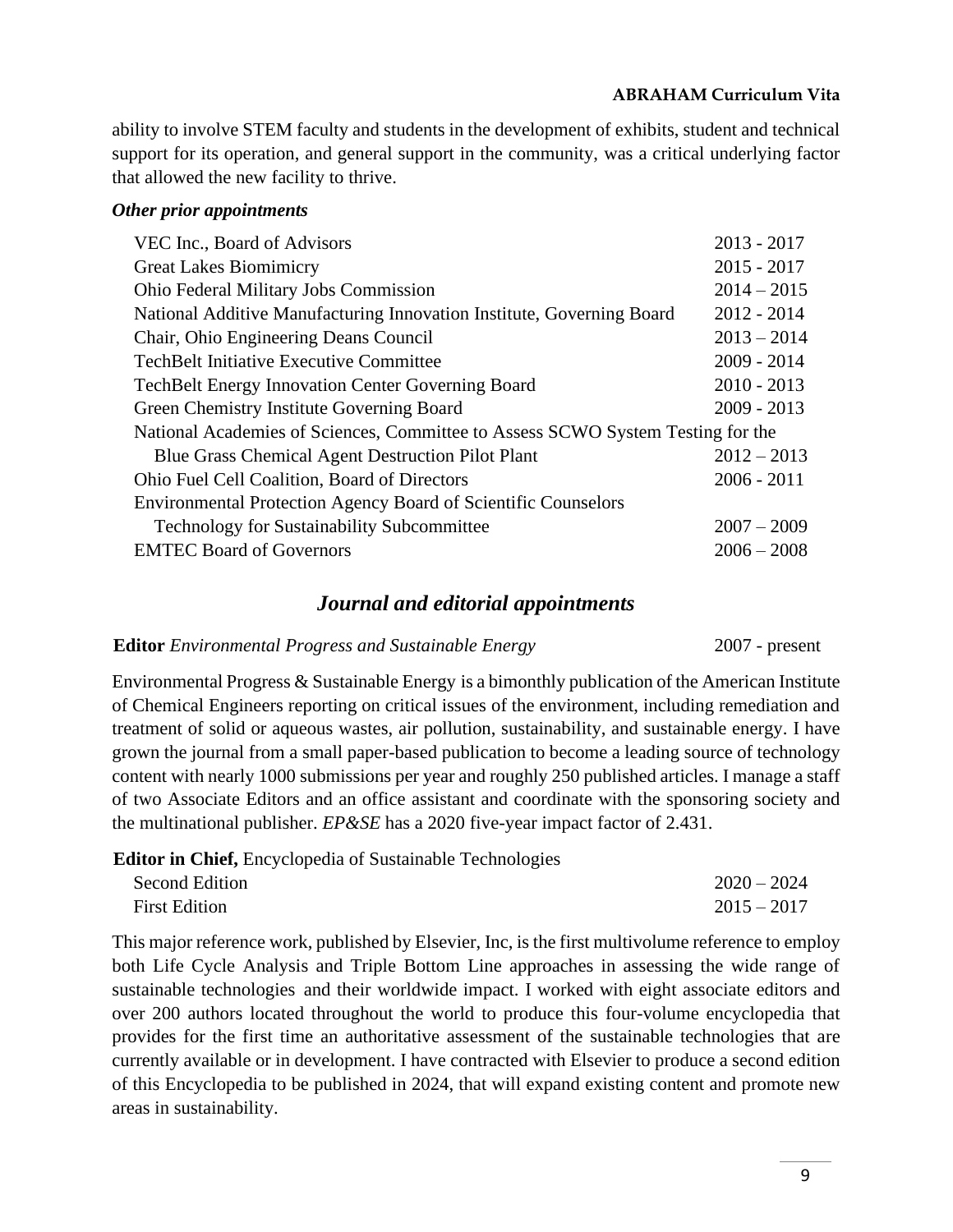# *Other appointments* Manufacturing Column Author, Youngstown Business Journal 2013 - 2017 Editorial Advisory Board, Industrial and Engineering Chemistry Research 2006 – 2008 Editor, Sustainability Science and Engineering Book Series, Elsevier 2004 - 2008 Sustainability Columnist, Environmental Progress 2005 – 2007 Editorial Board, Journal of Hazardous Materials 1998 – 2006

# *Leadership Service in State and National Committees*

## **American Institute of Chemical Engineers Public Affairs & Information Committee**

| Chair                                                 | 2022-2023        |
|-------------------------------------------------------|------------------|
| 1 <sup>st</sup> Vice-Chair, Chair Policy subcommittee | 2021             |
| $2nd$ Vice-Chair, Chair Policy subcommittee           | 2020             |
| Member                                                | $2019$ - present |

The PAIC is charged with broadening AIChE's activities and providing consistent information flow to and from federal government representatives on technical issues where chemical engineering expertise is needed. This committee has significant government relations functions and leads AIChE initiatives on public policy at both the State and federal level, interacting with members of congressional delegation, house and senate committees, to provide scientific input into public policy decision-making. Under my leadership, we developed position statements on Process Safety and Advanced Manufacturing.

**American Chemical Society, Committee on Environmental Improvement**

| Chair     | $2009 - 2011$ |
|-----------|---------------|
| Member    | $2006 - 2014$ |
| Associate | $2003 - 2005$ |

The Committee enhances awareness in response to challenges to sustainability for the chemical community and is also responsible for creating ACS policy on all issues of the environment. I promoted issues of sustainability throughout the Society, served as the lead author for the first sustainability statement, and led the development of a collaborative white paper addressing issues that created a barrier to the implementation of sustainable practice in industry.

## **American Chemical Society, Industrial and Engineering Chemistry Division**

| Councilor                                                      | $2004 - 2018$ |
|----------------------------------------------------------------|---------------|
| <b>I&amp;EC Division Chair's sequence</b>                      | $2002 - 2004$ |
| Green Chemistry and Engineering Subdivision, Programming Chair | $1999 - 2002$ |

The I&EC Division of the ACS includes nearly 3500 members spread throughout the Country. As Chair, I brought together a strategic planning team that set the direction for the Division for the next five years. I represented the Division in several Society committees and was responsible for coordinating an Executive Committee of approximately 20 members. I led the Division to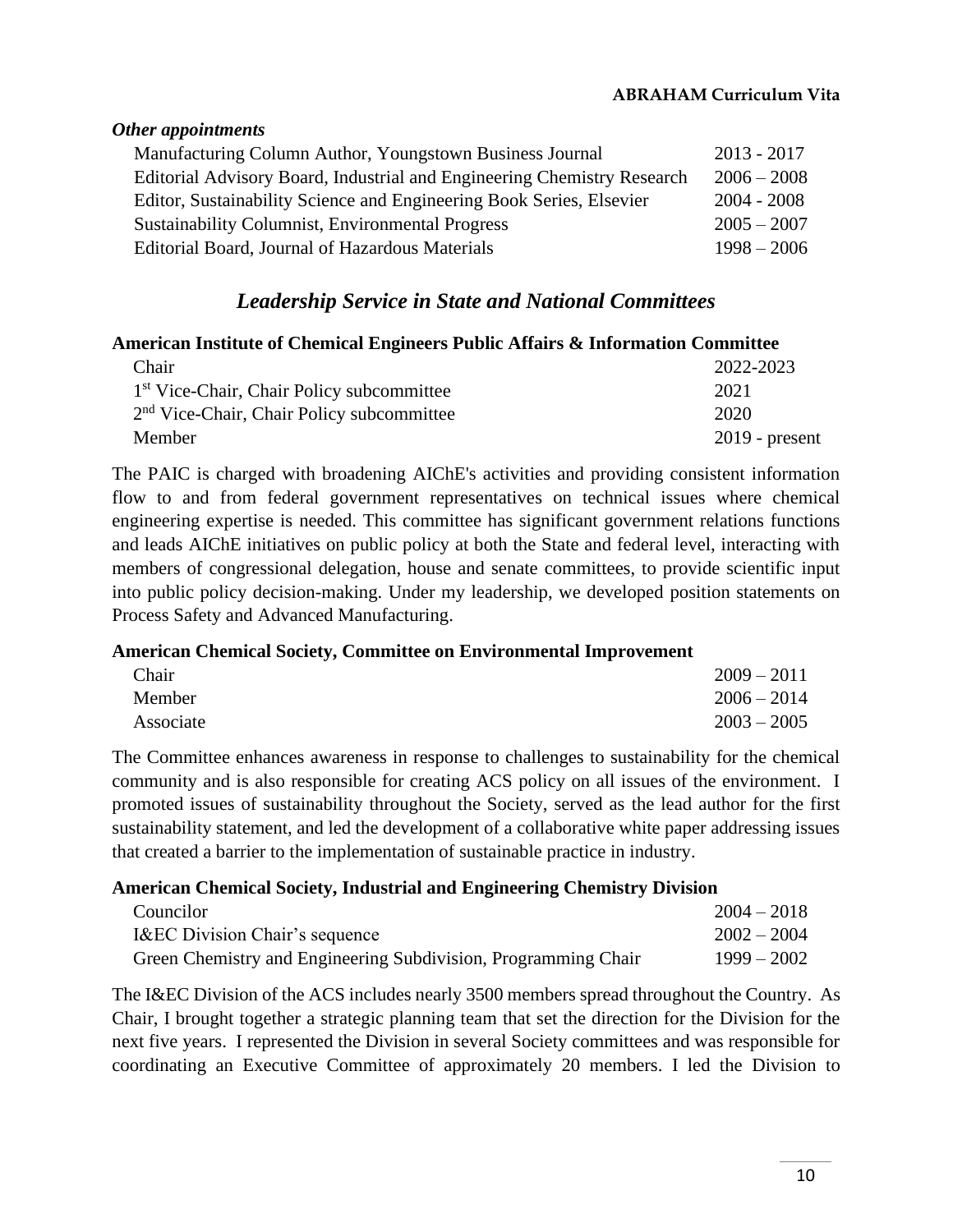recognition as one of the leading Divisions within the Society. After my service as Chair, I was elected a member of ACS Council, the main governing body for the professional society.

## **American Chemical Society, Multidisciplinary Program Planning Group**

| Chair, Meeting theme subcommittee    |  |  |  | 2014 - 2019   |
|--------------------------------------|--|--|--|---------------|
| Immediate Past Chair                 |  |  |  | 2018          |
| Chair                                |  |  |  | 2017          |
| Executive committee, Member at large |  |  |  | $2013 - 2014$ |
| Meeting Program Planning Group       |  |  |  | $2012 - 2019$ |
|                                      |  |  |  |               |

To meet the informational and professional development needs of ACS members and meeting attendees more completely, ACS established the Multidisciplinary Program Planning Group (MPPG) to coordinate national meeting programming that emphasizes current critical scientific areas, particularly those with a multidisciplinary nature. As chair, I was responsible to select national meeting themes and their organizers. ACS meetings attract approximately 15,000 scientists from throughout the world to each national meeting.

## **Ohio Engineering Deans Council**

| Chair  | $2013 - 2014$ |
|--------|---------------|
| Member | $2007 - 2014$ |

OEDC is a coordinating body for the 14 public and private engineering deans throughout the State of Ohio. OEDC works with the Ohio Board of Regents to develop policy that promotes quality engineering education throughout the State. As chair, I initiated discussion with the Ohio Business Roundtable to identify opportunities to work together on workforce issues that span technical training through post-graduate engineering. We worked with the Board of Regents to promote continued support for the Ohio Means Internships and Co-ops program and for increased support for infrastructure in support of STEM programs.

## **American Institute of Chemical Engineers Sustainable Engineering Forum**

Chair 2006 – 2008

The Sustainable Engineering Forum serves approximately 1000 members, developing programming and educational events that promote sustainability within the AIChE and the chemical engineering profession. We created a series of programs in support of the mission, including awards and education activities. As Chair, I also served on the Managing Board of the Institute for Sustainability.

## **American Institute of Chemical Engineers Student Activities Committee**

| <b>Chair - Student Chapter Charters Subcommittee</b> | 1992 - 1993 |
|------------------------------------------------------|-------------|
| First Vice-Chair, SCC                                | 1993 - 1994 |
| Chairman, SCC                                        | 1994 - 1995 |
| Chairman - Annual Reports Subcommittee               | 1996 - 2000 |
| <b>ChemE Car Competition Rules Committee</b>         | 1999 - 2003 |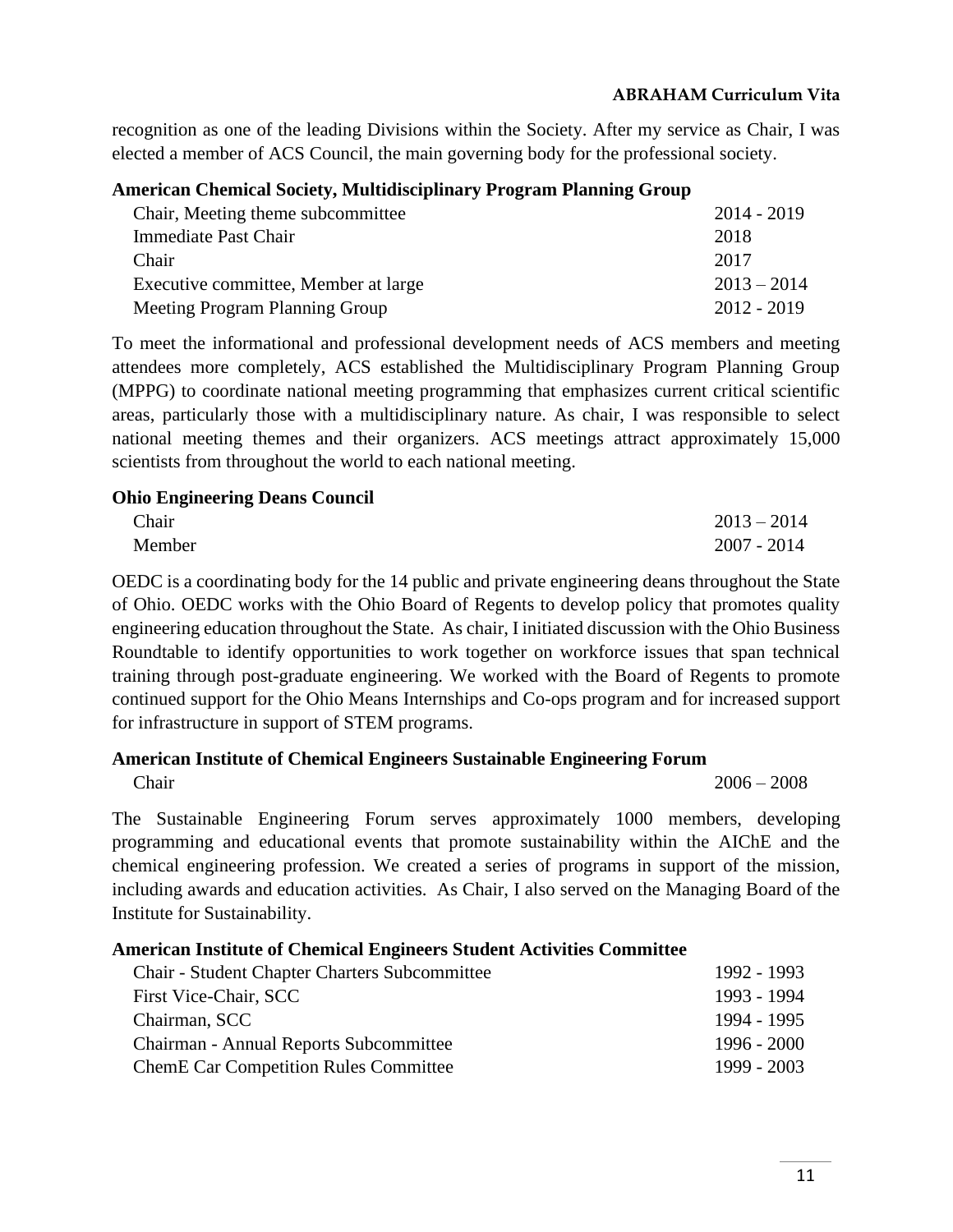This committee coordinated the activity of all student chapters throughout the country. As Chair, I initiated the ChemE Car competition, a new effort by the AIChE to bring notoriety to the society through student competitions. Having now passed its 20th year, this competition has evolved to become the premier event of the national student conference, pitting the winners from regional competitions against each other.

## *Consulting Activities*

| McAlister & Quinn, Washington, DC (Grant writing services) | $2021$ - present |
|------------------------------------------------------------|------------------|
| InventorCloud, Youngstown, OH                              | $2018 - 2020$    |
| Corning, S.A., Corning, N.Y.                               | $2000 - 2001$    |
| Guild Associates, Baltimore, MD                            | $1996 - 1998$    |
| Syntroleum GTG, Inc., Tulsa, OK                            | $1993 - 1996$    |
| Airepair International, Inc., Tulsa, OK                    | $1990 - 1992$    |

# *Student Mentorship*

Over my research career at three institutions, I was fortunate to be able to work with 29 undergraduate students, 26 master's students, 12 doctoral students, two post-doctoral students, and two visiting scientists on scholarly initiatives. Each contributed a unique and vital presence to our research and scholarship.

## *Undergraduate Research Projects*

University of Tulsa:

- 1. Joe S. Horbath, "Detoxification of Pesticide-containing Wastewater through Acid Catalyzed Homogeneous Oxidation", B.S. 1990.
- 2. Christopher L. Phillips, "Kinetics of Formaldehyde Oxidation over Silver and Silver-Palladium Catalysts", B.S. 1990.
- 3. Frederick P. Ames, "Destruction of Plastic Wastes through Homogeneously Catalyzed Oxidation", B.S. 1992.
- 4. Catherine N. Dixon, "Direct Conversion of Methane to Methanol through Catalytic Oxidation in Supercritical Water, B.S. 1992.
- 5. Brenda J. Rush, "Operation of a Bubble Column Near the Critical Point of the Dispersed Phase", B.S. 1993.
- 6. Darin L. Rains, "Gas Holdup and Mass Transfer in a High Pressure Bubble Column", B.S. 1993.
- 7. Teresa Klindera, "Residence Time Distribution Studies in a Three-phase Monolith Reactor", B.S. 1994.
- 8. Judd Hollas, "Prediction of Catalytic Oxidation Kinetics for Mixtures", B.S., 1996.

University of Toledo:

9. Marty Goethman, "Carbonylation of Methanol to Methyl Acetate in Supercritical Carbon Dioxide", B.S., 1996.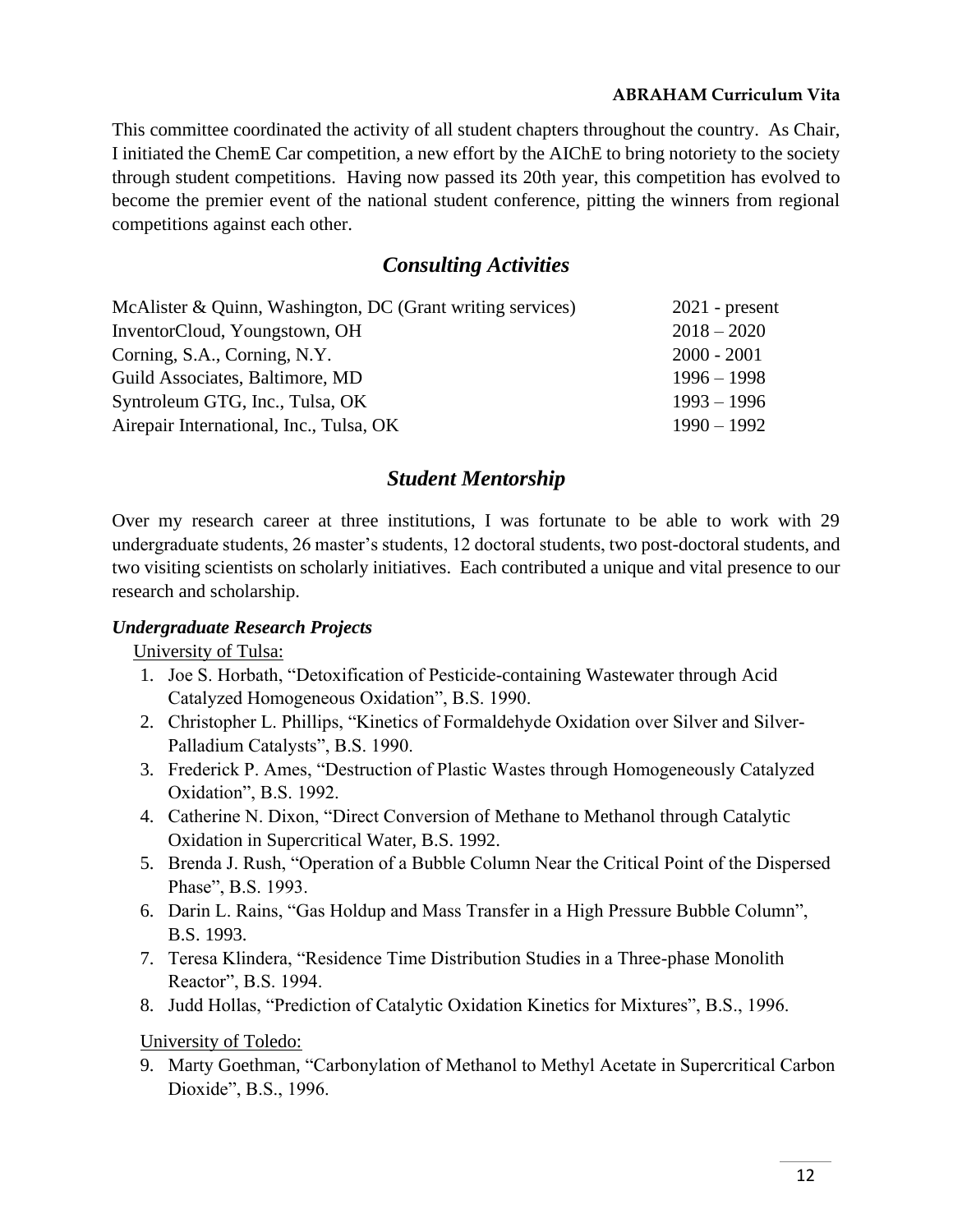- 10. Amy Nelson, "Characterization of Nickel on Activated Carbon Catalysts", B.S. May 1999.
- 11. Alex Rosenbom, "Catalytic Wet Oxidation of Glucose as a Model of Solid Waste Resource Recovery for use in Long Term Human Space Missions", B.S. May 1999.
- 12. Timthy J. LaPlante, "Effect of Pressure on Heterogeneous Catalysis in Supercritical CO2", B.S., May 2000.
- 13. Ellie Phelps, "Methanol Carbonylation using Palladium on Activated Carbon", B.S., May, 2001.
- 14. Bevan Lewis, "Hydrocarboxylation in supercritical  $CO<sub>2</sub>$  for production of adipic acid", B.S. December 2001.
- 15. Orin Hemminger, "Comparison of Hydroformylation in Organic and Supercritical Solvents", B.S. Dec. 2003.
- 16. Joe Bender, "Catalytic steam reforming of cyclohexane", Honor's Thesis research, B.S. Dec. 2003.
- 17. Brian Seger, "Kinetics of catalytic steam reforming of ethanol", Honor's Thesis research, B.S. Dec. 2003.
- 18. Kristen Hejduk, "The effect of CAFÉ standards on vehicle-generated pollution", OSGC scholarship, B.S. December 2004.
- 19. Marie Jardin, "Life cycle analysis of a utility pole", Urban Affairs Center research support program, B.S. December 2004.
- 20. Mike Vilt, "Catalytic steam reforming of ethanol to hydrogen", B.S. Dec. 2004.
- 21. Neil Schweitzer, "Green Engineering Modules for Reactor Design", Honor's Thesis research, B.S. Dec. 2004.
- 22. Amy Metz, "Kinetics of Glycerol Steam Reforming", Honor's Thesis research, B.S. Dec. 2007.
- 23. Lisa Gray, "Water Gas Shift Catalyst Evaluation", B.S., Dec. 2007
- 24. Kristen Bury, "Design of a Demonstration Program for a Backup Fuel Cell", B.S., Dec. 2009.

## Youngstown State University:

- 25. Emily Rencewicz, "Process Modeling of the Compact Steam Reformer", B.E., May 2009.
- 26. Greg McCumber, "CO<sup>2</sup> Capture using sorbents supported on metal foil", B.E., May 2012.
- 27. Sean Gabriel, "Coating sorbents on metal foil for  $CO<sub>2</sub>$  capture", B.E., May 2014.
- 28. Jacob Miller, "Reforming Methanol as a source of hydrogen for fuel cells", B.E., May 2015.
- 29. Jeremy Hammond, "Environmental Implications of Additive Manufacturing", B.E. May 2016.

## Other students:

30. Sara Murphy, "Modernizing the US Electric Grid: A Proposal to Update Transmission Infrastructure for the Future of Electricity", Washington Internships for Students in Engineering, University of Idaho, B.S. Chemical Engineering, May 2022.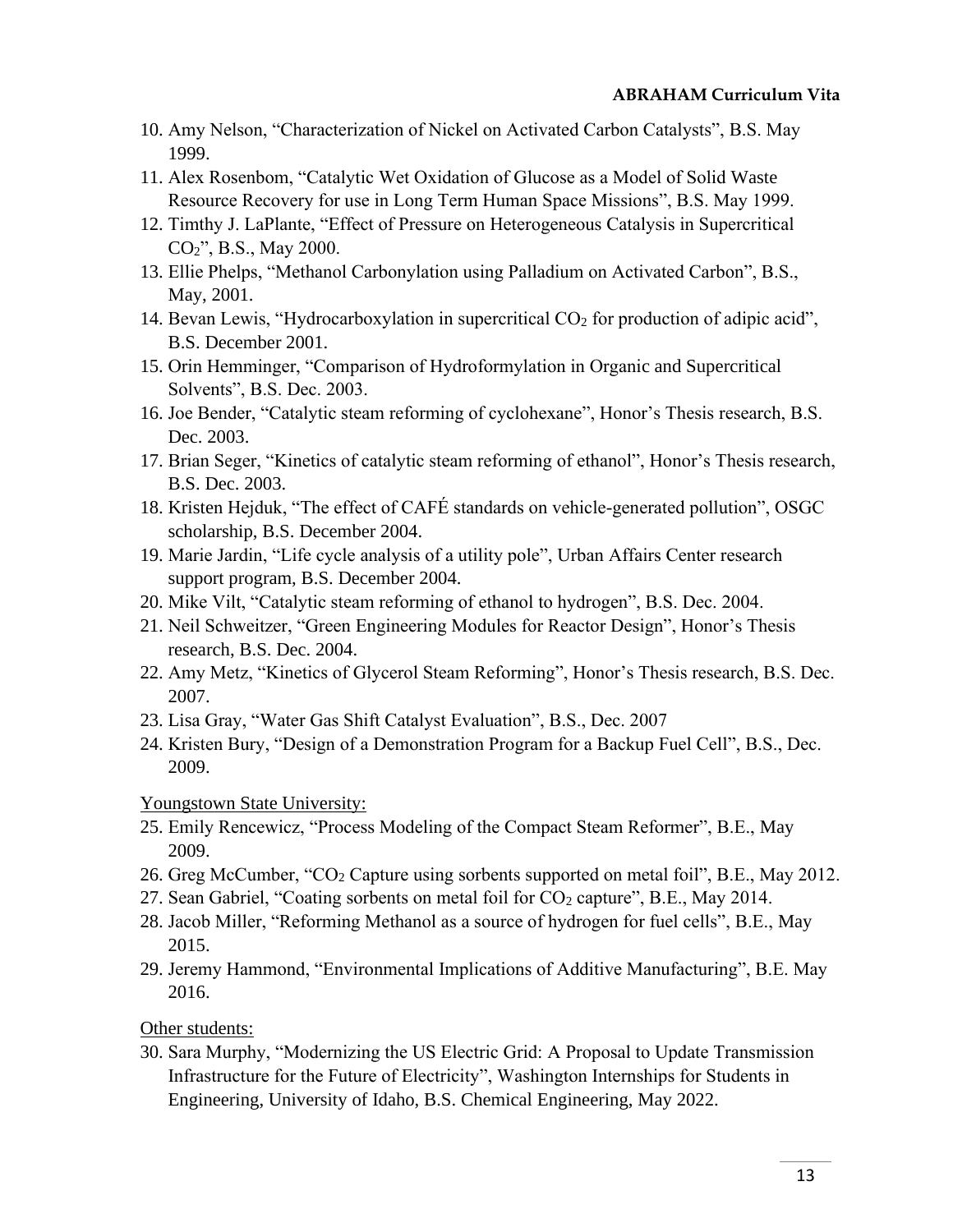## *Masters Students*

University of Tulsa

- 1. Deepak Sodhi, "Kinetics of Formaldehyde Oxidation over Platinum and Palladium Catalysts", M.S. 1989.
- 2. Sang-Yong Kim, "Development of a Novel Three-Phase Catalytic Reactor", M.S. Aug. 1991.
- 3. Jin-Chu Chen, "The Influence of Supercritical Water on Catalytic Reactor Design Parameters", M.S. Aug. 1991.
- 4. John E. Sawyer, "Kinetics and Mechanism of Ethyl Acetate Oxidation", M. Eng. May 1992.
- 5. Todd F. Brewer, "Methanol Oxidation Mechanism over Monolith-supported Palladium Catalyst", M.S. May 1992.
- 6. Narendra Borgharkar, "Catalytic Oxidation of Fixed Nitrogen Compounds", M.S. May 1993.
- 7. Sudhir Aki, "Corrosion during Supercritical Water Oxidation, M.Eng., December 1994.
- 8. Suresh Pisharody, "Supercritical Water Oxidation of Solid Particles" M.S. August 1995.
- 9. Teresa Jean Lechner-Fish, "Electrolytic Measurement of Moisture in Natural Gas", M.S. May 1996.
- 10. Shailesh Dangi, "Modelling Catalytic Oxidation Kinetics for a Mixture of Benzene and Ethanol", M.S. August 1996.
- 11. Merah Zoubida, "Catalytic Supercritical Water Oxidation: Kinetics of Ammonia Destruction", M.S. August 1996.
- 12. Vijay Dhakshinamoorthy, "Selective Catalytic Partial Oxidation in Supercritical Water", M.S. August 1996.
- 13. Alec A. Klinghoffer, "Catalytic Wet Oxidation of Particulate-containing Aqueous Wastestreams in a Novel Three Phase Reactor", M.S., May 1997 (Phillips Petroleum – Bartlesville, OK).

University of Toledo

- 14. Sonia Martinez, "Development of a Reaction and Transport Model for the Movement of MTBE in the Environment", M.S. May 1999.
- 15. Srinivas Dharmadhikari, "Hydroformylation of Propylene in Supercritical Carbon Dioxide", M.S. research completed May 1999 (no degree awarded).
- 16. Natarajan Sreekumar, "Kinetic Analysis of the Stability of Forging Lubricants", M.S., August 1999.
- 17. Trent Patrick, "Catalytic Wet Oxidation of Glucose Solutions", M.S., December 1999. (Owens Illinois, Los Angeles, CA)
- 18. Greg Snyder, "Heterogeneously catalyzed hydroformylation in supercritical carbon dioxide", M.S. Dec. 2000.
- 19. Andrew R. Tadd, "Catalyst Development for hydroformylation in supercritical carbon dioxide", M.S. August 2001. (University of Michigan, Chemical Engineering)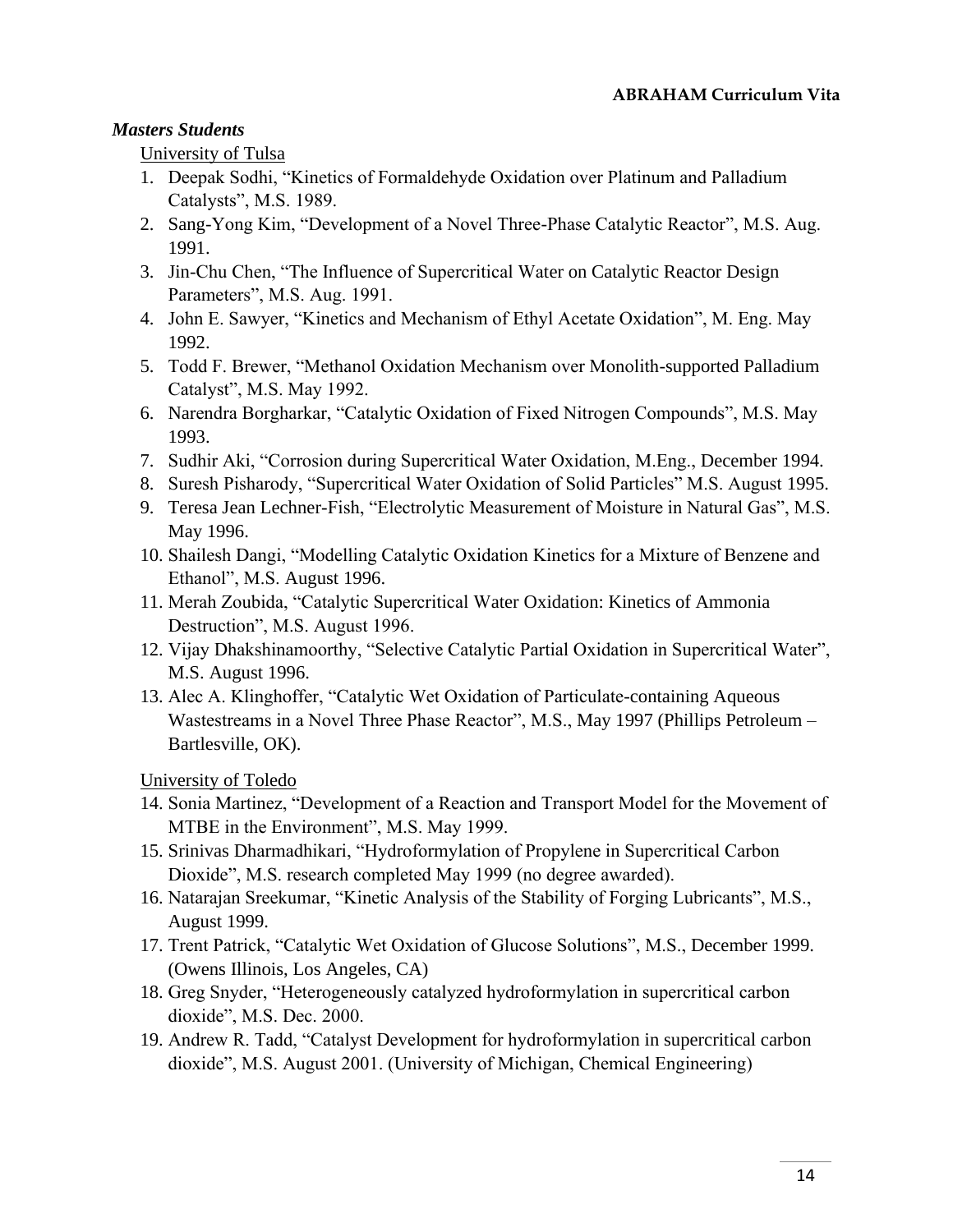- 20. Ben Schutt, "Selective conversion of cellulosic wastes through catalytic oxidation in subcritical water", M.S. August 2002. (Quality Environmental Professionals, Inc., Indianapolis, IN)
- 21. Timothy Tack, "Catalysis in confined spaces enhanced through supercritical fluid solvents", M.S. August 2003.
- 22. Angela Kleman, "Stereospecific hydroformylation using supported catalysts in supercritical CO<sub>2</sub>", M.S. May 2005. (Dow Chemical, Freeport, TX)
- 23. Amanda McCoy, "Steam Reforming of Jet Fuel Simulants Using a Sulfur-Tolerant Catalyst", M.S. August 2006. (NexTech Materials, Columbus, OH)
- 24. Pradeep Kumar Sharma, "Methane steam reforming in a spiral stackable reactor", M.S. Dec. 2006 (Research Triangle Institute, RTP, NC).
- 25. Preshit Gawade, "Reaction Kinetics for Reforming of Fuel Simulants", M.S. Dec. 2007 (The Ohio State University).

## Youngstown State University

- 26. Robert Sovesky, "Design and Construction of a reactor system for durability testing of steam reforming catalysis", M.S.E Dec. 2010. (Associate, K&L Gates)
- 27. Geetha Challa, Editorial Assistant for *Environmental Progress & Sustainable Energy*, M.S.E. May 2017 (Astellas Pharmaceuticals)
- 28. Derrick Houston, Editorial Assistant for *Environmental Progress & Sustainable Energy*, M.S.E. May 2019

## *Doctoral Students*

## University of Tulsa

- 1. Lei Jin, "The Influence of Supercritical Water on the Kinetics and Mechanism of 1,4- Dichlorobenzene Oxidation", Ph.D. Aug. 1991.
- 2. Lawrence Crynes, "Evaluation of a Novel Three Phase Monolithic Reactor, Ph. D. December 1993, with R.L. Cerro.
- 3. Zhong-Yi Ding, "Catalytic Supercritical Water Oxidation of Aromatic Compounds on Transition Metal Oxides", Ph. D. May, 1995. (Solutia Inc., Houston, TX)
- 4. John E. Sawyer, "The Oxidation of Volatile Organic Compounds on a Platinum-Alumina Catalyst", Ph.D. May 1995. (Rogers State University, Claremore, OK)
- 5. Thulasidas Chellppannair, "Fluid Dynamics in a Novel Three Phase Monolithic Reactor", Ph. D. May 1996, with R.L. Cerro. (BOC Gases, Allentown, PA)

## University of Toledo

- 6. Sudhir N.V.K. Aki, "Catalytic Supercritical Water Oxidation: Mass Transfer and Solvation Effects in the Conversion of Nitrogen Containing Compounds" Ph.D. August 1998. (Invista – Sabine River, Orange, TX)
- 7. Andrei Merenov, "Development of a New Route for the Production of Acetic Acid from Synthesis Gas", Ph.D. December 1999. (Dow Chemical, Houston, TX).
- 8. Selma Bektesevic, "Analysis of heterogeneous catalysts for use hydroformylation of 1 hexene in supercritical carbon dioxide", Ph.D. August 2005 (Honeywell, Buffalo, NY).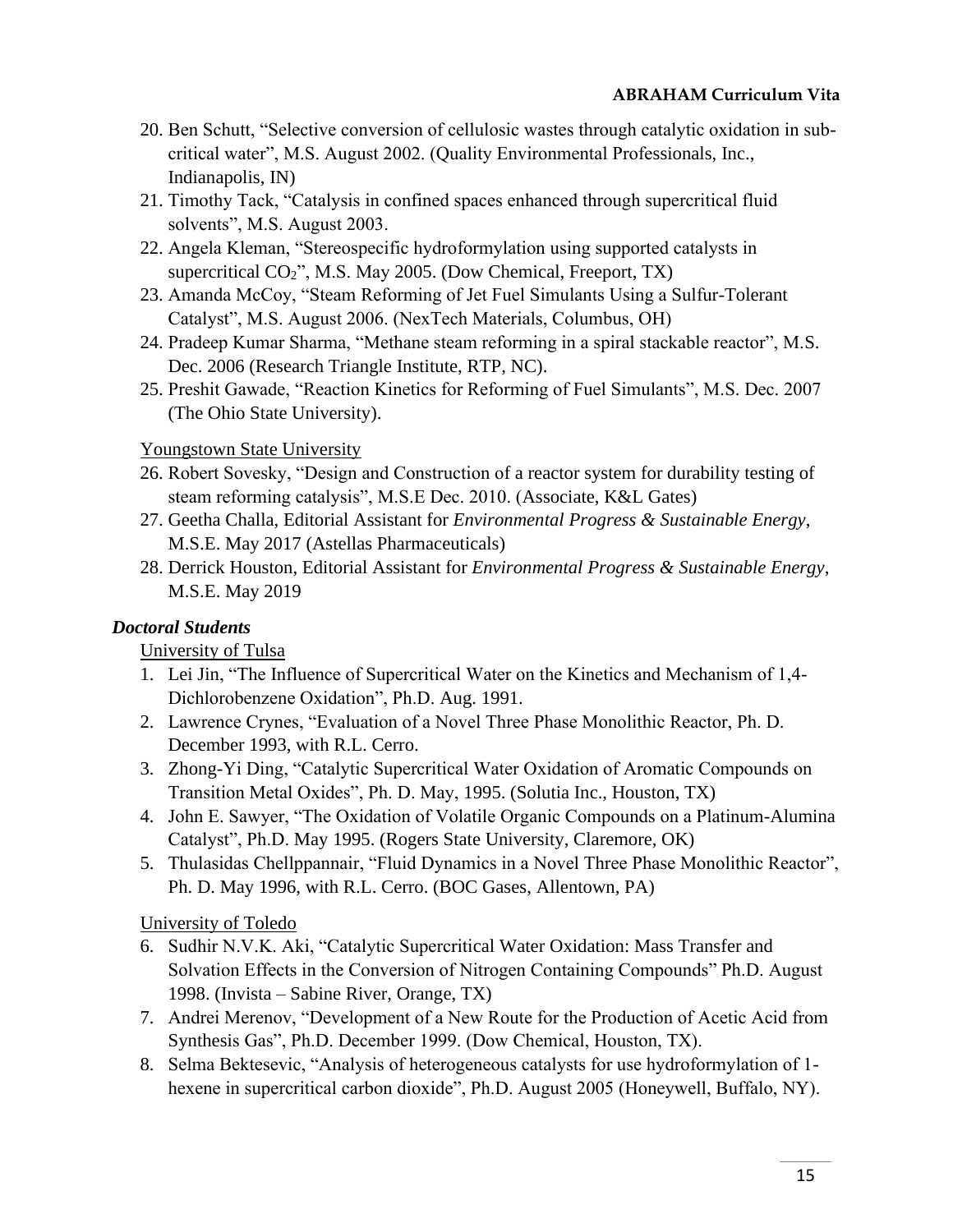- 9. Sandeep Goud, "Catalyst deactivation during steam reforming of higher hydrocarbons to hydrogen", Ph.D. May 2007 (SOFCO-EFS/Rolls Royce).
- 10. Sadashiv Swami, "Conversion of biomass-derived compounds to hydrogen for fuel cell applications", Ph.D. Dec. 2008 (Praxair, Buffalo, NY).
- 11. Atish Kataria, "Conversion of refined hydrocarbon fuels to hydrogen for fuel cell applications", Ph.D. Dec. 2009 (Research Triangle Institute, RTP, NC).
- 12. Satish Lakhapatri, "Fundamental evaluation of catalyst deactivation during steam reforming of diesel and jet fuel", Ph.D. Aug. 2010 (New Jersey Institute of Technology).

## *Post-Doctoral Associates*

- 1. Dr. Ponnaiyan Ayyappan, "Development of sulfur-tolerant catalysts for hydrogen production by reforming of heavy fuels", 2006 – 2007 (Caterpillar, Inc.)
- 2. Dr. Rajender Kondakindi, "CO<sub>2</sub> capture by sorbents supported on metal foil",  $2010 -$ 2012 (Watt Fuel Cell Corporation, New York).

## *Visiting Scientists*

- 1. Dr. Benito Serrano, University of Zacatecas, Mexico, "Cellulose conversion to chemicals by catalytic oxidation in subcritical water", Summer 2000.
- 2. Dr. Peter Smith, Westminster University, Department of Chemistry, "Design of catalyst supports for diesel fuel steam reforming", 2009 – 2010.

## *External Examiner:*

Ph.D. Thesis of Mr. Benito Serrano Rosales, Department of Chemical Engineering, University of Western Ontario, London, Ontario, Canada

# *Refereed Publications*

Includes over 75 refereed publications and nearly 200 total publications, per Google Scholar. Many undergraduate and graduate students have been co-authors on these papers, which have generated nearly 4,000 citations and an h-index of 36, including 37 publications with more than 10 citations within the last five years.

- 1. Abraham, M.A., Klein, M.T.; "Pyrolysis of Benzylphenylamine Neat and with Tetralin, Methanol, and Water Solvents;" *I&EC Prod. Res. Dev*.; **24**(2), 300, 1985.
- 2. Abraham, M.A., Klein, M.T.; "Solvent Effects during the Reaction of Coal Model Compounds" in **Supercritical Fluids: Chemical Engineering Principles and Applications**, Squires, T.G. and Paulaitis, M.E., eds.; ACS Symposium Series 329, 1987.
- 3. Townsend, S.H., Abraham, M.A., Huppert, G.L.; Klein, M.T., Paspek, S.C.; "Solvent Effects during Reactions in Supercritical Water", *I&EC Research*, **27**(1), 1988, pp. 143-9.
- 4. Abraham, M.A., Wu, B.C., Paspek, S.C., Klein, M.T.; "Reactions of Dibenzylamine Neat and in Supercritical Fluid Solvents", *Fuel Sci. & Technol.,* **6**(5), 557, 1988.
- 5. Abraham, M.A., Klein, M.T.; "Reactions of Benzylphenylsulfide in Dense Polar Solvents", *Fuel Sci. & Technol.*, **6**(6), 633, 1988.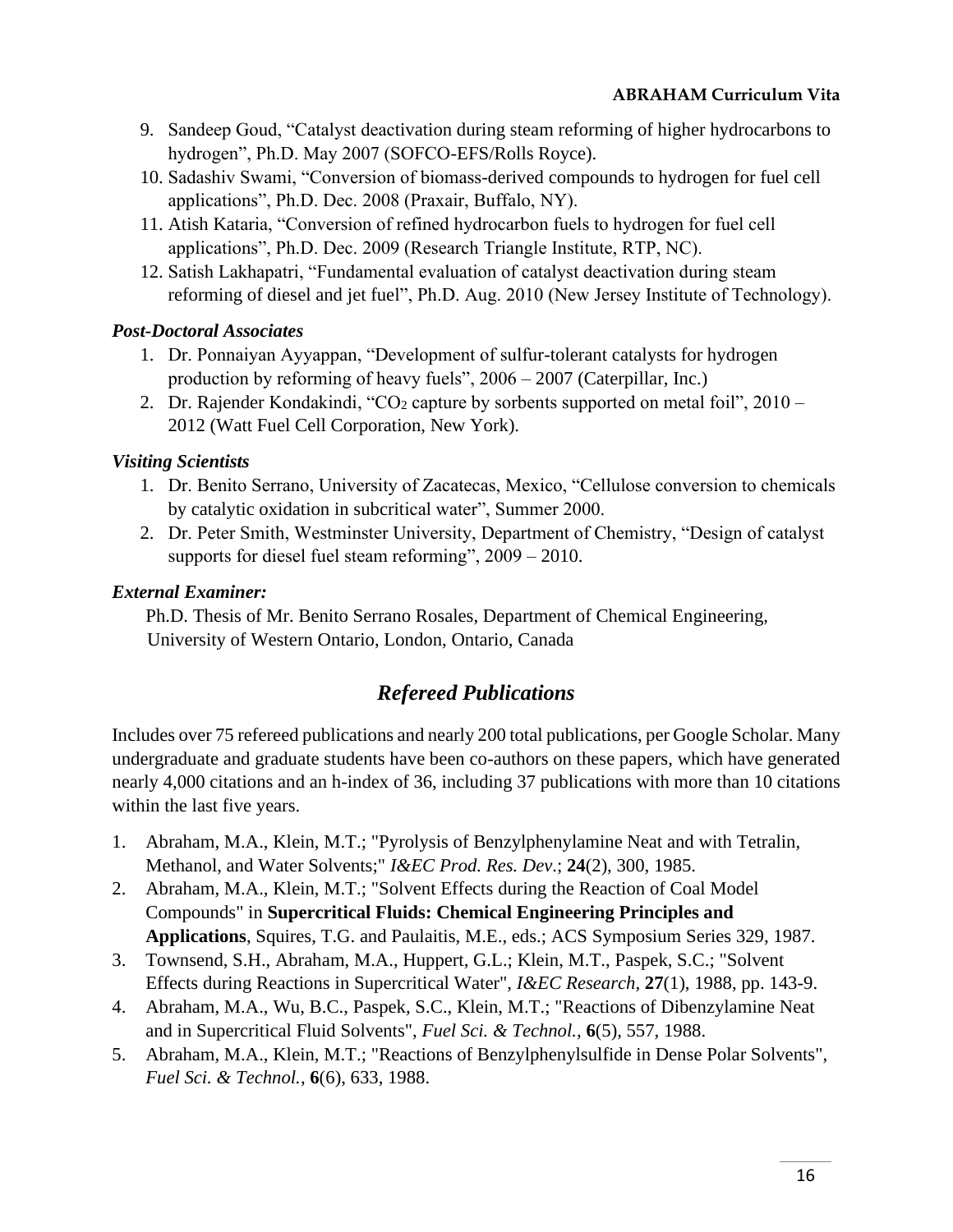- 6. Leavitt, D.D., Abraham, M.A.; "Homogeneous Oxidation of 2,4-Dichlorophenoxyacetic Acid by Ammonium Nitrate", *Environ*. *Sci. Technol*., **24**(4), 566, 1990.
- 7. Sodhi, D., Abraham, M.A., Summers, J.C.; "Control of Formaldehyde Emissions from Methanol Fueled Vehicles", *J*. *Air Waste Manage. Assoc*., **40**(3), 352, 1990.
- 8. Leavitt, D.D., Horbath, J.S., Abraham, M.A.; "Homogeneously Catalyzed Oxidation for the Destruction of Aqueous Organic Wastes", *Environ. Progress*, **9**(4), 222, 1990.
- 9. Jin, L., Shah, Y.T., Abraham, M.A.; "The Effect of Supercritical Water on the Catalytic Oxidation of 1.4-Dichlorobenzene", *J. Supercritical Fluids*, **3**(4), 233, 1990.
- 10. Jin, L., Abraham, M.A.; "Low Temperature Catalytic Oxidation of 1,4-Dichlorobenzene", *Ind. Eng. Chem. Research*, **30**(1), 89, 1991.
- 11. Jin, L.; Ding, Z., Abraham, M.A.; "Catalytic Supercritical Water Oxidation of 1,4- Dichlorobenzene", *Chem. Eng. Sci.*, **47**(9-11), 2659, 1992.
- 12. Rush, B.J.; Shah, Y.T.; Abraham, M.A.; "The Effect of Gas Density on Holdup in a Supercritical Fluid Bubble Column", in **Supercritical Fluid Engineering Science**, E. Kiran and J.F. Brennecke, eds., ACS Symposium Series 514, 338-346, 1992.
- 13. Dixon, C.N., Abraham, M.A.; "Conversion of Methane to Methanol by Catalytic Supercritical Water Oxidation", *J. Supercritical Fluids*, **5**(4), 269, 1992.
- 14. Chen, J.C., Shah, Y.T., Abraham, M.A. "Liquid Phase Axial Dispersion in a High Pressure Packed Column", *Chem. Eng. Comm.,* **125**, 1-12, 1993.
- 15. Brewer, T.F., Abraham, M.A., Silver, R.G. "Mixture Effects and Methanol Oxidation Kinetics over a Palladium Monolith Catalyst", *Ind Eng Chem Res*, **33**(3), 526, 1994.
- 16. Fisher, J.W., Abraham, M.A. "Particle Size Effect on Supercritical Water Oxidation Polystyrene Beads", *SAE Technical Paper* 941399, 1994.
- 17. Sawyer, J.E., Abraham, M.A. "Reaction Pathways during the Oxidation of Ethyl Acetate on a Platinum/Alumina Catalyst", *Ind Eng Chem Res*, **33**(9), 2084, 1994.
- 18. Aki, S.N.V.K., Abraham, M.A. "Catalytic Partial Oxidation of Methane in Supercritical Water", *J. Supercritical Fluids,* **7**(4), 259, 1994.
- 19. Borgharkar, N.S., Abraham, M.A. "Monomethylamine Oxidation over Palladium Catalysts", *Chem. Eng. Sci.,* **49**(24A), 4501-4513, 1994.
- 20. Crynes, L.E., Cerro, R.L., Abraham, M.A. "The Monolith Slug Flow Reactor: Development of a Novel Three-Phase Catalytic Reactor", *AIChE J.*, **41**(2), 337, 1995.
- 21. Thulasidas, T.C., Abraham, M.A., Cerro, R.L. "Bubble-Train Flow in Capillaries of Circular and Square Cross Section", *Chem. Eng. Sci.,* **50**, 183, 1995.
- 22. Patrick, R.H., Jr., Klindera, T., Crynes, L.L., Cerro, R.L., Abraham, M.A. "Residence Time Distribution in a Three Phase Monolith Reactor", *AIChE J.*, **41**(3), 649, 1995.
- 23. Thulasidas, T.C., Cerro, R.L., Abraham, M.A. "The Monolith Froth Reactor: Residence Time Modeling and Analysis" *Trans IChemE*, **73**(A), 314, 1995.
- 24. Ding, Z.Y., Aki, S., Abraham, M.A. "Catalytic Supercritical Water Oxidation: An Approach for Complete Destruction of Aromatic Compounds", in **Innovations in Supercritical Fluids: Science and Technology**, Hutchenson, K.; Foster, N.R., eds., ACS Symposium Series No. 608, pp. 234-247, 1995.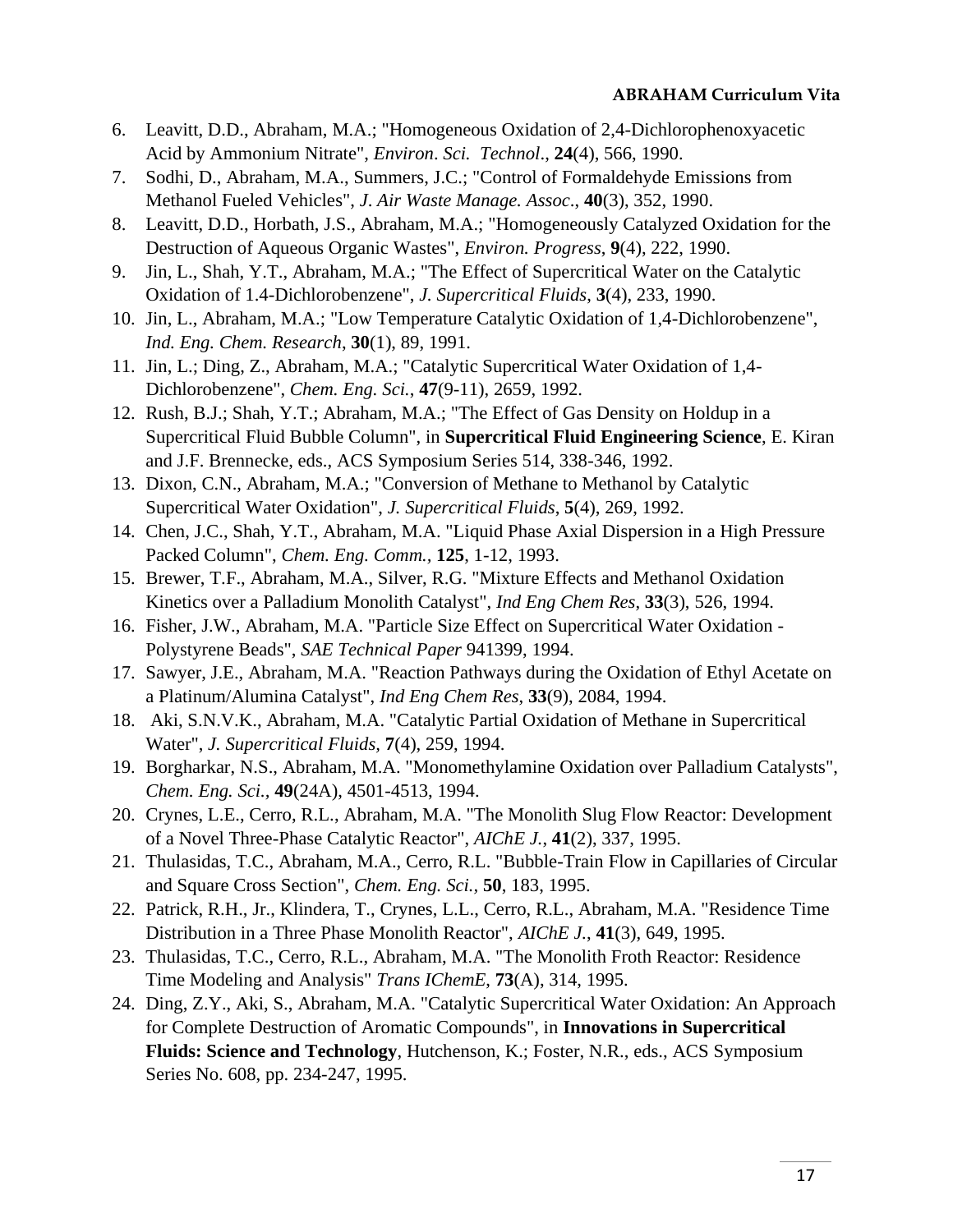- 25. Ding, Z.Y., Aki, S.N.V.K., Abraham, M.A. "Catalytic Supercritical Water Oxidation: Phenol Conversion and Product Selectivity", *Environ. Sci. & Technol.*, 29(11), 2748, 1995.
- 26. Shah, Y.T., Abraham, M.A., Cerro, R.L., "Oxidation of Phenol in a Three-Phase Monolithic Froth Reactor", Ch. 7 in **Three Phase Sparged Reactors**, Nigam, K.D.P. and Schumpe, A., eds., Gordon and Breach Science Publishers, Reading, UK, 1996.
- 27. Aki, S.N.V.K., Ding, Z.Y., Abraham, M.A. "Catalytic Supercritical Water Oxidation: Stability of Cr<sub>2</sub>O<sub>3</sub> Catalyst", *AIChE J.*, **42**(7), 1995, 1996.
- 28. Pisharody, S., Fisher, J.W., Abraham, M.A. "Conversion of Solid Wastes by Supercritical Water Oxidation", *Ind Eng Chem Res*, **35**(12), 4471, 1996.
- 29. Dangi, S., Abraham, M.A. "Study of Mixture Effects during Complete Catalytic Oxidation of Benzene and MTBE", *Ind Eng Chem Res*, **36**(6), 1979, 1997.
- 30. de Tezanos Pinto, M., Abraham, M.A. and Cerro, R.L. "How do bubbles enter a capillary?", *Chem. Eng. Sci.,* **52**(11), 1685, 1997.
- 31. Aki, S.N.V.K., Abraham, M.A. "Catalytic Supercritical Water Oxidation of Pyridine: Kinetics and Mass Transfer Effects", in **Supercritical Fluids: Extraction and Pollution Prevention**, Abraham, M.A..; Sunol, A.K.., eds., ACS Symposium Series 670, 232, 1997.
- 32. Thulasidas, T.C., Abraham, M.A., Cerro, R.L. "Flow Patterns in Liquid Slugs during Bubble-Train Flow inside Square Capillaries", *Chem. Eng. Sci.*, **52**(17), 2947, 1997.
- 33. Klinghoffer, A.A., Cerro, R.L., Abraham, M.A. "Catalytic Wet Oxidation of Acetic Acid using Platinum on Alumina Monolith Catalyst", *Catalysis Today*, **40**(1), 59-72 (1998).
- 34. Klinghoffer, A.A., Cerro, R.L., Abraham, M.A. "Influence of Flow Properties on the Performance of the Monolith Froth Reactor for Catalytic Wet Oxidation of Acetic Acid", *Ind & Eng Chem Res*, **37**(4), 1203, (1998).
- 35. Merenov, A.S., Abraham, M.A. "Catalyzing the Carbonylation of Methanol using a Heterogeneous Vapor Phase Catalyst", *Catalysis Today*, **40** (4), (1998), 397.
- 36. Aki, S.N.V.K., Abraham, M.A. "An Economic Evaluation of catalytic supercritical water oxidation: Comparison with alternative waste treatment technologies", *Environ Progress*, **17**(4) (1998), 246.
- 37. Thulasidas, T.C., Abraham, M.A., Cerro, R.L. "Dispersion during Bubble-Train Flow in Capillaries", *Chem. Eng. Sci.*, **54**(1) 61 (1999).
- 38. Aki, S.N.V.K, Abraham, M.A. "Catalytic Supercritical Water Oxidation of Pyridine: Comparison of Catalysts", *Ind. Eng. Chem. Res.* **38**(2), 358, (1999).
- 39. Aki, S.N.V.K, Abraham, M.A. "Catalytic Supercritical Water Oxidation of Pyridine: Kinetics and Mass Transfer", *Chem. Eng. Sci.* **54**(15-16), 3533 (1999).
- 40. Merenov, A.S., Nelson, A., Abraham, M.A. "The Effect of Support on the Activity and Stability of Ni/Activated Carbon as a Catalyst for Vapor Phase Methanol Carbonylation" *Catalysis Today*, **55**, 91, (2000).
- 41. Hesketh, R.P., Abraham, M.A. "Pollution Prevention Education in Chemical Reaction Engineering", in **Reaction Engineering in Pollution Prevention**, Martin A. Abraham and Robert P. Hesketh, eds, Elsevier Science, New York, 305, (2000).
- 42. Natarajan, S., Olson, W.W., Abraham, M.A. "Reaction Pathways and Kinetics in the Degradation of Forging Lubricants", *Ind. Eng. Chem. Res.*, **39**(8), 2837, (2000).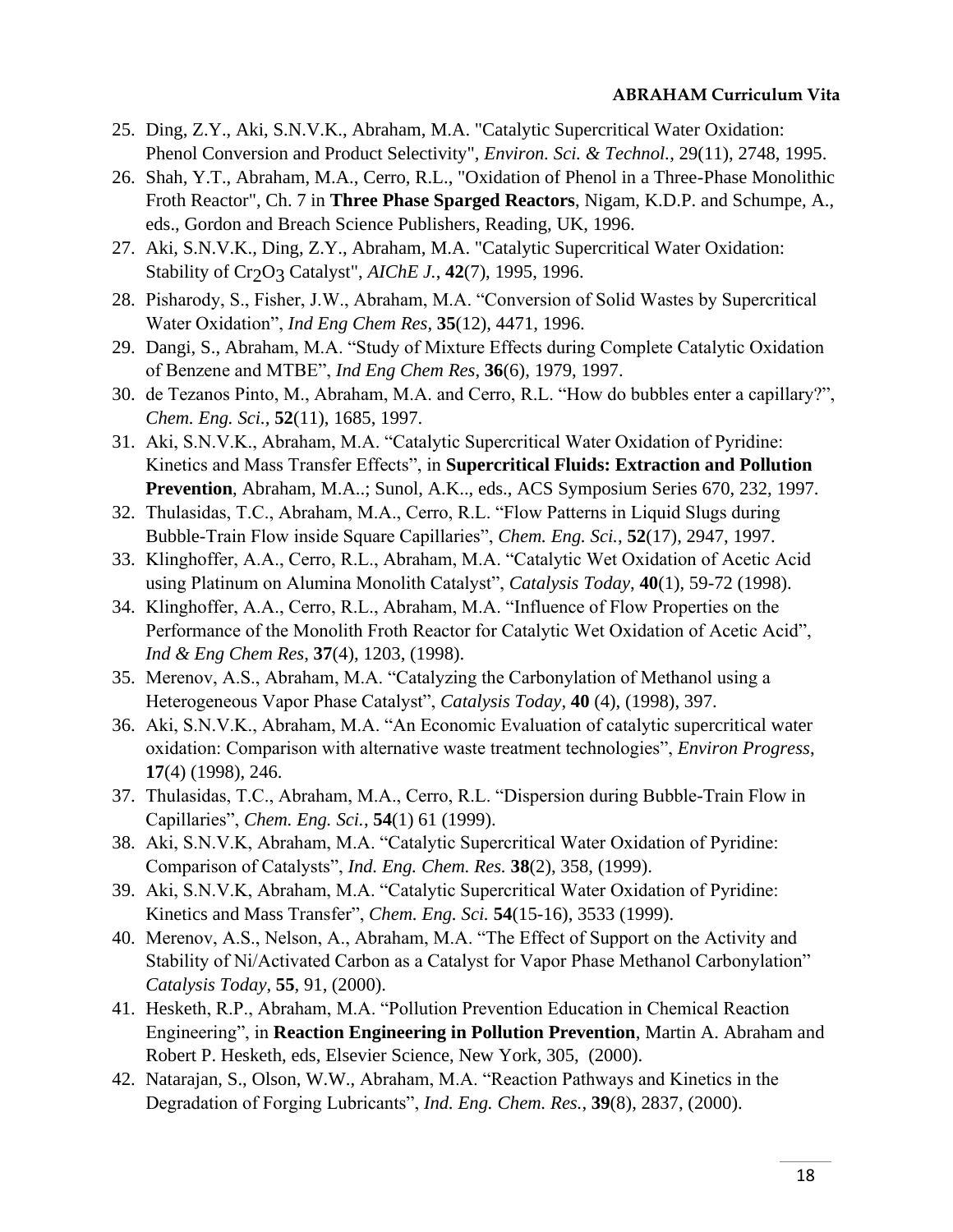- 43. Abraham, M.A. "A Pollution Prevention Course that helps meet EC 2000 objectives", *Chem. Eng. Educ.*, **34**(3) 272 (2000).
- 44. Dharmidhikari, S., Abraham, M.A. "Rhodium supported on activated carbon as a heterogeneous catalyst for hydroformylation of propylene in supercritical carbon dioxide", *J. Supercritical Fluids*, **18**(1), 1 (2000).
- 45. Patrick, T.A., Abraham, M.A. "Evaluation of a monolith-supported Pt/Al2O3 catalyst for wet oxidation of carbohydrate-containing waste streams", *Environ. Sci. Technol.,* **34** (16), 3480 - 3488, (2000).
- 46. Snyder, G., Tadd, A., Abraham, M.A. "Evaluation of Catalyst Support Effects during Rhodium-catalyzed Hydroformylation in Supercritical CO2" *Ind. Eng. Chem. Res.,* **40**(23), 5317-5325 (2001).
- 47. Schutt, B.D., Serrano, B., Cerro, R.L., Abraham, M.A. "Production of chemicals from cellulose and biomass-derived compounds through catalytic sub-critical water oxidation in a monolith reactor", *Biomass & Bioenergy*, **22(**5), 365-375 (2002)*.*
- 48. Tadd, A. R., Marteel, A., Mason, M. R., Davies, J. A., Abraham, M.A. "Hydroformylation of 1-Hexene in Supercritical Carbon Dioxide Using a Heterogeneous Rhodium Catalyst. 2. Evaluation of Reaction Kinetics", *Ind. Eng. Chem. Res*., 2002, **41**, 4514-4522
- 49. Hemminger, O., Marteel, A., Mason, M. R., Davies, J. A., Tadd, A. R., Abraham, M.A. "Hydroformylation of 1-hexene in supercritical carbon dioxide using a heterogeneous rhodium catalyst. 3. Evaluation of solvent effects" *Green Chemistry*, 2002, **4**, 507–512.
- 50. Hassoun, E.A., Abraham, M.A., Kini, V., Al-Ghafri, M., Abushaban, A. "Cytotoxicity of the Ionic Liquid, 1-N-Butyl-3-Methyl Imidazolium Chloride," *Research Communications in Pathology and Pharmacology*, 2002, **7**(1-2), 23 – 32.
- 51. Tadd, A. R., Marteel, A., Mason, M. R., Davies, J. A., Abraham, M.A. "Hydroformylation of 1-Hexene in Supercritical Carbon Dioxide Using a Heterogeneous Rhodium Catalyst. 1. Effect of Process Parameters", *J. Supercritical Fluids*, 2003, **25**(2): 183-196.
- 52. Marteel, A., Davies, J. A., Mason, M. R., Abraham, M.A. Tack, T., Bektesevic, S., "Supported platinum/tin complexes as catalysts for hydroformylation of 1-hexene in supercritical carbon dioxide" *Catalysis Communications*, 2003, **4** (7), 309-314.
- 53. Marteel, A., Davies, J.A., Olson, W.W., Abraham, M.A. "Green Chemistry and Engineering: Drivers, Metrics, and Reduction to Practice" **Annu. Rev. Environ. Resour**. 2003, 28:401–28.
- 54. Tack, T., Marteel, A., Bektesevic, S., Davies, J. A., Mason, M. R., Abraham, M.A. "Hydroformylation of 1-Hexene in Supercritical Carbon Dioxide: Characterization, Activity and Regioselectivity Studies", *Environ. Sci. Technol.*, 2003, **37** (23): 5424-5431.
- 55. Abraham, M.A., Nguyen, N. "Results from the Sandestin Conference: Green Engineering: Defining the Principles" *Environ. Prog.*, 2003, **22**(4): 233 - 236.
- 56. Schutt, B.D., Abraham, M.A. "Evaluation of a monolith reactor for the catalytic wet oxidation of cellulose" *Chem. Eng. J.*, 2004, **103**(1-3): 77-88.
- 57. Abraham, M.A. "Sustainable Engineering: An initiative for chemical engineers", *Env. Prog.* 2004, **23**(4): 261-263*.*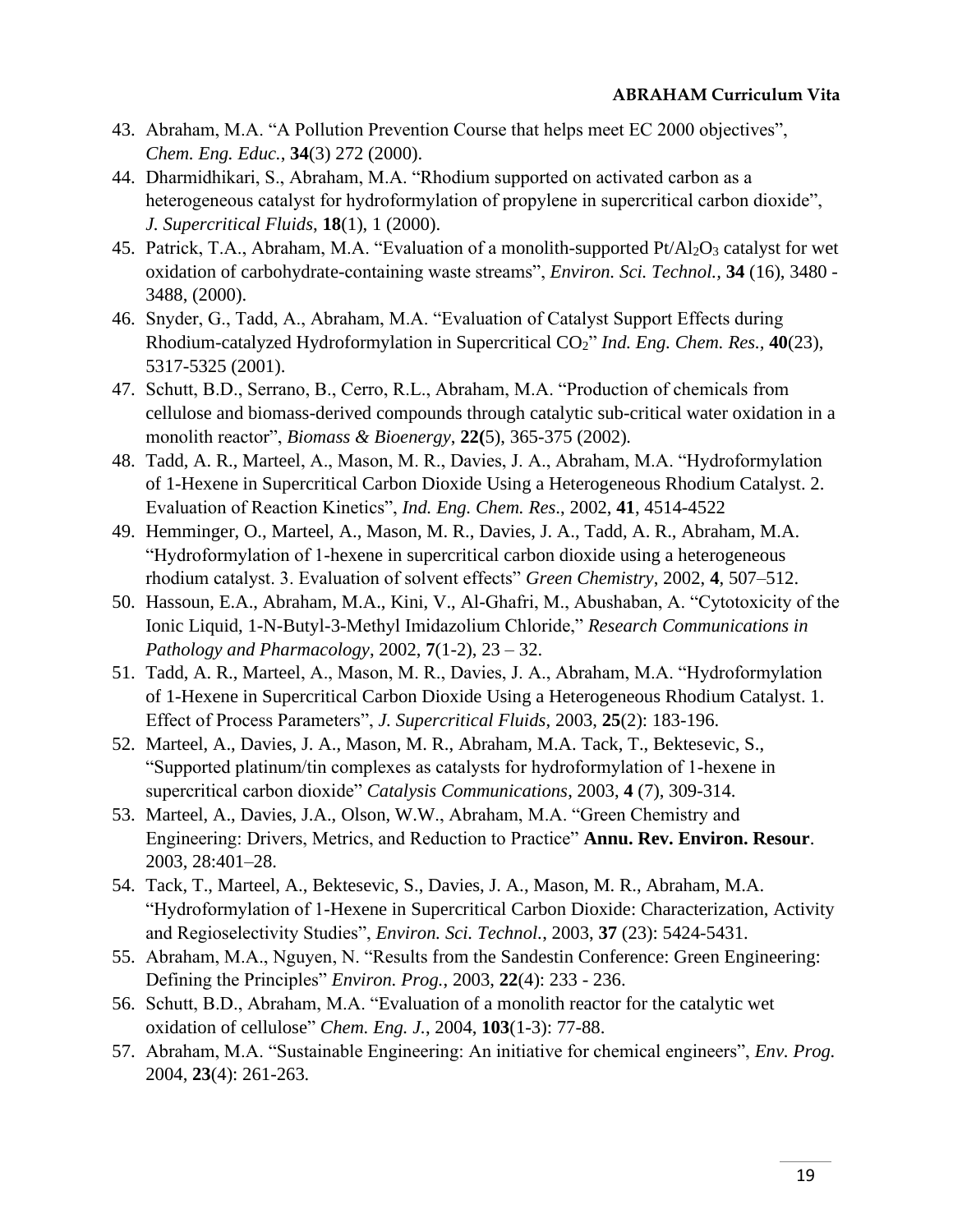- 58. Bektesevic, S., Tack, T., Mason, M.R., Abraham, M.A. "Analysis of the Hydroformylation Reaction over an Immobilized Catalyst in Supercritical Carbon Dioxide" *Ind. Eng. Chem. Res*., 2005, **44**, 4973-4981.
- 59. Kleman, A.M., Abraham, M.A., "Asymmetric Hydroformylation of Styrene in Supercritical Carbon Dioxide", *Ind. Eng. Chem. Res*., 2006, **45**, 1324-1330.
- 60. Bektesevic, S., Kleman, A.M., Marteel-Parrish, A. E., Abraham, M.A. "Hydroformylation in Supercritical Carbon Dioxide: Catalysis and Benign Solvents", *J. Supercrit. Fluids*, 2006, **38**, 232 - 241.
- 61. Swami, S., Abraham, M.A., An Integrated Catalytic Process for Conversion of Biomass to Hydrogen", *Energy & Fuels*, 2006, **20** (6), 2616 -2622.
- 62. Slater, C. Stewart, Hesketh, Robert P., Fichana, Daniel, Henry, Jim, Flynn, Ann Marie, Abraham, Martin, "Expanding the Frontiers for Chemical Engineers in Green Engineering Education " *Int. J. Engng Ed.* 2007 **23**(2), 309-324.
- 63. Goud, S., Whittenberger, W.A., Abraham, M.A., "An evaluation of catalyst deactivation for steam reforming of diesel fuel", *International Journal of Hydrogen Energy*, 2007, **32**(14), 2868-2874.
- 64. McCoy, A. M., Duran, M. J., Azad, A-M., Chattopadhyay, S., Abraham, M.A., "Performance of sulfur tolerant reforming catalysts for production of hydrogen from jet fuel simulants", *Energy & Fuels*, **21** (6), 3513–3519, 2007.
- 65. Sharma, P. O. Abraham, M. A., Chattopadhyay, S., "Development of a Novel Metal Monolith Catalyst for Natural Gas Steam Reforming", *I&EC Research*, **46** (26), 9053 -9060, 2007.
- 66. [Azad, A.M.](http://apps.isiknowledge.com/WoS/CIW.cgi?SID=1AfJm2epbKDDL69fbao&Func=OneClickSearch&field=AU&val=Azad+AM&ut=000251200100007&auloc=1&fullauth=%20(Azad,%20Abdul-Majeed)&curr_doc=2/2&Form=FullRecordPage&doc=2/2), [Duran, M.J.](http://apps.isiknowledge.com/WoS/CIW.cgi?SID=1AfJm2epbKDDL69fbao&Func=OneClickSearch&field=AU&val=Duran+MJ&ut=000251200100007&auloc=2&fullauth=%20(Duran,%20Martin%20J.)&curr_doc=2/2&Form=FullRecordPage&doc=2/2), [McCoy, A.K.](http://apps.isiknowledge.com/WoS/CIW.cgi?SID=1AfJm2epbKDDL69fbao&Func=OneClickSearch&field=AU&val=Mccoy+AK&ut=000251200100007&auloc=3&fullauth=%20(McCoy,%20Amanda%20K.)&curr_doc=2/2&Form=FullRecordPage&doc=2/2), [Abraham, M.A.](http://apps.isiknowledge.com/WoS/CIW.cgi?SID=1AfJm2epbKDDL69fbao&Func=OneClickSearch&field=AU&val=Abraham+MA&ut=000251200100007&auloc=4&fullauth=%20(Abraham,%20Martin%20A.)&curr_doc=2/2&Form=FullRecordPage&doc=2/2), "Development of ceria-supported sulfur tolerant nanocatalysts: Pd-based formulations", *Appl Catal A. – Gen'l*, **332** (2): 225- 236, 2007.
- 67. Sharma, P. O., Swami, S., Goud, S., Abraham, M.A. "Catalyst development for stable hydrogen generation during steam reforming of renewable and nonrenewable resources", *Environ. Prog.,* **27**(1): 22-29, 2008.
- 68. Swami, S.M., Chaudari, V., Kim, D.S., Sim, S.J., Abraham, M.A., ""Production of hydrogen from glucose as a biomass simulant: Integrated biological and thermochemical approach", *I&EC Research*, **47**(10): 3645-3651, 2008.
- 69. Satterfield, M.; Kolb, Charles; Peoples, Robert; Adams, Georjean; Schuster, Darlene; Ramsey, Henry; Stechel, Ellen B.; Wood-Black, Frankie; Garant, Raymond, Abraham, Martin; "Overcoming Nontechnical Barriers to the Implementation of Sustainable Solutions in Industry", *Environ Sci & Technol.,* **43**(12), 4421 – 4426, 2009.
- 70. Lakhapatri, S., Abraham, M.A., "Deactivation due to sulfur poisoning and carbon deposition on Rh-Ni/Al2O<sup>3</sup> catalyst during steam reforming of sulfur-doped n-hexadecane" *Appl Catal A: General*, **364**(1-2), 113-121, 2009.
- 71. Gawade, Preshit, Lipscomb, G. Glenn, Abraham, Martin A. "Kinetics and Modeling of the Flexible Fuel Reformer: n-Hexadecane Steam Reforming and Combustion" *Ind. & Eng. Chem. Research,* **49**(15), 6931-40, 2010.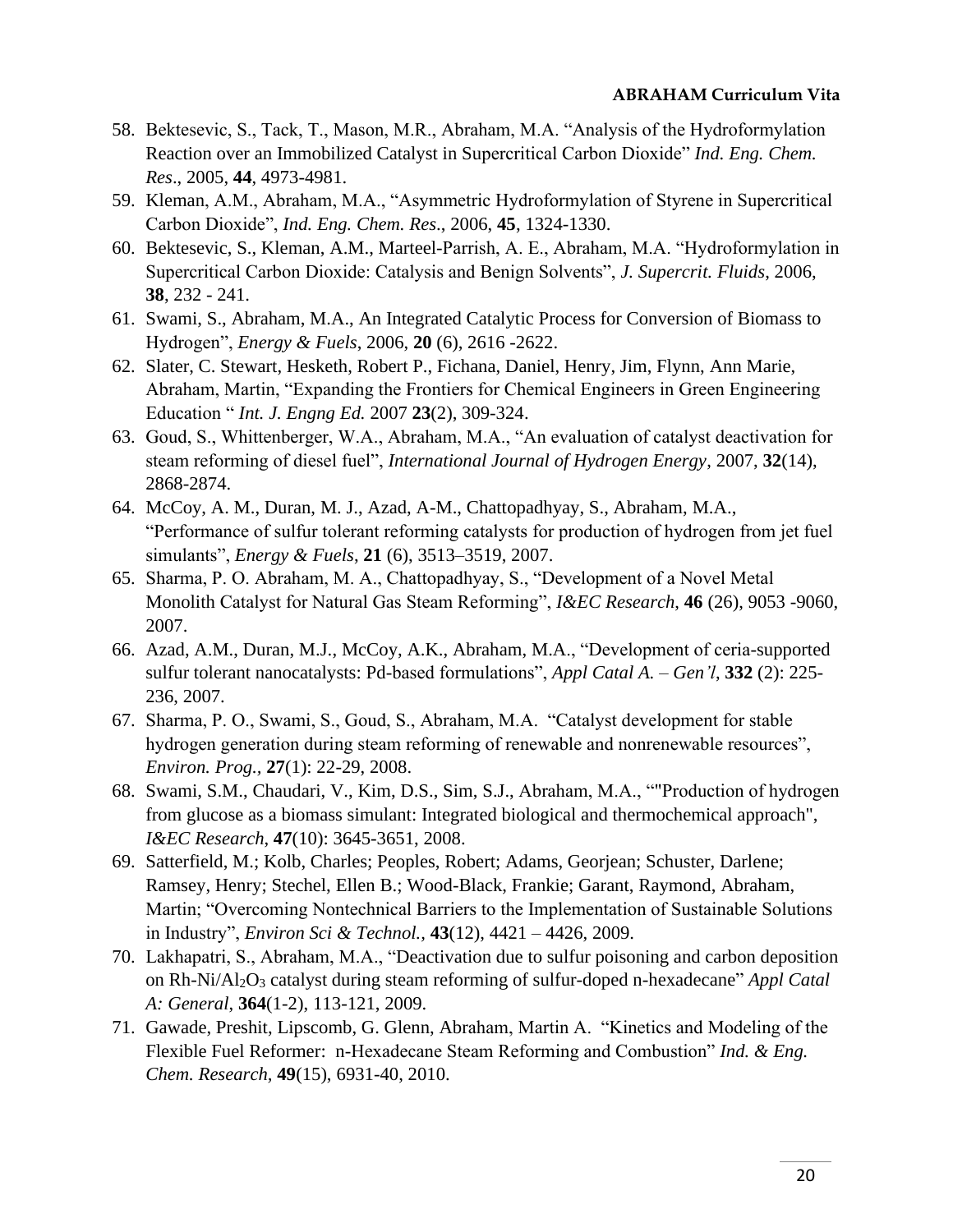- 72. Lakhapatri, S., Abraham, M.A., "Analysis of Catalyst Deactivation during Steam Reforming of Jet fuel on Ni-(PdRh)/γ -Al2O3 catalyst" *Appl Catal A: General*, **405**(1-2), 149-159, 2011.
- 73. Kondakindi, R.R., McCumber, G., Aleksic, S., Whittenberger, W.A. Abraham, M.A. "Na2CO3-based sorbents coated on metal foil: CO<sup>2</sup> capture performance", *International Journal of Greenhouse Gas Control* **15**, 65–69, 2013.
- 74. Kondakindi, R.R., Aleksic, S., Whittenberger, W.A. Abraham, M.A., "Na2CO3-based sorbents coated on metal foil: post testing analysis", *Topics in Catalysis*, 56(18-20), 1944- 1951, 2013.
- 75. Lakhapatri, S., Abraham, M.A., "Sulfur Poisoning in Rh-Ni Catalysts during Steam Reforming of Sulfur-containing Liquid Fuels", *Catal. Sci. Technol.,* **3** (10), 2755 – 2760, 2013.
- 76. Oh, Y., Bharambe, V., Mummareddy, B., Martin, J., McKnight, J., Abraham, M. A., Walker, J. M., Rogers, K., Conner, B., Cortes, P., MacDonald, E., Adams, J. J., "Microwave Dielectric Properties of Zirconia Fabricated using NanoParticle Jetting", *Additive Manufacturing*, **27**, 568 - 594, May 2019.
- 77. Choo, K., Friedrich, B., Daugherty, T., Schmidt, A., Patterson, C., Abraham, M.A., Conner, B.P., Rogers, K., Cortes, P., MacDonald, E., "Heat Retention Modeling of Large Area Additive Manufacturing", *Additive Manufacturing*, **28**, 325 – 332, August 2019.
- 78. Abraham, M. A., Harold, M. P., Ricci, M. "Get your Research Published", *Chemical Engineering Progress*, 42 – 48, Nov. 2019.

# *Books and Editorships*

- 1. **Supercritical Fluids: Extraction and Pollution Prevention**, Martin A. Abraham and Aydin K. Sunol, eds., ACS Symposium Series 670, Washington, DC, 1997.
- 2. *Catalysis Today*, **40**(1), (1998) Special issue on Environmental Catalysis and Reaction Engineering (based on papers at the 1996 AIChE Annual meeting), with P. Smirniotis.
- 3. *Environmental Progress*, special issue on Environmental Applications of Supercritical Fluids (based on papers at the 1997 AIChE Annual meeting), Winter 1998.
- 4. **Reaction Engineering in Pollution Prevention**, Martin A. Abraham and Robert P. Hesketh, eds., Elsevier Science, New York, ISBN: 0-444-50215-7 (2000).
- 5. **Clean Solvents: Alternative Media for Chemical Reactions and Processing**, Martin A. Abraham and Luc Moens, eds., ACS Symposium Series 819, Oxford University Press, Washington, DC, 2002.
- 6. *Environmental Progress*, special issue on Sustainability in Chemical Engineering (based on papers at the 2003 AIChE Annual meeting), **23**(4), December 2004.
- 7. **Sustainability Science and Engineering: Defining Principles**, Elsevier Science, Amsterdam, The Netherlands, ISBN: 0-444-51712-X (2005).
- 8. **Innovations in Industrial and Engineering Chemistry: A Century of Achievements and Prospects for the New Millennium**, W. Flank, M.A. Abraham, and M. Matthews, eds., ACS Symposium Series 1000, Washington, DC 2008.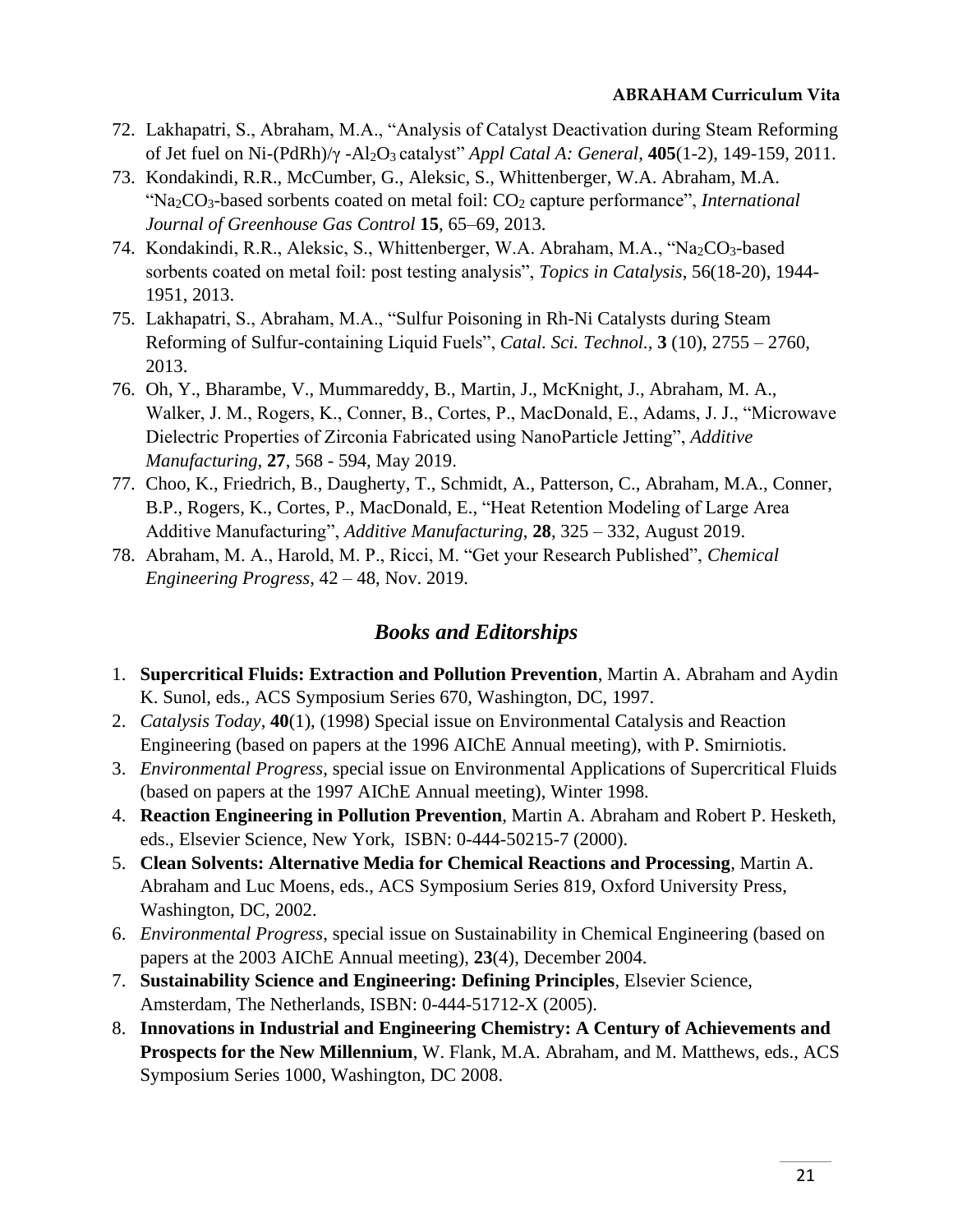- 9. **Green Chemistry and Engineering: A Pathway to Sustainability**, [Anne E. Marteel-](http://www.wiley.com/WileyCDA/Section/id-302475.html?query=Anne+E.+Marteel-Parrish)[Parrish,](http://www.wiley.com/WileyCDA/Section/id-302475.html?query=Anne+E.+Marteel-Parrish) [Martin A. Abraham,](http://www.wiley.com/WileyCDA/Section/id-302475.html?query=Martin+A.+Abraham) AIChE/Wiley Books, ISBN: 978-0-470-41326-5, (2014).
- 10. **Encyclopedia of Sustainable Technologies**, 1st edition, Martin A. Abraham, editor, Elsevier Major Reference works, ISBN: 9780128046777, July 28, 2017.

# *Additional Publications*

- 1. Lawson, J.R., Obst, J.R., Abraham, M.A., Townsend, S.H., Klein, M.T.; "Solvent Effects During the Reaction of Coal and Biomass Model Compounds in Dense Water", ACS Div. of Fuel Chemistry preprints; **30**(1), 398, 1985.
- 2. Abraham, M.A., Klein, M.T.; "Solvent Effects During the Reaction of Coal Model Compounds", ACS Div. of Fuel Chemistry preprints; **30**(3), 88, 1985.
- 3. Abraham, M.A., Klein, M.T.; "Modelling the Thermal Reactions of Benzylphenylsulfide", ACS Div. of Fuel Chemistry preprints, **32**(3), 1987, p. 189.
- 4. Phillips, C.L., Abraham, M.A.; "A Comparison of Several Novel Catalysts for Emissions Control in Methanol-Fueled Vehicles", *Proceedings of IECEC 25*, **5**, 197, 1990.
- 5. Dixon, C.N., Abraham, M.A.; "Selective Partial Oxidation of Methane by Catalytic Supercritical Water Oxidation", ACS Div. of Fuel Chemistry preprints, **3**6(4), 1846, 1991.
- 6. Kim, S., Shah, Y.T., Cerro, R.L., Abraham, M.A.; "Aqueous Phase Oxidation of Phenol in a Monolithic Reactor", 2nd Topical Pollution Prevention Conference preprints, AIChE, New York, 46, August, 1991.
- 7. Abraham, M.A. "Fluid-Solid Interactions during Reactions in Supercritical Water", *Emerging Technologies in Hazardous Waste Management V*, American Chemical Society, 304, 1993.
- 8. Borgharkar, N.S., Al-Mehairi, A.S., Abraham, M.A. "Catalytic Oxidation of Monomethylamine: Kinetics and Effect of Water Vapor", Proceedings of the International Petroleum Environmental Conference, PennWell Books, p. 8, 1994.
- 9. "Catalytic Supercritical Water Oxidation: Pathways, Kinetics, and Modeling", First International Workshop on Supercritical Water Oxidation, *Supercritical Water Oxidation: A Revolutionary Environmental Technology*, Jacksonville, FL, February 6-9, 1995, with S.N.V.K. Aki and Z.Y. Ding.
- 10. "Catalytic Supercritical Water Oxidation: Destruction of Nitrogen Containing Compounds", Proceedings of the Second International Symposium on Environmental Applications of Advanced Oxidation Technologies, San Francisco, CA., 1996, with S.N.V.K. Aki and Z. Merah.
- 11. "Heterogeneously Catalyzed Hydroformylation of Propylene in Supercritical Carbon Dioxide", 3<sup>rd</sup> Annual Green Chemistry and Engineering Conference, Washington, DC, June 29 – July 1, 1999, with G. Snyder and S. Dharmidhikari, p. 91.
- 12. "When is Green Really Green? A Pilot Investigation of Time Effects using LCA Data", SAE 2000-01-1494, SAE Total Life Cycle Conference, April 26-28, 2000, with W. W. Olson.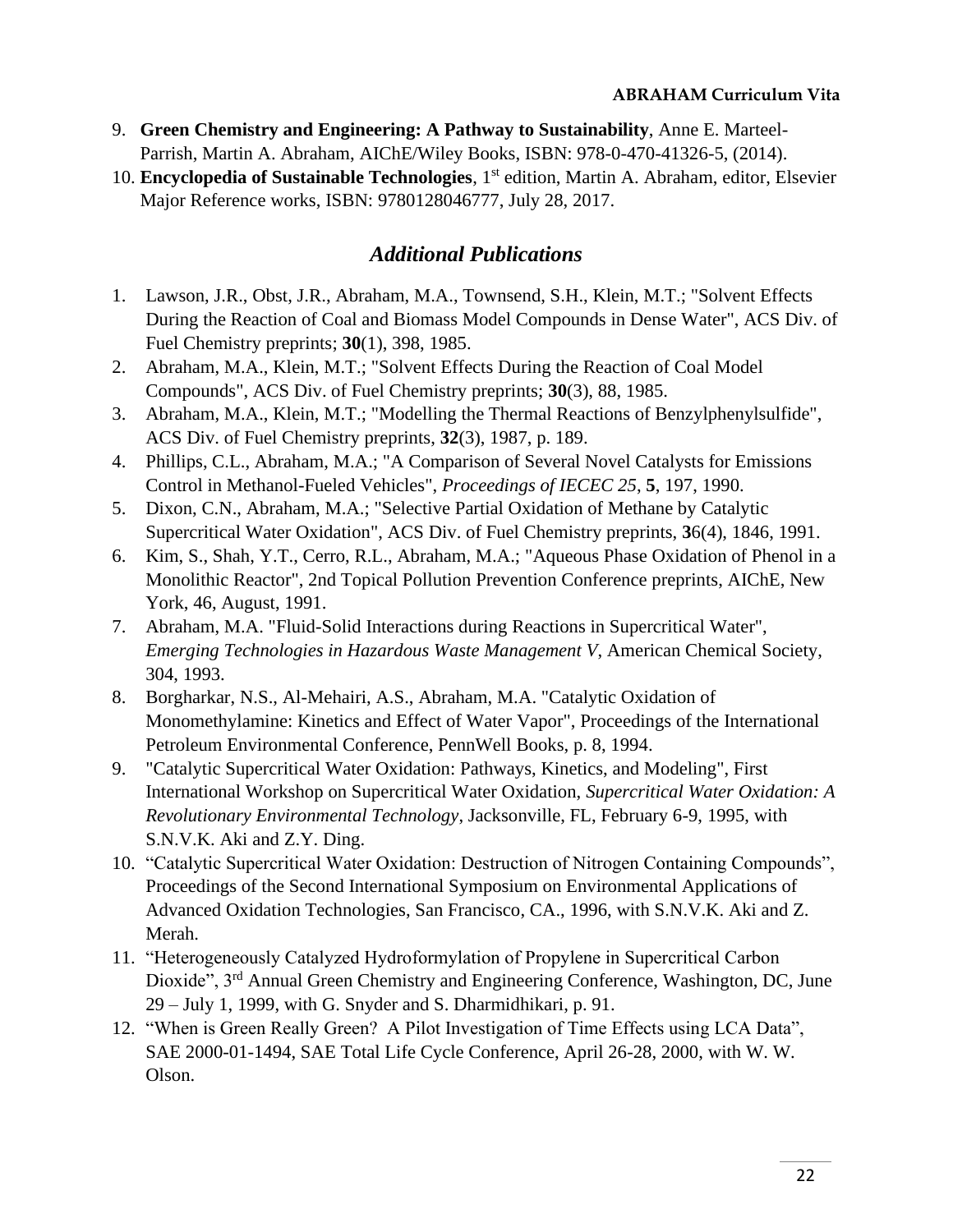- 13. "Development of supported rhodium catalyst for hydroformylation of propylene in supercritical carbon dioxide." International Symposium on Supercritical Fluids, April 2000, with G. Snyder and M.R. Mason.
- 14. "A Pilot Investigation of Incorporating Time into LCA", 2000 Japan-USA Flexible Automation Conference, July 23-26, 2000, Ann Arbor, MI, 2000JUSFA-13202, with W. W. Olson.
- 15. Book Review: "Pollution Prevention: Fundamentals and Practice", *J. Haz. Mater.* **77**(1-3),  $262 - 265.$
- 16. "Development of Heterogeneous Catalysts for Hydroformylation of 1-Hexene in Supercritical Carbon Dioxide",  $5<sup>th</sup>$  Annual Green Chemistry and Engineering Conference, Washington, DC, June 26 – 28, 2001, with A. R. Tadd, A. Marteel, J.A. Davies, and M.R. Mason.
- 17. "Green Engineering Education: Multiple Audiences Multiple Presentations", Proceedings of Green Engineering: Sustainable and Environmentally Conscious Engineering, VPI&SU, Roanoke, VA, July 29 – 31, 2001.
- 18. "Surface Analysis of a Heterogeneous Catalyst Designed for Hydroformylation in Supercritical CO<sub>2</sub>", A. Marteel, J. Davies, M. Mason, S. Bektesevic, and M. Abraham, Proceedings of the 4<sup>th</sup> International Symposium on High Pressure Technology and Chemical Engineering, Sept. 22 – 25, 2002, Venice, Italy, Vol. 2, p. 549 – 555.
- 19. R. Parab, A. Heydinger, A. Kumar, and M. A. Abraham, "A Pilot Study to Estimate Application of Atrazine on Areas near Auglaize River using AERMOD/BASINS", Paper # OS-02-26, Proceedings of Ohio Air Pollution Research Symposium, 2002.
- 20. Abraham, M.A. "Sustainable engineering for engineers", *Environmental Progress*, 2005, **24**(1),  $10 - 11$ .
- 21. Abraham, M.A., "Energy, sustainability, and engineering", *Environmental Progress*, 2005, **24**(2), 119 – 120.
- 22. Abraham, M.A., "The importance of China for sustainable development", *Environmental Progress*, 2005, **24**(3), 231 - 233.
- 23. Abraham, M.A., "Sustainability Education", *Environmental Progress*, 2005, **24**(4), 343 344.
- 24. Abraham, M.A., "Random Thoughts on Sustainability", *Environmental Progress*, 2006, **25**(1), 9 - 10.
- 25. Abraham, M.A., "Sustainability: Philosophy vs. Engineering tools" *Environmental Progress*, 2006, **25**(2), 87-88
- 26. Abraham, M.A., "Building a reef of sustainability" *Environmental Progress*, 2006, **25**(3), 175-176
- 27. Abraham, M.A. "The Sustainability Challenge: You've Got to Be In It to Win It", Guest Editorial, *Chemical Engineering Progress*, December 2006, 5.
- 28. Abraham, M.A., "Sustainability as an individual imperative" *Environmental Progress*, 2006, **25**(4), 276-277.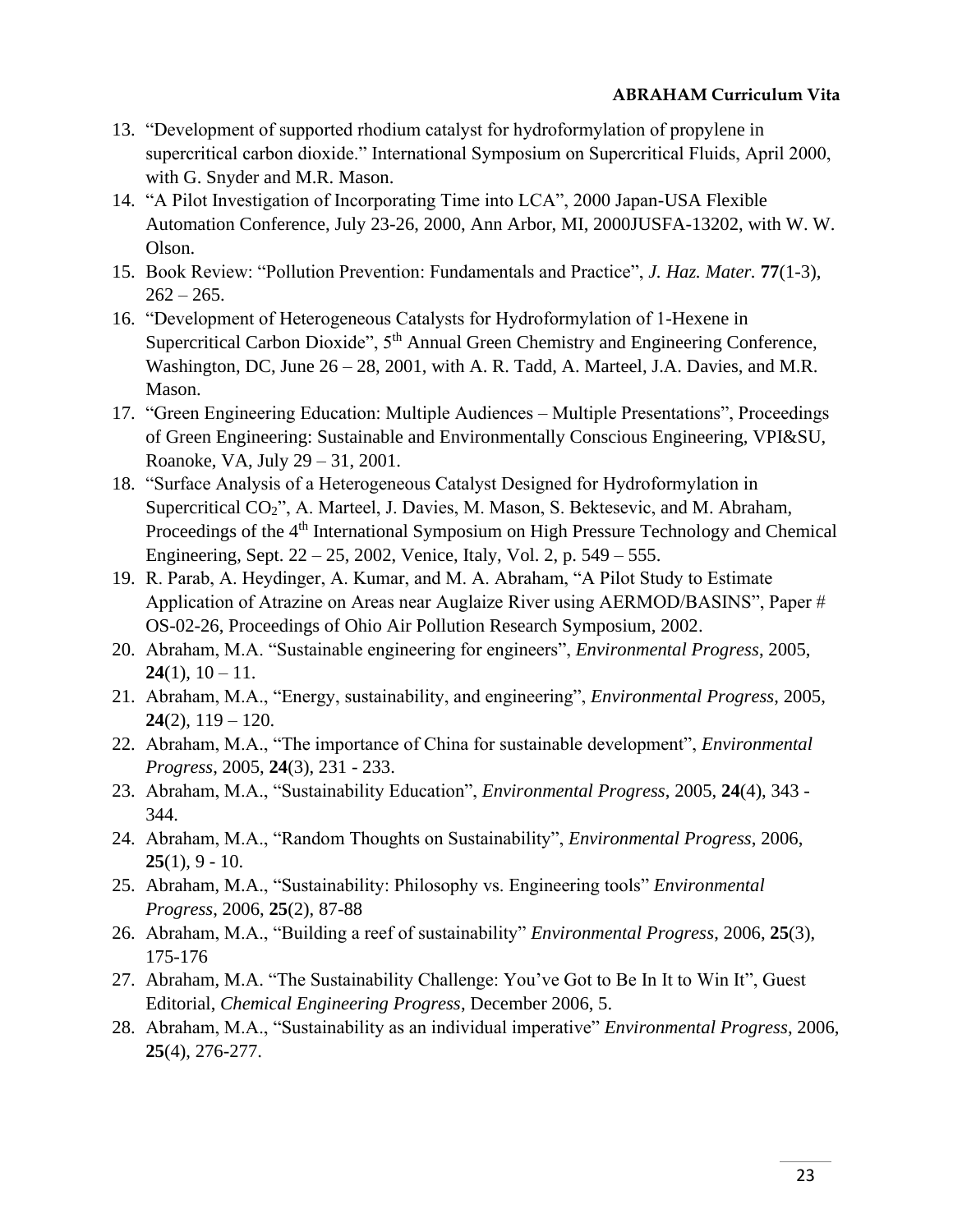- 29. Abraham, M.A., Clark, J., and Winterton, N., Chapter 1: *Introduction*, in **Green Chemistry Metrics**: **Measuring and Monitoring Sustainable Processes**, Lapkin, A., and Constable, D., eds., Wiley-Blackwell Publishing, ISBN 978-1-4051-5968-5, 2009.
- 30. Abraham, M.A., "YSU's STEM College Is this what an urban research university looks like?", *The Vindicator*, March 7, 2010
- 31. Abraham, M.A. "Energy: Our No. 1 challenge", *The Vindicator*, January 8, 2012.
- 32. "Assessment of Supercritical Water Oxidation System Testing for the Blue Grass Chemical Agent Destruction Pilot Plant", National Research Council of the National Academies, Division on Engineering and Physical Sciences, The National Academies Press, 2013.
- 33. Abraham, M.A. "Beware attack on fossil fuel", *The Vindicator*, February 9, 2015.
- 34. Abraham, M.A., ["Introduction to the special section on thermochemical conversion of](https://apps.webofknowledge.com/full_record.do?product=WOS&search_mode=GeneralSearch&qid=1&SID=1E9dit5opS1VX2yXh92&page=1&doc=1)  [biomass resources"](https://apps.webofknowledge.com/full_record.do?product=WOS&search_mode=GeneralSearch&qid=1&SID=1E9dit5opS1VX2yXh92&page=1&doc=1), *Env. Prog. Sust. Energy* 2017, 36(3), 654.
- 35. Abraham, M.A., "Introduction to the special section on the [food,](https://apps.webofknowledge.com/full_record.do?product=WOS&search_mode=GeneralSearch&qid=1&SID=1E9dit5opS1VX2yXh92&page=1&doc=1) energy, water nexus", *Env. Prog. Sust. Energy* 2018, 37(1), 20.
- 36. Abraham, M.A., "Introduction to the special section on carbon dioxide", *Env. Prog. Sust. Energy* 2019, 38(1), 12.
- 37. Gayle J. Gibson and Martin Abraham, "Building Blocks for Contributing to Public Affairs Within AIChE", *Chemical Engineering Progress*, Jan 2022.

## *Patents and Filings*

- 1. Azad, A-M., Abraham, M.A., "Sulfur-Tolerant Catalysts and Sulfur Sorbents" Provisional Patent Application, filed February 21, 2007.
- 2. Abraham, M.A. "Formula for six novel sulfur-tolerant catalysts", trade secret licensed to Catacel Corp, Nov. 2008.
- 3. Abraham, M.A., Kondakindi, Rajender, Aleksic, S., Whittenberger, W.A. "CO<sub>2</sub> Capture Using Sorbents Supported on Structures", Provisional Patent application filed March 2012.

# *Presentations*

Nearly 150 technical presentations completed at national and international meetings, many of which were presented by undergraduate and graduate student researchers. As the faculty mentor, I coached these students in the development of the presentation, preparing them for a successful career.

- 1. "Reactions in and with Supercritical Fluid Solvents" AIChE Annual Meeting, Miami Beach, FL, Nov. 6, 1986, with M.T. Klein, S.H. Townsend, and S.C. Paspek.
- 2. "Supercritical Fluid Solvation of Polar Transition States;" AIChE Annual Meeting, Miami Beach, FL, Nov. 6, 1986, with M.T. Klein, S.H. Townsend, and S.C. Paspek.
- 3. "Modelling the Thermal Reactions of Benzylphenylsulfide", 1987 ACS Fall National Meeting, New Orleans, LA; September 1, 1987, with M.T. Klein.
- 4. "Destruction of Hazardous Wastes by Catalyzed Chemical Oxidation", AIChE 1988 Spring National Meeting, New Orleans, LA, March, 1988, with D.D. Leavitt.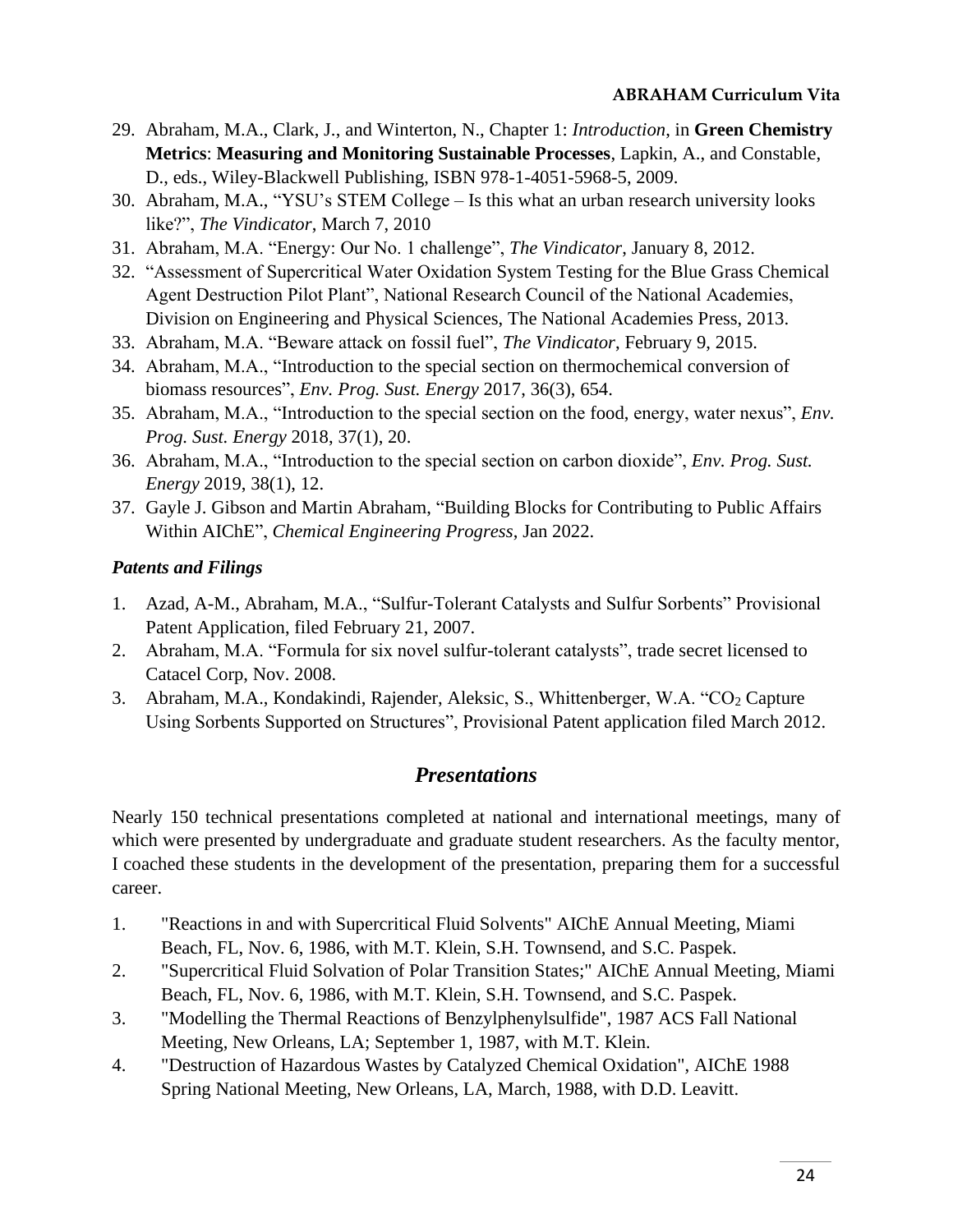- 5. "Destruction of Toxic Wastes through Catalytic Oxidation in Superphosphoric Acid", Hazardous Waste Research Conference, Manhattan, KS, May 25, 1988, with D.D. Leavitt.
- 6. "Automobile Emission Changes in Fuels and Catalysts", AIChE Annual meeting, Washington, DC, December 1, 1988, with D. Sodhi and J.C. Summers.
- 7. "Oxidant and Solvent Effects in the Homogeneous Oxidation of Pesticide-containing Wastewaters", AIChE National Meeting, April 2-6, 1989, Houston, TX; with J.S. Horbath and D.D. Leavitt.
- 8. "Catalytic Oxidation of Dichlorobenzene in Supercritical Fluid Solvents", Industrial & Engineering Chemistry Division Symposium of the American Chemical Society, Atlanta, GA, May 1-4, 1989; Conference on Hazardous Waste Research, May 23, 1989, Manhattan, KS; with L. Jin.
- 9. "New Methods in Automobile Emissions Control", Conference on Hazardous Waste Research, May 23, 1989, Manhattan, KS, with D. Sodhi.
- 10. "Destruction of 1,4-Dichlorobenzene through Heterogeneous Catalytic Reaction at Low Temperature", AIChE Annual Meeting, November 10, 1989, San Francisco, CA.
- 11. "Catalytic Oxidation of Chlorinated Organics in Supercritical Fluid Solvents", AIChE Spring National Meeting, March 20, 1990, Orlando, FL.
- 12. "A Comparison of Several Novel Catalysts for Emissions Control in Methanol-Fueled Vehicles", IECEC 25, August 17, 1990, Reno, NV.
- 13. "Heterogeneous Catalysis in Supercritical Water: Oxidation of 1,4-Dichlorobenzene", AIChE Annual Meeting, November 14, 1990, Chicago, IL.
- 14. "Operation of a Bubble Column Near the Critical Point of the Dispersed Phase", AIChE Annual Meeting, November 14-15, 1990, Chicago, IL, with B.J. Rush and Y.T. Shah.
- 15. "Three-Phase Catalytic Oxidation of Phenol in a Monolithic Slug-Flow Reactor", AIChE Annual Meeting, November 13, 1990, Chicago, IL, with S. Kim, J. Papa, Y.T. Shah, and R.L. Cerro.
- 16. "Measurement of Rate Parameters above the Critical Pressure of Water", 2nd International Symposium of Supercritical Fluids, May 21, 1991, Boston, MA, with J. C. Chen and Y. T. Shah.
- 17. "Methanol, Carbon Monoxide, and Propylene Oxidation over Alumina-supported Palladium Catalysts", Hazardous Waste Research Conference, May 30, 1991, Manhattan KS, with T. F. Brewer.
- 18. "A Determination of Rate Parameters during Heterogeneous Catalysis in Supercritical Fluids", 4th World Congress of Chemical Engineering, June 17, 1991, Karlsruhe, Germany, with J. C. Chen and Y. T. Shah.
- 19. "Aqueous Phase Oxidation of Phenol in a Monolithic Reactor", AIChE National Meeting, Pittsburgh, PA, August 21, 1991, with S. Kim, R.L. Cerro, and Y.T. Shah.
- 20. "Selective Partial Oxidation of Methane by Catalytic Supercritical Water Oxidation", 4th Chemical Congress of North America and 202nd ACS National Meeting, New York, NY, August 29, 1991, with C.N. Dixon.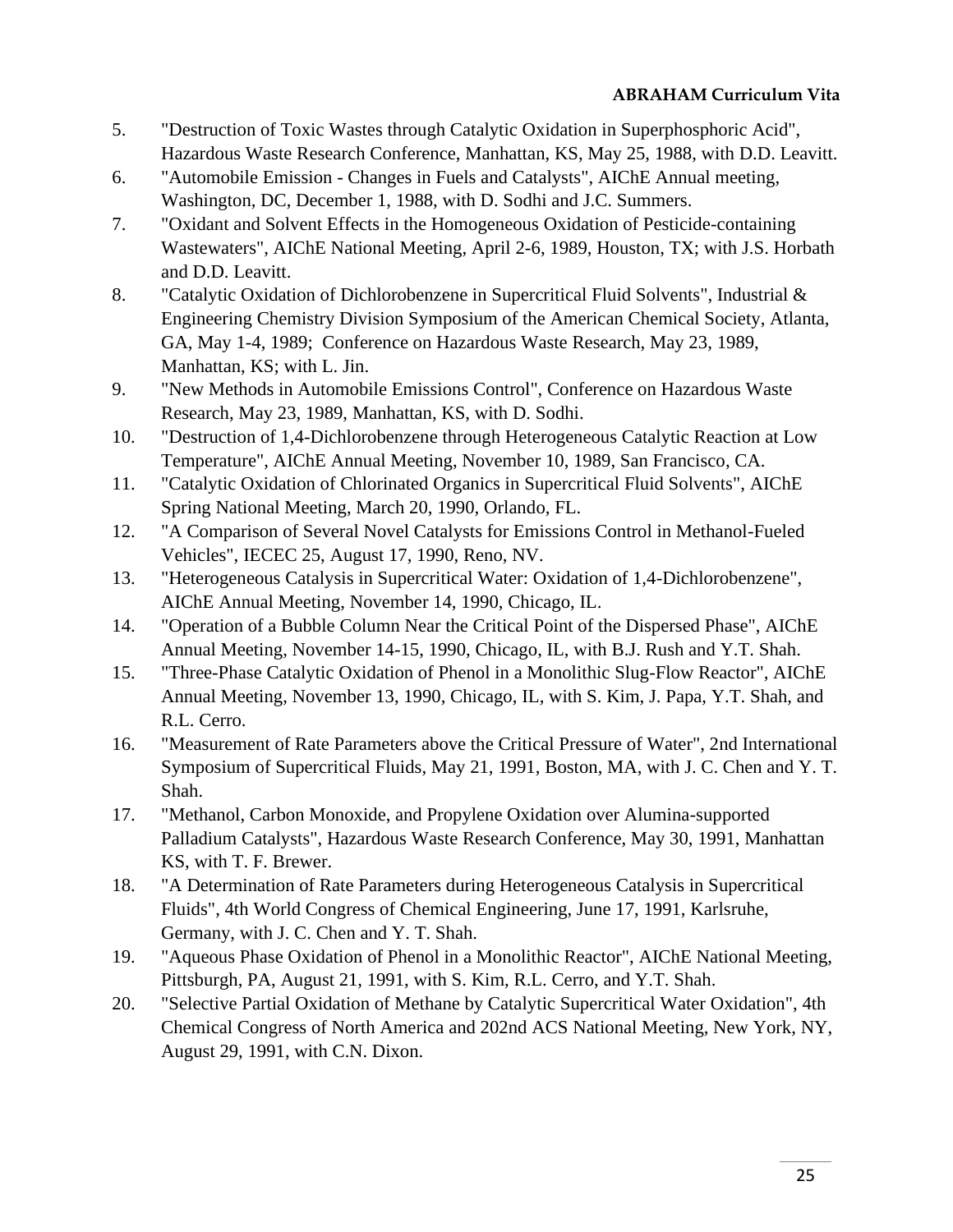- 21. "Combustion Byproducts of Ethyl Acetate over Pt-Alumina Catalyst", 4th Chemical Congress of North America and 202nd ACS National Meeting, New York, NY, August 30, 1991, With J.E. Sawyer.
- 22. "Kinetics of Methanol Combustion on Palladium Monolith Catalyst", 4th Chemical Congress of North America and 202nd ACS National Meeting, New York, NY, August 30, 1991, with T.F. Brewer and R.L. Silver.
- 23. "Evaluation of Support Formulations for Automotive Emissions Control", AIChE Annual Meeting, Los Angeles, CA, November 16-22, 1991, with T.F. Brewer, A. Chirkis, and R.G. Silver.
- 24. "Recruitment and Retention Programs of the AIChE at the University of Tulsa", AIChE Annual Meeting, Los Angeles, CA, November 16-22, 1991, with B.J. Rush and R.P. Hesketh.
- 25. "Mass Transfer and Chemical Reaction in a Monolith Foam Reactor", AIChE Annual Meeting, Los Angeles, CA, November 16-22, 1991, with J. Papa and R.L. Cerro.
- 26. "Mass Transfer and Reaction during Catalytic Supercritical Water Oxidation", AIChE Annual Meeting, Los Angeles, CA, November 16-22, 1991, with J.C. Chen and Z. Ding.
- 27. "Holdup and Mass Transfer in a Supercritical Fluid Bubble Column", AIChE Annual Meeting, Los Angeles, CA, November 16-22, 1991, with B.J. Rush and Y.T. Shah.
- 28. "Analysis of Palladium Catalysts for Methanol Fuel Applications", ACS National Meeting, San Francisco, CA, April 5-9, 1992, with T.F. Brewer and R.G. Silver.
- 29. "Development of a Novel Three-Phase Reactor", AIChE Annual Meeting, Miami Beach, FL., Nov. 6, 1992, with L. Crynes and R.L. Cerro.
- 30. "Catalytic Supercritical Water Oxidation of Aromatic Compounds", International Symposium of Chemical Reaction Engineering 12, Torino, Italy, June 30, 1992, with Z. Ding and S. Aki.
- 31. "Catalytic Supercritical Water Oxidation: Kinetics of 1,4-Dichlorobenzene Oxidation over V2O5", AIChE Annual Meeting, Miami Beach, FL., Nov. 4, 1992, with Z. Ding.
- 32. "Palladium Catalyzed Oxidation of Monomethylamine", 205th ACS National Meeting, Denver, CO., April 2, 1993, with N. Borgharkar.
- 33. "Fluid Solid Interactions during Reactions in Supercritical Water", I&EC Special Symposium, Emerging Technologies in Hazardous Waste Remediation V, Atlanta, GA., September 27, 1993.
- 34. "Reaction Pathways During the Oxidation of Ethyl Acetate on a Palladium-Alumina Catalyst", AIChE 1993 Annual Meeting, St. Lous, MO, November 11, 1993, with J. Sawyer.
- 35. "Analysis of a Novel Three Phase Catalytic Monolith Reactor for Wastewater Treatment", AIChE 1993 Annual Meeting, St. Lous, MO, November 11, 1993, with L. L. Crynes and R. L. Cerro.
- 36. "Particle Size Effect on Supercritical Water Oxidation Polysterene Beads", 24th International Conference on Environmental Systems, Friedrichshafen, Germany, June 21, 1994, with J. Fisher.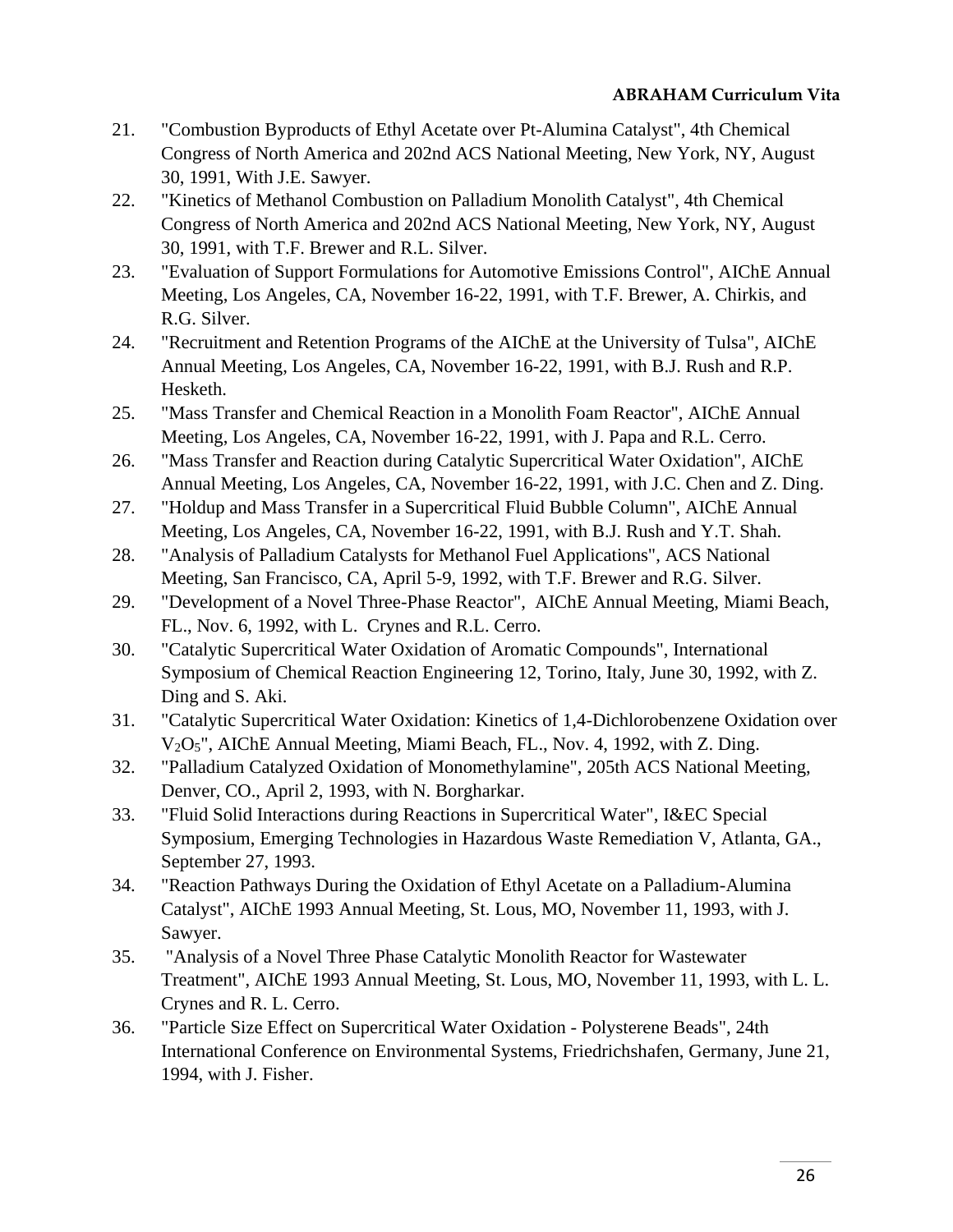- 37. "Catalytic Supercritical Water Oxidation: Phenol Conversion and Product Selectivity", The First International Conference on Advanced Oxidation Technologies for Water and Air Remediation, London, Ontario, Canada, June 29, 1994, with S. Aki and Z. Ding.
- 38. "Monomethylamine Oxidation over Palladium Catalysts", ISCRE 13, Baltimore, MD, September 26, 1994, with N.S. Borgharkar and A.S. Al-Mehairi.
- 39. "Supercritical Water Oxidation of Aromatic Compunds on MnO<sub>2</sub>/CeO Catalyst", Third International Symposium on Supercritical Fluids, Strasbourg, France, October 18, 1994, with S. Aki and Z. Ding.
- 40. "Catalytic Oxidation of Nitrogen Containing Compounds", AIChE Annual Meeting, San Francisco, CA, November 16, 1994, with A. S. Al-Mehairi.
- 41. "Catalytic Supercritical Water Oxidation: Phenol Conversion and Product Selectivity", AIChE Annual Meeting, San Francisco, CA, November 16, 1994, with Z. Ding and S. Aki.
- 42. "Gas and Liquid Residence Time Distribution in Monolith Froth Reactors", AIChE Annual Meeting, San Francisco, CA, November 17, 1994, with T.C. Thulasidas, and R.L. Cerro.
- 43. "Catalytic Supercritical Water Oxidation: Pathways, Kinetics, and Modeling", First International Workshop on Supercritical Water Oxidation, *Supercritical Water Oxidation: A Revolutionary Environmental Technology*, Jacksonville, FL, February 6-9, 1995, with S.N.V.K. Aki and Z.Y. Ding.
- 44. "The Monolith Froth Reactor: Residence Time Modeling and Analysis", 2nd International Conference on Gas-Liquid-Solid Reactor Engineering, Cambridge, England, March 27-29, 1995, with T.C. Thulasidas and R.L. Cerro.
- 45. "Towards the Prediction of Conversion during Catalytic Oxidation over Platinum", 14th North American Meeting of the Catalysis Society, Snowbird, UT, June 12, 1995, with J.E. Sawyer.
- 46. "Catalytic Liquid Phase Oxidation of Acetic Acid in a Monolith Froth Reactor", World Environmental Congress, London, Ontario, Canada, September 20, 1995, with A. A. Klinghoffer and T.C. Thulasidas.
- 47. "Evaluating Mixture Effects During Gas Phase Complete Oxidation of Benzene and MTBE", AIChE Annual Meeting, Miami Beach, FL, November 14, 1995, with D. Shailesh.
- 48. "Catalytic Supercritical Water Oxidation for the Partial Oxidation of Heavy Hydrocarbons", AIChE Annual Meeting, Miami Beach, FL, November 15, 1995, with V. Dhakshinamoorthy.
- 49. "Catalytic Supercritical Water Oxidation: Destruction of Nitrogen Containing Compounds", Second International Symposium on Environmental Applications of Advanced Oxidation Technologies, San Francisco, CA., February 28, 1996, with S.N.V.K. Aki and Z. Merah.
- 50. Catalytic Supercritical Water Oxidation: Destruction of Nitrogen Containing Compounds", 211th American Chemical Society National Meeting, New Orleans, LA, March 28, 1996, with S.N.V.K. Aki.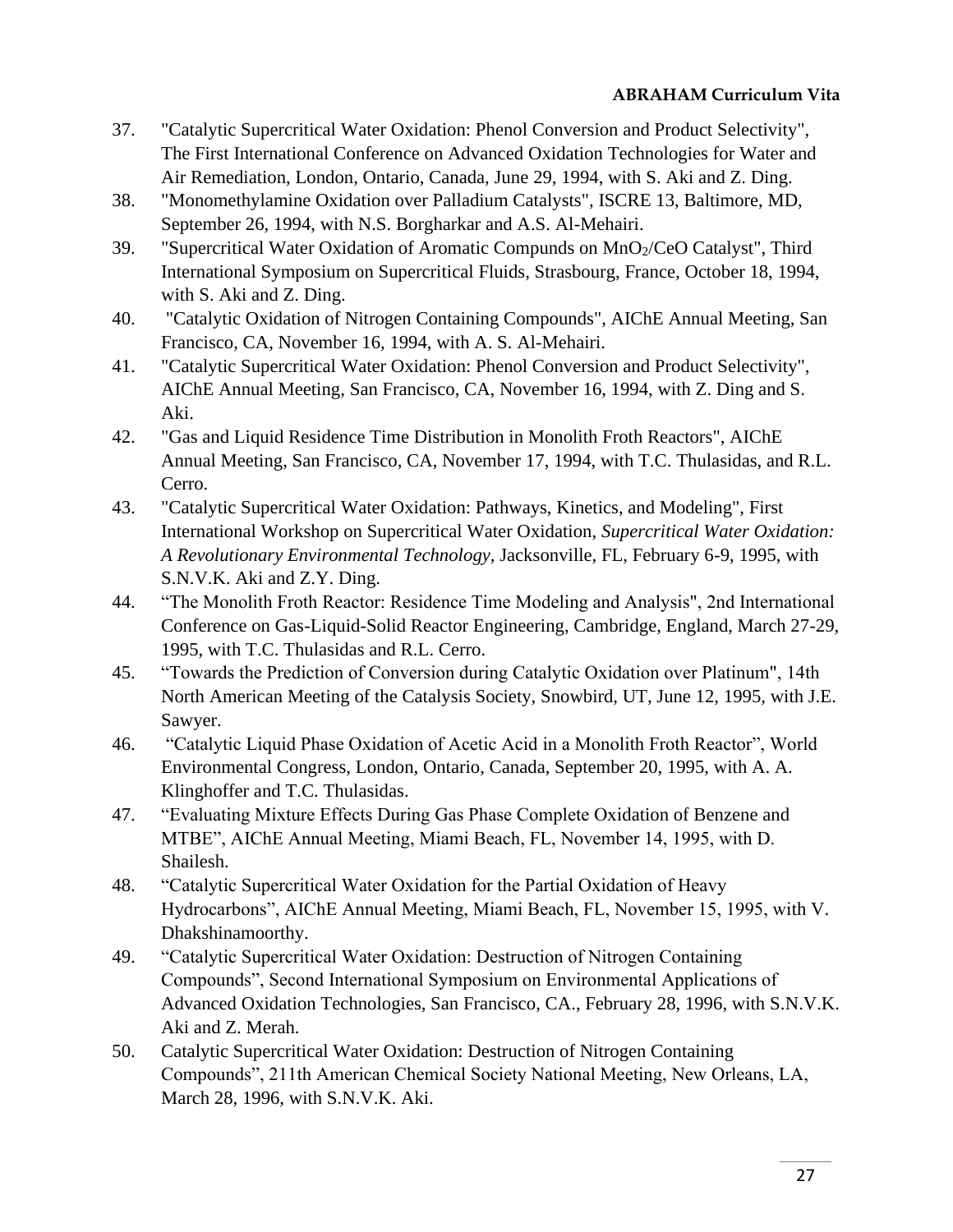- 51. "Catalytic Supercritical Water Oxidation for Remediation of Wastewater", Emerging Technologies in Hazardous Waste Management VIII, Division of Industrial and Engineering Chemistry, American Chemical Society, Birmingham, AL, Sept. 9, 1996, with S.N.V.K. Aki.
- 52. "Aqueous Phase Oxidation of Acetic Acid Using a Platinum Monolith Catalyst", Emerging Technologies in Hazardous Waste Management VIII, Division of Industrial and Engineering Chemistry, American Chemical Society, Birmingham, AL, Sept. 11, 1996, with R.L. Cerro, and A.A. Klinghoffer.
- 53. "Catalytic Supercritical Water Oxidation: Pyridine Kinetics and Mass Transfer", AIChE Annual Meeting, Chicago, IL, Nov. 13, 1996, with S.N.V.K. Aki.
- 54. "A Comparison of Heterogeneous Catalysts for use in Supercritical Water Oxidation", International Symposium on Supercritical Fluids, Sendai, Japan, May 15, 1997, with S.N.V.K. Aki.
- 55. "Development of Novel Catalysts for Vapor Phase Carbonylation of Methanol", Engineering Foundation Conference: Chemical Reactor Engineering for Sustainable Processes, Banff, Alberta, Canada, June 11, 1997, with A.S. Merenov.
- 56. "Catalytic Supercritical Water Oxidation of Pyridine", AOTs-4, Orlando, FL, September 24, 1997, with S.N.V.K. Aki.
- 57. "Development of Novel Catalysts for Vapor Phase Carbonylation of Methanol", AIChE Annual Meeting, Los Angeles, CA, Nov. 17, 1997, with A. S. Merenov.
- 58. "Catalyst Development for Supercritical Water Oxidation" AIChE Annual Meeting, Los Angeles, CA, Nov. 21, 1997, with S. N. V. K. Aki.
- 59. "Heterogeneous Catalyst Development for CO Insertion Reactions" Green Chemistry Gordon Conference, Kimball Union Academy, Meriden, NH, August 19, 1998.
- 60. "Kinetics of Heterogeneous Catalysis during Supercritical Water Oxidation", International Symposium on Chemical Reaction Engineering 15, Newport Beach, CA, September 14, 1998, with S. N. V. K. Aki.
- 61. "Catalytic Supercritical Water Oxidation of Pyridine", AIChE Annual Meeting, Miami Beach, FL, November 16, 1998, with S. N. V. K. Aki.
- 62. "Influence of the Support on the Activity and Stability of Ni/Activated Carbon as a Catalyst for Vapor Phase Methanol Carbonylation" AIChE Annual Meeting, Miami Beach, FL, November 20, 1998, with Andrei S Merenov and Amy Nelson.
- 63. "Heterogeneous Catalysis in Supercritical CO2: Hydroformylation of Propylene" AIChE Annual Meeting, Miami Beach, FL, November 18, 1998, with S. Dharmidikari.
- 64. "A Stable Catalytic Method for Enhancing the Supercritical Water Oxidation of Chlorophenol", XVIII Interamerican Congress of Chemical Engineering, San Juan, PR, December 6, 1998.
- 65. "Methanol Carbonylation Using Nickel Supported on Activated Carbon", ACS 31st Central Regional Meeting, Columbus, OH, June 22, 1999, with A. Merenov.
- 66. "Heterogeneously Catalyzed Hydroformylation of Propylene in Supercritical Carbon Dioxide", 3rd Annual Green Chemistry and Engineering Conference, Washington, DC, June 29 – July 1, 1999, with G. Snyder and S. Dharmidhikari.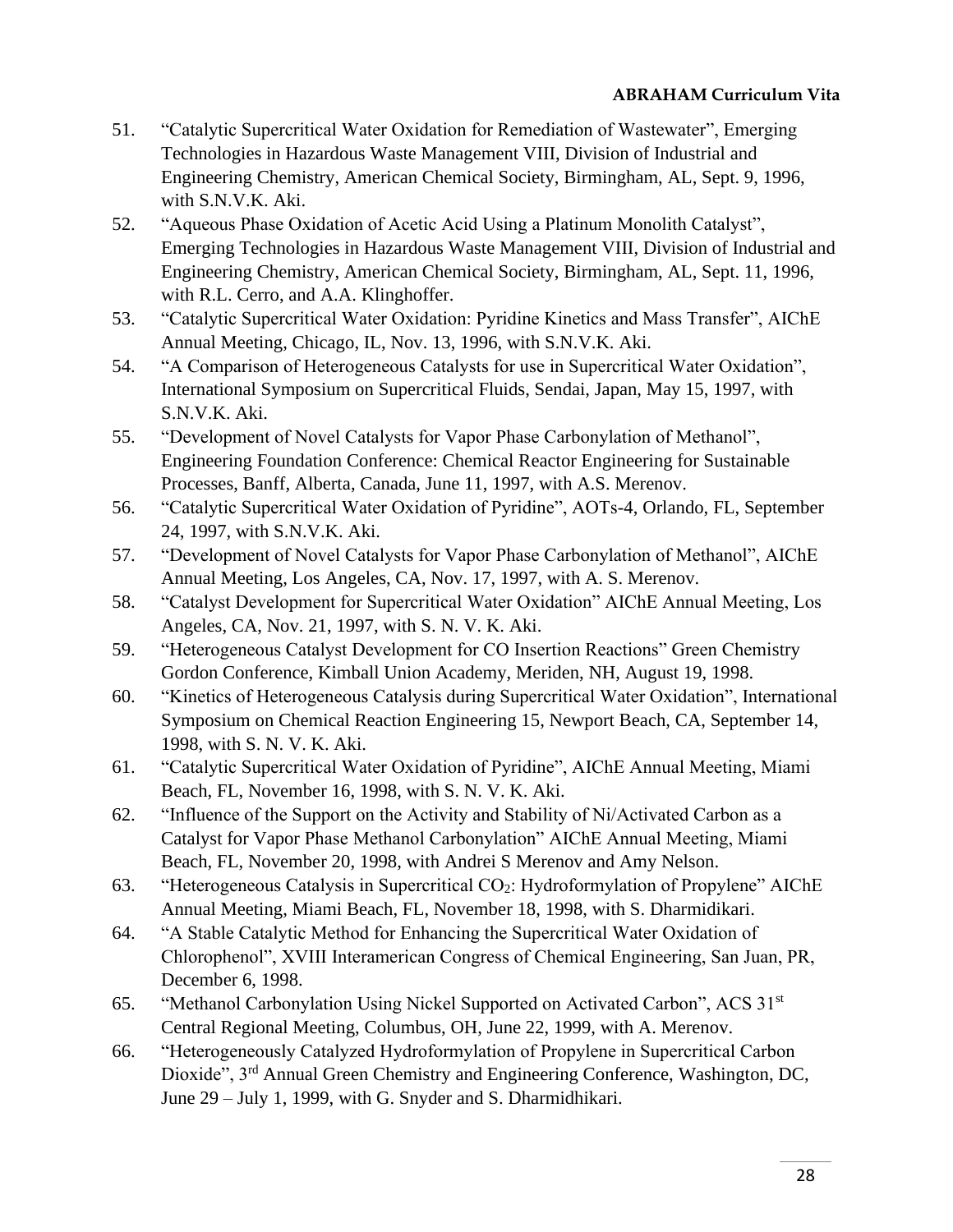- 67. "Conversion of propylene to 1-butanal through heterogeneous hydroformylation in supercritical carbon dioxide", American Chemical Society Annual Meeting, New Orleans, LA, August 24, 1999, with G. Snyder.
- 68. "Catalytic wet oxidation of cellulosic wastes", American Chemical Society Annual Meeting, New Orleans, LA, August 25, 1999,with T. A. Patrick.
- 69. "Mechanism of Methanol Carbonylation over Nickel supported on Activated Carbon", American Chemical Society Annual Meeting, New Orleans, LA, August 25, 1999, with A. Merenov.
- 70. "Decomposition Pathways for Forging Lubricants", AIChE Annual meeting, Dallas, TX, November 1, 1999, with S. Natarajan and W. W. Olson.
- 71. "Requiring Pollution Prevention for Chemical Engineers", AIChE Annual meeting, Dallas, TX, November 1, 1999, with S. LeBlanc.
- 72. "Surface Study of Nickel on Activated Carbon as a Catalyst for Vapor Phase Methanol Carbonylation", AIChE Annual meeting, Dallas, TX, November 4, 1999, with A. Merenov.
- 73. "Heterogeneous Hydroformylation of Propylene in Supercritical CO<sub>2</sub>", AIChE Annual meeting, Dallas, TX, November 5, 1999, with G. Snyder and T. LaPlante.
- 74. "Development of heterogeneous hydroformylation catalyst for use with supercritical CO2." American Chemical Society annual meeting, March 27, 2000, with G. Snyder.
- 75. "Development of supported rhodium catalyst for hydroformylation of propylene in supercritical carbon dioxide." International Symposium on Supercritical Fluids, April 10, 2000, with G. Snyder and M.R. Mason.
- 76. "When is Green Really Green? A Process Modeling Approach to LCA", Total Life Cycle Conference and Exposition, SAE International, Detroit, MI, April 27, 2000, with W. W. Olson (presenter).
- 77. "Development of a heterogeneous hydroformylation catalyst for use with supercritical CO2." Central Meeting of the American Chemical Society, May 18, 2000, with G. Snyder, A. R. Tadd, and M.R. Mason.
- 78. "Development of a Selective Heterogeneous Catalyst for use in Supercritical Carbon Dioxide", 4<sup>th</sup> Annual Green Chemistry and Engineering Conference, Washington, DC, June 27, 2000, with G. Snyder and M.R. Mason.
- 79. "Development of a Heterogeneous Hydroformylation Catalyst for use with Supercritical Carbon Dioxide", 220<sup>th</sup> American Chemical Society Meeting, San Francisco, CA, August 22, 2000, with G. Snyder, A. R. Tadd, and M.R. Mason.
- 80. "Investigation of Catalytic Surface Mechanism during Hydroformylation in scCO<sub>2</sub>", AIChE Annual Meeting, Los Angeles, CA, Nov. 16, 2000, with G. Snyder, A. R. Tadd, and M.R. Mason.
- 81. "Experiments in Pollution Prevention" AIChE Annual Meeting, Los Angeles, CA, Nov. 17, 2000.
- 82. "Engineering Green Processes through Solvent Substitution: Research and Education", AIChE Spring National Meeting, Houston, TX, April 25, 2001.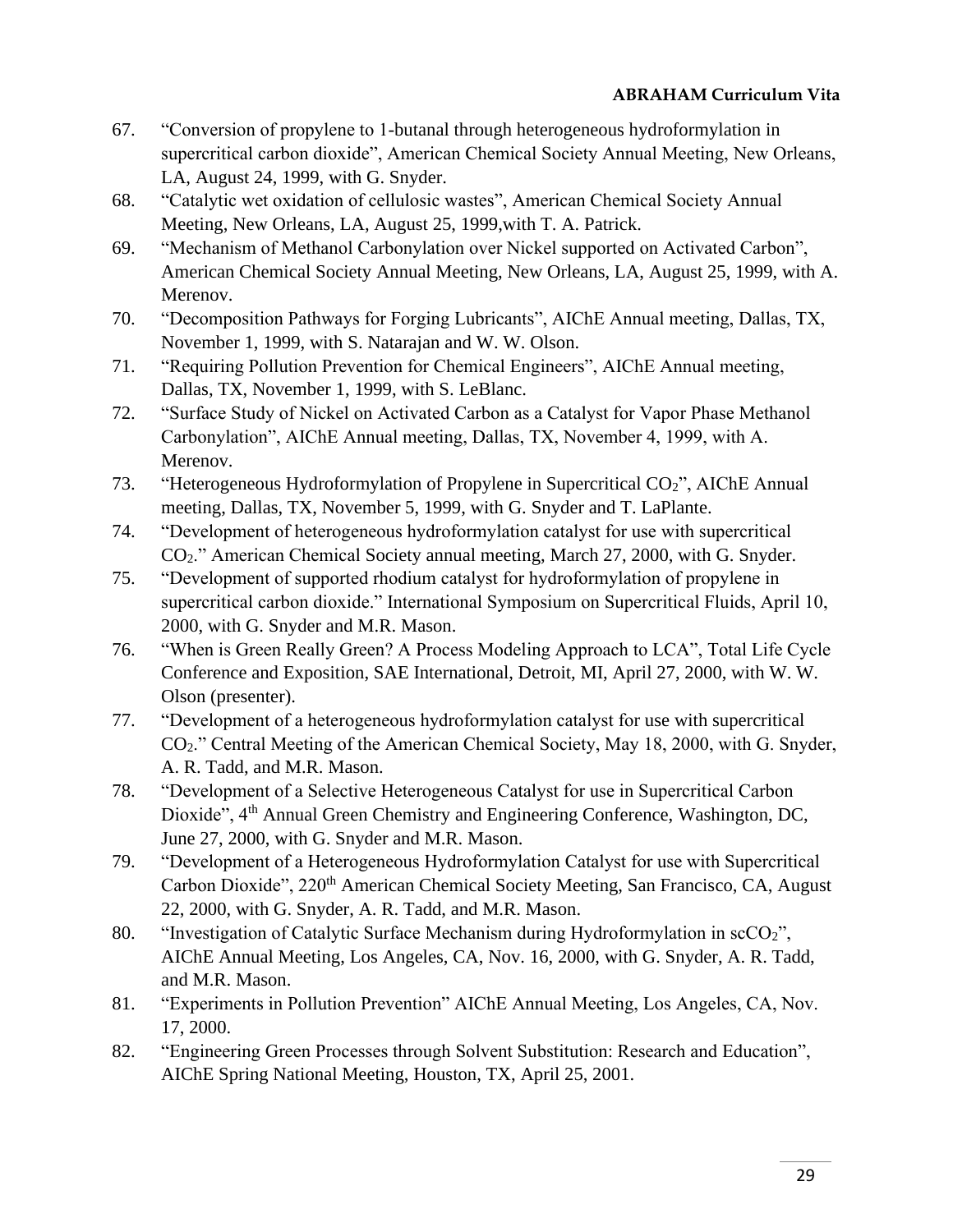- 83. "Development of Heterogeneous Catalysts for Hydroformylation of 1-Hexene in Supercritical Carbon Dioxide",  $5<sup>th</sup>$  Annual Green Chemistry and Engineering Conference, Washington, DC, June 26 – 28, 2001, with A. R. Tadd, A. Marteel, J.A. Davies, and M.R. Mason (presenter).
- 84. "Developing a Heterogeneous Hydroformylation Catalyst for use with Supercritical CO<sub>2</sub>", United Engineering Foundation, Chemical Reaction Engineering VIII, Barga, Italy, June 24-29, 2001, with A. R. Tadd, A. Marteel, J.A. Davies, and M.R. Mason.
- 85. "Green Engineering Education: Multiple Audiences –Multiple Presentations", Green Engineering: Sustainable and Environmentally Conscious Engineering, VPI&SU, Roanoke, VA, July 29 – 31, 2001.
- 86. "Using a Monolith Reactor for the Conversion of Biomass in Aqueous Systems", ACS Annual Meeting, Chicago, IL, Aug. 28, 2001, with B. D. Schutt and B. Serrano.
- 87. "Development and Analysis of a Heterogeneous Hydroformylation Catalyst for Reaction in Supercritical CO2, AIChE Annual meeting, Reno, NV, Nov. 6, 2001, with A. R. Tadd, A. Marteel, J.A. Davies, and M.R. Mason.
- 88. "Designing a heterogeneous catalyst for hydroformylation in supercritical  $CO<sub>2</sub>$ " ACS National Meeting, Orlando, FL, April 7, 2002, with S. Bektesevic, A. R. Tadd, A. Marteel, J.A. Davies, and M.R. Mason.
- 89. "Surface Analysis of a heterogeneous catalyst designed for hydroformylation in supercritical CO<sub>2</sub>" International Society for the Advancement of Supercritical Fluids, 8<sup>th</sup> Meeting on Supercritical Fluids, Universite Bordeaux, France April 15, 2002, with S. Bektesevic, A. Marteel, J.A. Davies, and M.R. Mason.
- 90. "Development of Heterogeneous Catalysts for Hydroformylation of 1-Hexene in Supercritical Carbon Dioxide", 6<sup>th</sup> Annual Green Chemistry and Engineering Conference, Washington, DC, June 24 – 27, 2002, presented by Anne E. Marteel, with J. Davies and M. Mason.
- 91. "Surface Analysis of a Heterogeneous Catalyst Designed for Hydroformylation in Supercritical CO<sub>2</sub>", 4<sup>th</sup> International Symposium on High Pressure Technology and Chemical Engineering, Sept. 22 – 25, 2002, with A. Marteel, J. Davies, M. Mason, and S. Bektesevic.
- 92. "DRIFTS Study of 1-Hexene Hydroformylation on Silica-Supported Rhodium-Phosphine Complex", AIChE Annual Meeting, Indianapolis, IN, Nov. 5, 2002, with S. Bektesevic, J.A. Davies, M.R. Mason, and A. Marteel.
- 93. "Analysis of Heterogeneous Catalysts for Hydroformylation of 1-Hexene in Supercritical Carbon Dioxide", 7<sup>th</sup> Annual Green Chemistry and Engineering Conference, Washington, DC, June 23 – 26, 2003, presented by S. Bektesevic, with A. Marteel, T. Tack, J. Davies and M. Mason.
- 94. "Development of Heterogeneous Catalysts for Hydroformylation of 1-hexene in Supercritical Carbon Dioxide," AIChE Annual Meeting #546c, San Francisco, CA, Nov. 21, 2003, presented by S. Bektesevic, with A. Marteel, J. Davies and M. Mason.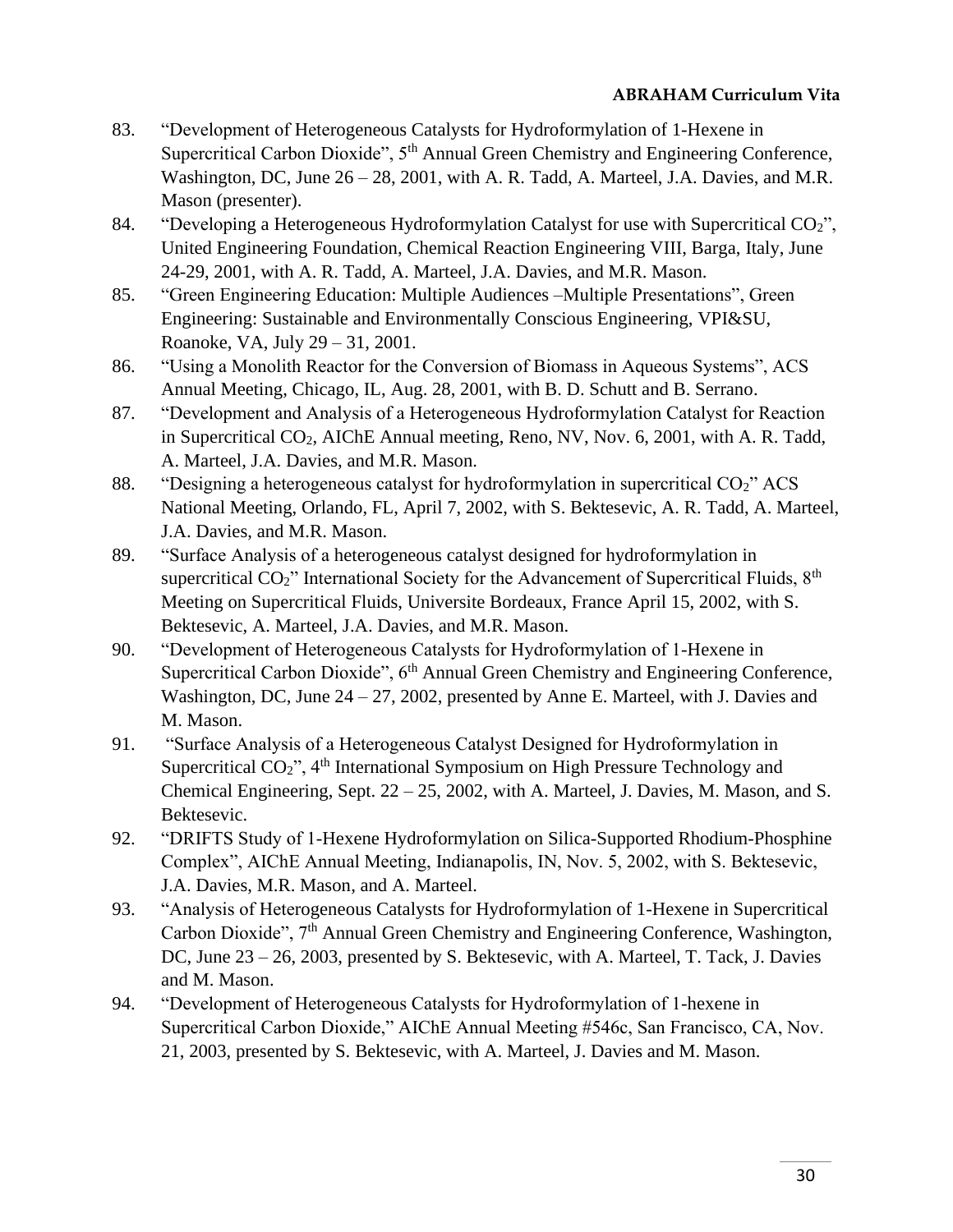- 95. "Behavior of Silica-Supported Rhodium Catalyst Under Hydroformylation Conditions in SC-CO2", 11th International Symposium & Exhibit on Supercritical Fluid Chromatography, Extraction, and Processing, Pittsburgh, PA, August 2, 2004, with S. Bektesevic.
- 96. "Supported Catalyst Development for Hydroformylation in Supercritical Carbon Dioxide", AIChE Annual meeting #516e, Austin, TX, Nov. 9, 2004 (Selma Bektesevic and Martin Abraham).
- 97. "Deactivation kinetics during steam reforming of diesel-fuel components by coking and sulfur poisoning", AIChE Annual meeting #518c, Austin, TX, Nov. 9, 2004 (Sandeep Goud and Martin Abraham).
- 98. "An Integrated Catalytic Process for Conversion of Biomass to Hydrogen", 19<sup>th</sup> North American Catalysis Society Meeting, Philadelphia, PA, May 24, 2005 (Sadashiv Swami and Martin A. Abraham).
- 99. "Catalyst deactivation in a novel diesel fuel reformer", 19<sup>th</sup> North American Catalysis Society Meeting, Philadelphia, PA, May 24, 2005 (William A. Whittenberger, Sandeep Goud, and Martin A. Abraham).
- 100. "Deactivation kinetics during the steam reforming of Diesel- fuel components",  $230<sup>th</sup>$ ACS National meeting, Washington, DC, Aug. 28, 2005, presented by Sandeep Goud.
- 101. "Novel catalyst development for Steam Reforming of Natural Gas", AIChE Annual Meeting, Cincinnati, OH, November 2005, with Pradeep Kumar Sharma and William A. Whittenberger.
- 102. "Development of Sulfur-Tolerant Catalysts for Jet Fuel Reforming", AIChE Annual Meeting, Cincinnati, OH, November 2005, [Amanda C. McCoy,](mailto:amccoy@eng.utoledo.edu) Abdul-Majeed Azad and Martin Abraham.
- 103. "Hydrogen production from biomass wastes through ethanol fermentation and catalytic reforming", AIChE Annual Meeting, Cincinnati, OH, November 2005, Vaibhav Chaudhari, Sadashiv Swami, Martin Abraham, and Dong-Shik Kim.
- 104. ["Kinetics of Catalyst Deactivation in a Novel Diesel Steam Reforming System"](javascript:var%20myWindow=window.open(), AIChE Annual Meeting, Cincinnati, OH, November 2005, Sandeep Goud, Martin Abraham, and William Whittenberger.
- 105. "Understanding the change in reaction pathways during catalyst deactivation in diesel fuel steam reforming", AIChE Annual Meeting, Cincinnati, OH, November 2005, Atish Kataria and Martin Abraham.
- 106. "An Integrated Catalytic Process for Conversion of Biomass to Hydrogen", AIChE Annual Meeting, Cincinnati, OH, November 2005, Sadashiv Swami and Martin Abraham.
- 107. "A Sulfur-Tolerant Catalyst for Steam Reforming of Logistic Fuels", Amanda C. McCoy, Martin Duran, Sandeep K. Goud, Atish Kataria, A. M. Azad, Martin A. Abraham, Sudipta Chattopadhyay, William A. Whittenberger, 6<sup>th</sup> Annual Logistic Fuel Processing Conference, Panama City, FL, May 16-17, 2006
- 108. "Compact, Lightweight Flexible Fuel Reforming for Solid Oxide Fuel Cells", Sandeep Goud, Martin A Abraham, Sudipta Chattopadhyay and William A Whittenberger, Ohio Fuel Cell Coalition Annual Meeting, Canton, OH, May 24, 2006.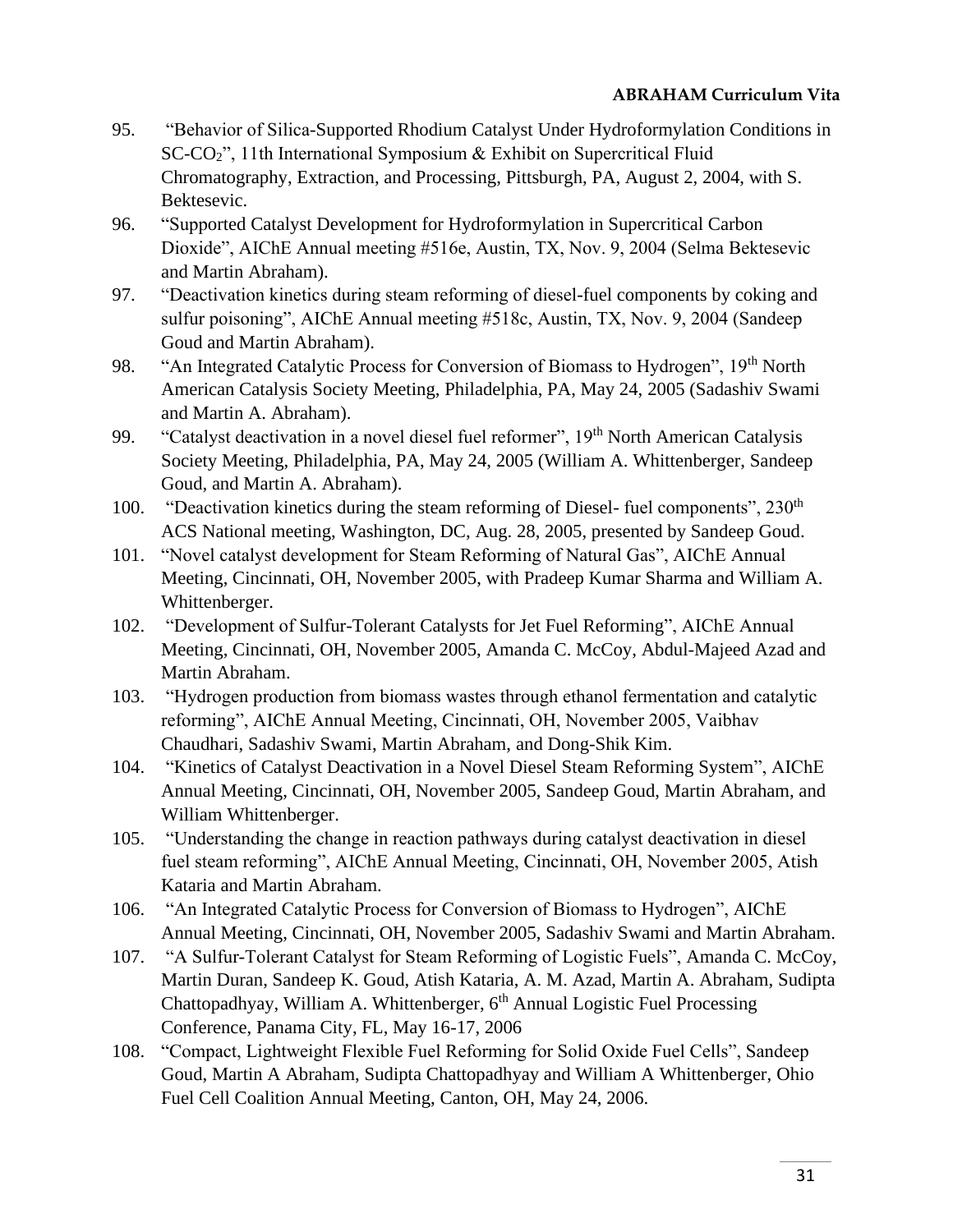- 109. "Novel Sulfur-Tolerant Reforming Catalysts for Jet Fuel", Martin Duran, Amanda McCoy, Abdul-Majeed Azad and Martin Abraham, Ohio Fuel Cell Coalition Annual Meeting, Canton, OH, May 24, 2006.
- 110. "Novel Catalyst Development for Steam Reforming of Natural Gas", Pradeep Sharma, Martin A Abraham*,* Sudipta Chattopadhyay, and William A Whittenberger, Ohio Fuel Cell Coalition Annual Meeting, Canton, OH, May 24, 2006.
- 111. "Development of Sulfur Tolerant Reforming Catalyst for Diesel Fuel", Sandeep Goud and Martin A Abraham, 28TH Annual Spring Symposium, The Michigan Catalysis Society, May 25, 2006.
- 112. C. Stewart Slater, Robert Hesketh, Mariano Savelski, Ann Marie Flynn, Jim Henry, Martin Abraham, "Web-based course modules to incorporate green engineering concepts into the chemical engineering curriculum," paper #106, ACS 10th Green Chemistry and Engineering Conference, Washington, DC, June 26-30, 2006.
- 113. Sandeep Goud, Martin Abraham, Sudipta Chattopadhyay, "Development of sulfur tolerant catalyst for diesel fuel reforming", The 232nd ACS National Meeting, San Francisco, CA, Sept. 11, 2006
- 114. Sadashiv M. Swami and Martin Abraham, Aqueous Phase Reforming of Bio-Derived Organic Compounds, AIChE 2006 Annual Meeting, San Francisco, CA, Nov. 15, 2006.
- 115. Atish Kataria, Sandeep Goud, Amanda C. McCoy1 Satish Lakhapatri, and Martin Abraham, "Development of Sulfur Tolerant Reforming Catalyst for Diesel and Jet Fuel: Understanding the Reaction Pathways and Catalyst Characterization", AIChE 2006 Annual Meeting, San Francisco, CA, Nov. 16, 2006.
- 116. Sudipta Chattopadhyay, Sandeep Goud, William A. Whittenberger, and Martin Abraham, "Development of a Novel Flexible Fuel Reformer with Sulfur Tolerant Catalyst", AIChE 2006 Annual Meeting, San Francisco, CA, Nov. 16, 2006.
- 117. William Whittenberger, Sandeep Goud, Martin Abraham and Sudipta Chattopadhyay; "Development of a Sulfur Tolerant Fuel Reformer For Hydrogen Production From Heavy Fuels", 30<sup>th</sup> Fuel Cell Seminar, Hawaii, 13th-17th November 2006.
- 118. Robin D. Rogers, Martin A. Abraham "A 'Green' industrial revolution is in our future", ACS 233rd National Meeting & Exposition, Chicago, IL, March 26, 2007.
- 119. Atish Kataria, Ponnaiyan Ayyappan, Sudipta Chattopadhyay, and Martin Abraham. "Development of Sulfur Tolerant Catalyst for Jet Fuel Steam Reforming", North American Catalysis Society, 20th North American Meeting, Houston, Texas, June, 17-22, 2007..
- 120. Sadashiv M. Swami, and Martin A. Abraham, "Production of hydrogen from biomass: Integrated biological and thermo-chemical approach", North American Catalysis Society, 20th North American Meeting, Houston, Texas, June, 17-22, 2007.
- 121. S.Goud, William Whittenberger, Martin A. Abraham, Sudipta Chattopadhyay; "Development of Novel Sulfur Tolerant Catalysts for Heavy Fuel Reforming", 20<sup>th</sup> North American Catalysis Society, Houston, TX, June 17-22, 2007.
- 122. Sadashiv M. Swami, Ponnaiyan Ayyappan, and Martin A. Abraham, "An integrated approach for production of hydrogen from biomass", 3rd International Conference on Green and Sustainable Chemistry, Deft, The Netherlands, July, 1-5, 2007.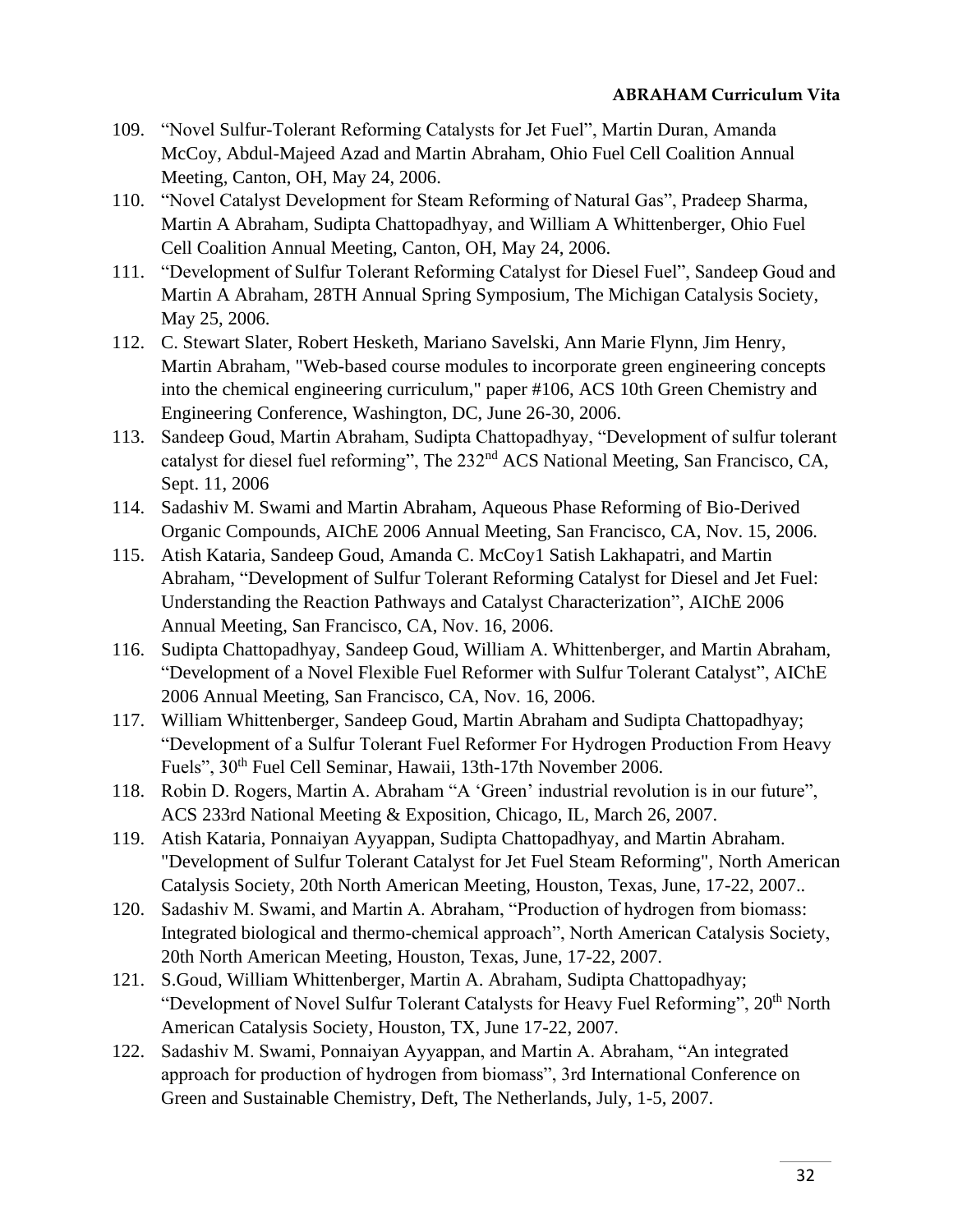- 123. Sadashiv M. Swami, Ponnaiyan Ayyappan, and Martin A. Abraham, "Production of hydrogen from biomass: Integrated biological and thermo-chemical approach", ACS 234th national meeting and Exposition, Boston, MA, Aug, 19-23, 2007.
- 124. Atish Kataria, Ponnaiyan Ayyappan, Sudipta Chattopadhyay, and Martin Abraham, "Development of Sulfur Tolerant Catalyst for Jet Fuel Steam Reforming", ACS 2007 Annual Meeting, Boston, MA, Aug. 22, 2007
- 125. Atish Kataria, Ponnaiyan Ayyappan, Sudipta Chattopadhyay, and Martin Abraham, "Analysis of Deactivation of Jet Fuel Reforming Catalysts", MS&T 2007, Detroit, MI, Sept. 19, 2007.
- 126. Sadashiv M. Swami and Martin A. Abraham, "Investigation of catalyst deactivation mechanism for hydrogen production from fermentation broth", 2007 AIChE Annual Meeting, Salt Lake City, Utah, Nov, 4-9, 2007.
- 127. Satish Lakhapatri and Martin A. Abraham, "Understanding Sulfur Poisoning in Steam Reforming of N-Hexadecane: Catalyst Characterization Studies", 2008 AIChE Spring National Meeting, New Orleans, LA., April 7, 2008.
- 128. "Catalysis, Hydrogen, and Sustainable Energy", Sustainability: The Ultimate Quest An interdisciplinary perspective, Exeter College, Oxford, England, August 12, 2008.
- 129. Satish Lakhaptri, Atish Kataria, Martin A. Abraham "Catalyst development for hydrogen production through reforming of sulfur-containing liquid fuels", ACS 236th national meeting and Exposition, Philadelphia, PA, Aug, 18, 2008.
- 130. Martin A. Abraham, "Energy sustainability for the twenty-first century" ACS 236th national meeting and Exposition, Philadelphia, PA, Aug, 18, 2008.
- 131. Satish Lakhapatri and Martin A. Abraham, Understanding Sulfur Poisoning and Carbon Deposition on Rh-Ni/Al<sub>2</sub>O<sub>3</sub> Catalysts during Steam Reforming of Logistic Fuels", 274a, 2008 AIChE Annual meeting, Philadelphia, PA, Nov. 18, 2008.
- 132. Satish Lakhapatri and Martin A. Abraham, "Deactivation due to sulfur poisoning and carbon deposition during steam reforming of logistic fuel on Rh promoted Ni/γ-alumina catalyst", 238th ACS National Meeting, Washington, DC, August 16-20, 2009.
- 133. Martin A. Abraham, "The Role for Catalysis in Achieving Energy Sustainability in the Twenty-first Century" 5th Sino-USA Conference of Chemical Engineering, Beijing, China, Oct. 15, 2009.
- 134. Rajender Kondakindi and Martin A. Abraham, "High performance carbonate-based sorbents for the capture of  $CO<sub>2</sub>$ " 244th ACS National Meeting, Philadelphia, PA, August 20, 2012.
- 135. Rajender Kondakindi and Martin A. Abraham, "Performance of Na<sub>2</sub>CO<sub>3</sub>-based sorbents: Post-testing analysis", 244th ACS National Meeting, Philadelphia, PA, August 23, 2012.
- 136. Martin A. Abraham, "Sustainability Progress", Sustainability Plenary, AIChE Annual Meeting, San Francisco, CA, November 4, 2013.
- 137. Martin A. Abraham "Sustainability, a systems approach: I&EC perspective", 248<sup>th</sup> ACS National Meeting. San Francisco, CA, August 10, 2014.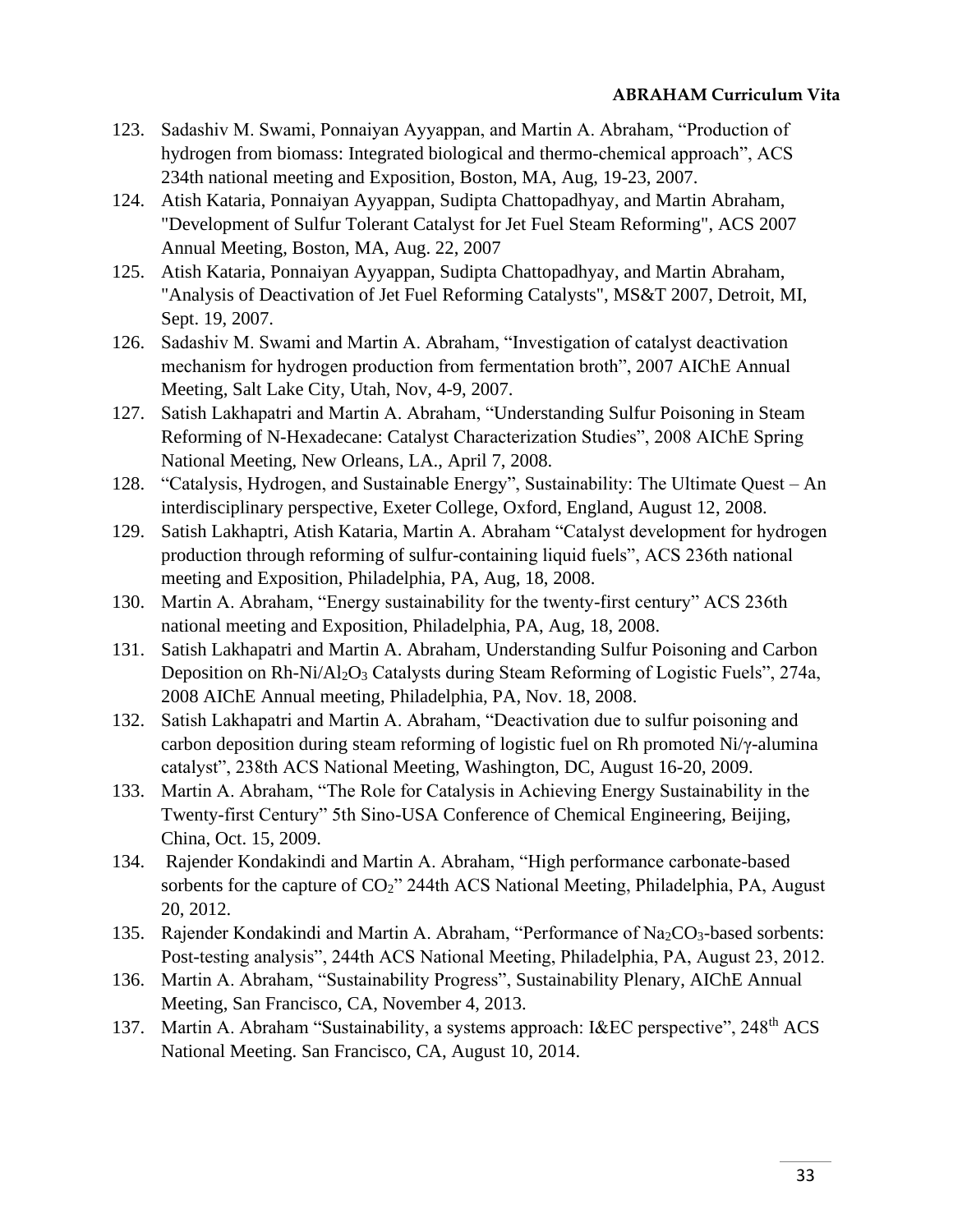- 138. Jeremy Hammond, Guha Manogharan, Clovis Linkous, and Martin Abraham, "Additive Manufacturing Sustainability", AIChE Annual meeting, Salt Lake City, UT, November 9, 2015.
- 139. Jeremy Hammond, Guha Manogharan, Clovis Linkous, and Martin Abraham, "SOFC Sustainability", The International Chemical Congress of Pacific Basin Societies, Honolulu, HI, December 14, 2015.

# *Invited Seminars/Presentations*

These presentations were by invitation, often as a departmental seminar speaker, and generally to a large audience. While some were based on my technical expertise, later presentations provided me an opportunity to speak on the broader nature of sustainability topics, and eventually I became a frequent lecturer on the integration of sustainability principles in education.

- 1. "Oxidant and Solvent Effects in the Homogeneous Oxidation of Pesticide-containing Wastewaters", University of Kansas, Lawrence, KS, March 28, 1989.
- 2. "Oxidant and Solvent Effects in the Homogeneous Oxidation of Pesticide-containing Wastewaters", ACS Pentasectional meeting, Tulsa, OK, April 1, 1989.
- 3. "New Automotive Emission Catalysts for Methanol Fueled Vehicles", School of Chemical Engineering, Oklahoma State University, November 16, 1989.
- 4. "Catalytic Oxidation of Chlorinated Organic Compounds in Supercritical Water" Department of Chemical Engineering, University of Missouri - Rolla, April 17, 1991.
- 5. "Catalytic Oxidation of Chlorinated Organic Compounds in Supercritical Water", Kerr-McGee Corp., Oklahoma City, OK, June 6, 1991.
- 6. "Catalytic Oxidation of Chlorinated Organic Compounds in Supercritical Water", Conoco, Inc., Ponca City, OK, Sept. 6, 1991.
- 7. "Catalytic Oxidation: Applications for Air Pollution Control", US Army Edgewood Research, Development, and Engineering Center, Aberdeen Proving Grounds, MD, January 3, 1993.
- 8. "Catalytic Oxidation of Low Molecular Weight Compounds for Control of Vapor Phase Emissions", University of Oklahoma, School of Chemical Engineering and Materials Science, March 31, 1994.
- 9. "Supercritical Water Oxidation: Technology for the Treatment of Aqueous Wastes", NASA Ames Research Center, Moffett Field, CA, August 10, 1994.
- 10. "AIChE After Graduation", Oklahoma State University AIChE student chapter, September 5, 1995.
- 11. "Catalytic Supercritical Water Oxidation", University of Cincinnati, Department of Chemical Engineering, February 13, 1997.
- 12. "Fundamentals of Supercritical Water Oxidation", presented at AOTs-4 workshop, September 23, 1997, Orlando, FL.
- 13. "Development of Heterogeneous Catalysts for use with Supercritical Water Oxidation", University of Akron, Department of Chemical Engineering, December 2, 1997.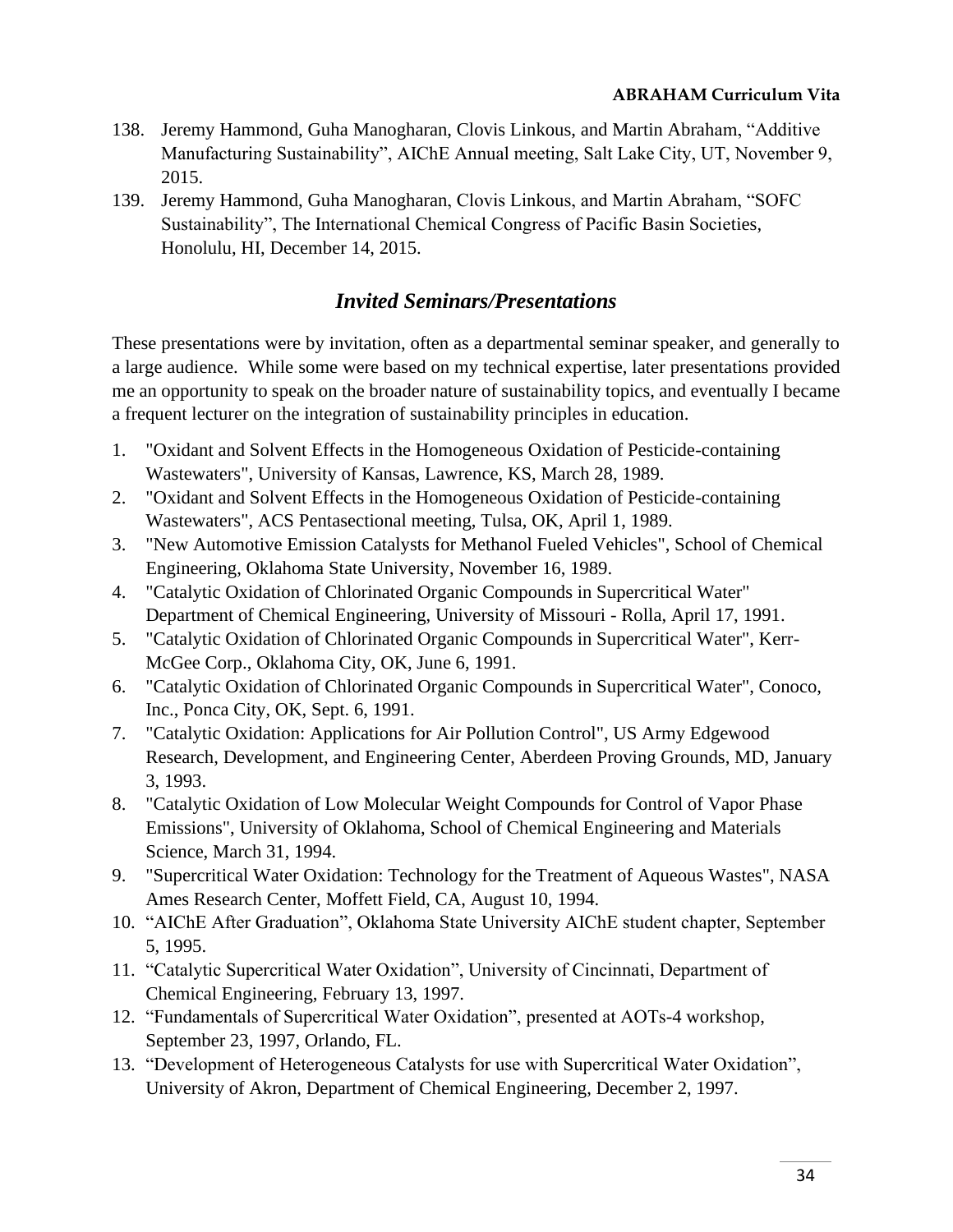- 14. "Catalytic Supercritical Water Oxidation for Waste Treatment", US EPA Division of Pollution Prevention, Cincinnati OH, June 22, 1998.
- 15. "Heterogeneous Catalysis in Supercritical Fluids", Tri-State Supercritical Fluids Discussion Group, Batelle Research Laboratory, Columbus, OH, February 22, 1999.
- 16. "Achieving Membership Growth: Tips and Techniques for AIChE Officers", AIChE Officer's Conference, Dearborn, MI, June 6, 1999.
- 17. "Supercritical CO<sub>2</sub> as a Reaction Medium", tutorial presented at "A Workshop on Hybrid Technologies for Waste Minimization" in association with FOCAPD 1999, Breckenridge, CO, July 16, 1999.
- 18. "Development of Novel Catalysts for Vapor Phase Carbonylation of Methanol", Western Michigan University, October 25, 1999.
- 19. "It's not easy being Green … Engineering Clean Chemical Processes", University of Pittsburgh, Department of Chemical and Petroleum Engineering, February 4, 2000.
- 20. "It's not easy being green … Engineering Clean Processes", University of Toledo Doermann Lecture, March 21, 2000.
- 21. "Green Chemistry through Heterogeneous Catalysis with Supercritical Carbon Dioxide", The Tri-State Supercritical Fluids Discussion Group, Columbus, OH, April 20, 2001.
- 22. "It's not easy being Green … Engineering Clean Chemical Processes", Michigan Technological University, Department of Chemical Engineering, March 26, 2002.
- 23. "What is Sustainable Engineering", Pennsylvania State University, Environmental Engineering Program, July 17, 2003.
- 24. "Research in Transportation and Alternative Energies at The University of Toledo", ASHRAE Toledo Chapter, Sept. 3, 2003.
- 25. "The Fuel Cell in your future", Toledo Lions Club, Sept. 18, 2003.
- 26. "Principles of Green Engineering", Wayne State University, Department of Chemical Engineering, Feb. 25, 2004.
- 27. "Environmental Implications of Heterogeneous Catalysis in Green Engineering" 18<sup>th</sup> Canadian Symposium on Catalysis, Montreal, Quebec, Canada, May 16 – 19, 2004.
- 28. "Heterogeneous Catalysis in Green Engineering" Green Chemistry Gordon Conference, Roger Williams University, Bristol, RI, July 4-9, 2004.
- 29. "Catalysis, Hydrogen Production, and Green Engineering", Yanshan University, Qinhuangdao, Hebei Province, PRC, May 26, 2005.
- 30. "Catalysis, Hydrogen Production, and Green Engineering", China-US Workshop on Green Chemistry, sponsored by NSF, Beijing, PRC, May 28, 2005.
- 31. "When Gas hits \$5/gal: Fuel Cells, Energy Alternatives, and the Environment", UT Society of Environmental Education, Toledo, OH, Nov. 15, 2005.
- 32. "Production of Hydrogen from Biomass Resources", Northwest Ohio Society of Automotive Engineers, Toledo, OH, Oct. 26, 2006.
- 33. "Catalyst Development for Hydrogen Production through Reforming of Sulfur-Containing Liquid Fuels" Kansas State University, April 22, 2008.
- 34. "STEM Education at an Urban Research University", Midwestern Intermediate Unit IV annual convention, Grove City, PA, April 28, 2010.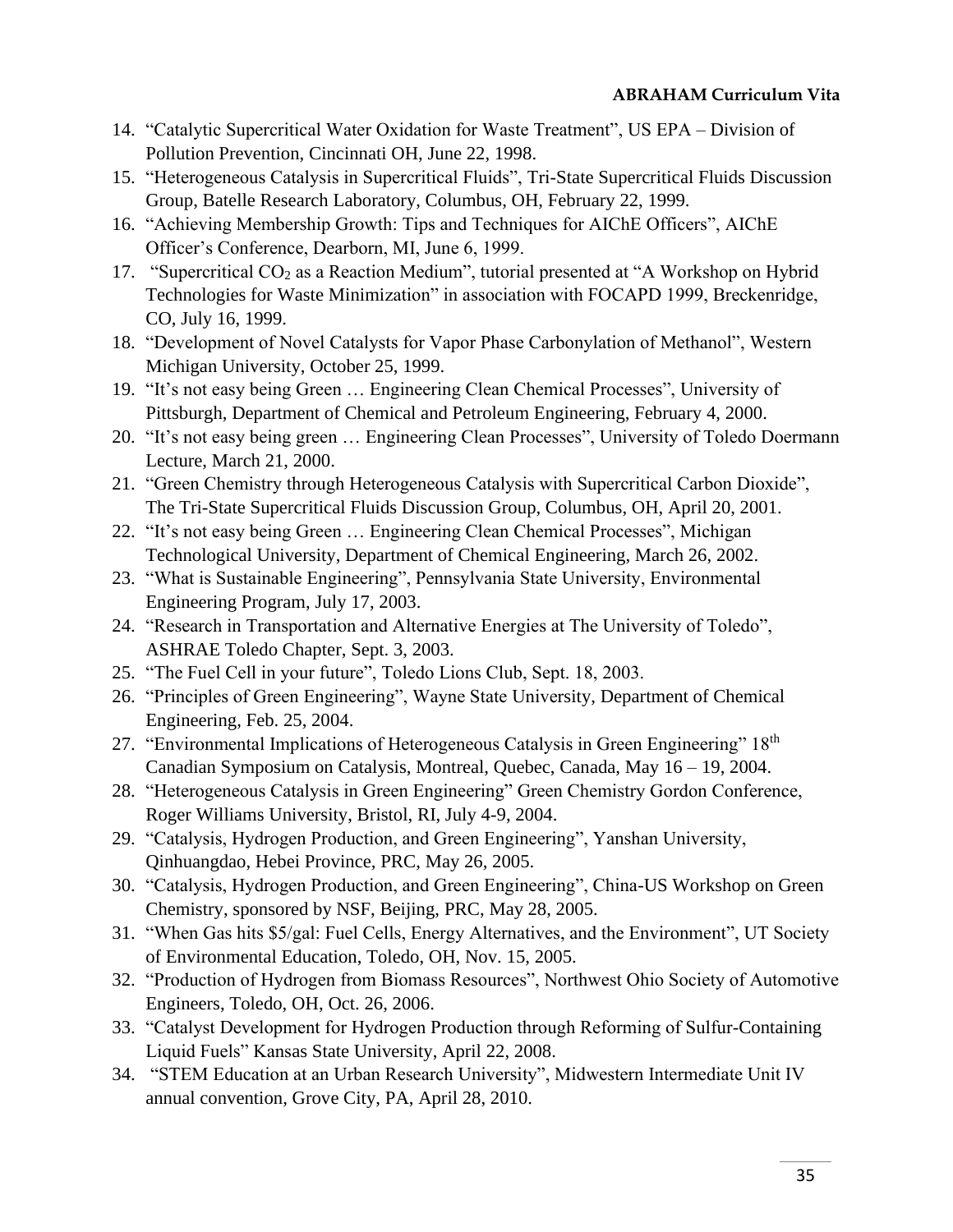- 35. "Sustainability for the 21<sup>st</sup> Century", Friends of the Boardman Library, Boardman, OH, May 10, 2010.
- 36. "Sustainable Energy in the 21st Century", The University of Akron, April 5, 2011.
- 37. "Sustainability values in STEM education", Youngstown City, East High School, April 11, 2011
- 38. Panel presenter, Editor's Roundtable, International Symposium on Sustainable Systems and Technology, Cincinnati, OH, May 2013.
- 39. Panel presenter "The Research University and US Economic Growth: Is a New Model Emerging?" Kennedy Caucus Room, Russell Senate Office Building, Washington, DC, April 8, 2014.
- 40. Panel presenter "Getting your research published", AIChE 2017 Annual meeting, Minneapolis, MN, October 30, 2017.
- 41. Panel presenter "Tips for Publishing in *Environmental Progress*", AIChE 2018 Annual meeting, Pittsburgh, PA, October 29, 2018.
- 42. Panel presenter "Get Your Research Published", AIChE 2019 Annual meeting, Orlando, FL, November 11, 2019.

# *Grants received*

The list below includes a wide range of federal, state, and local awards, as well as multiple grants received from industrial sponsors. Many research projects were collaborative efforts with other faculty who are identified. As an administrator, I served as the lead for significant multiinvestigator awards that supported many faculty and student projects. Total grants secured exceeds \$16,000,000.

# University of Tulsa

- 1. "An Introduction to Engineering for Native American and Minority High School Students", NSF Young Scholars Program, \$67,937.
- 2. "Development of Automobile Emission Catalysts for use with Methanol Fuels", Allied-Signal, Inc.; 1988 - \$49,777, 1989 - \$59,130, 1990 - \$65,249, 1991 - \$62,448.
- 3. "Hazardous Waste Detoxification by Catalytic Oxidation in Inorganic Acids", University of Tulsa Faculty Summer Development Fellowship, Summer 1988, \$4,000.
- 4. "Catalyst Surface Area Measurements for Monolithic Catalysts", Airepair International, Inc., June 1, 1989 – Dec. 31, 1989, \$2,903.
- 5. "Evaluation of Rate Parameters during Heterogeneous Catalysis in Supercritical Fluids" National Science Foundation Research Initiation Grant, beginning 7/1/89 for 2 years, \$67,907.
- 6. "Hazardous Waste Treatment by Oxidation in Supercritical Fluids," Oklahoma Centers for Applied Science and Technology, beginning 1/1/90 for 3 years, \$97,043.
- 7. "Evaluation of Bubble-Column Parameters for Catalysis in Supercritical Fluids" NSF Research Experience for Undergraduates, Summer 1990, \$4,850.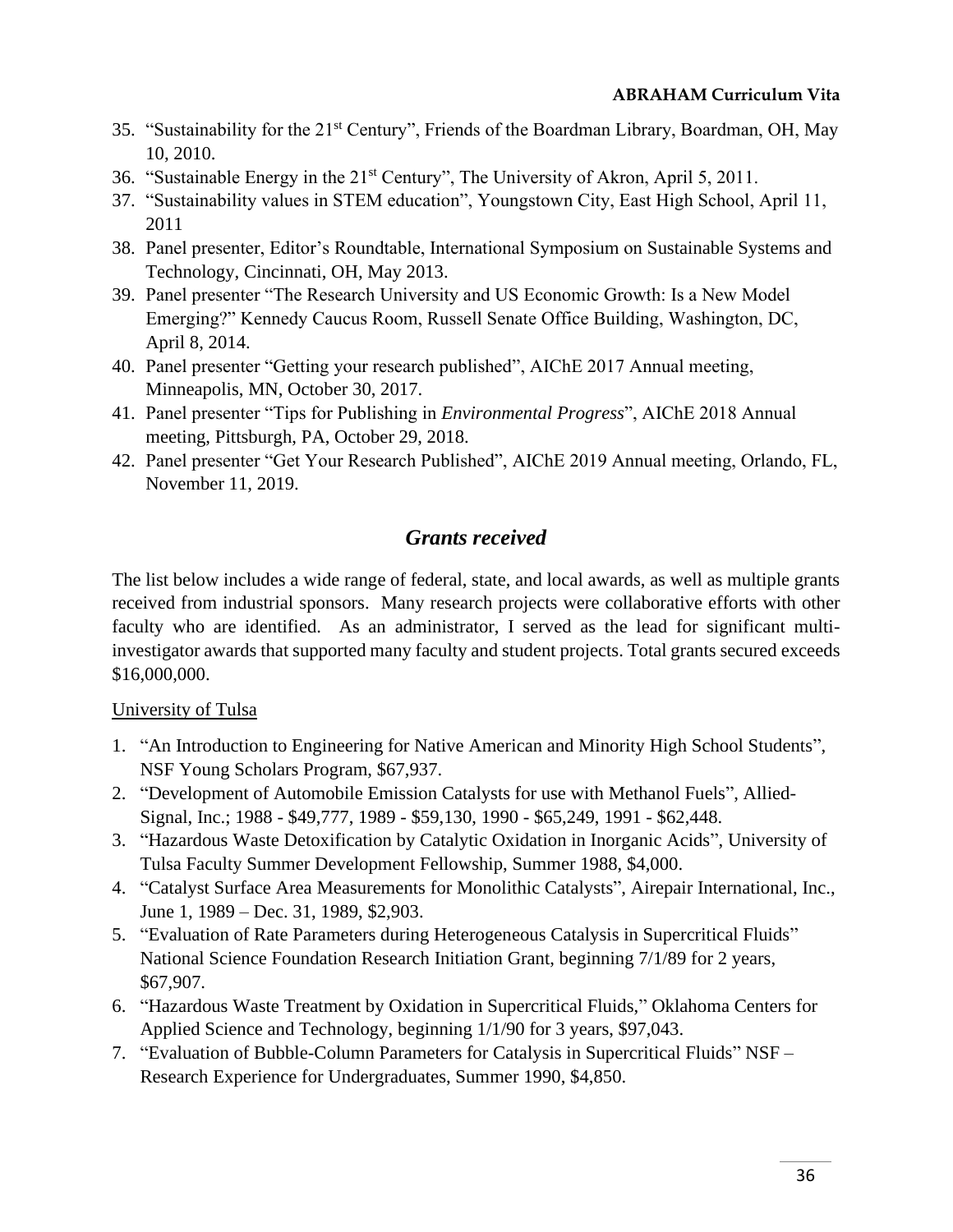- 8. "Catalytic Destruction of Polymeric Wastes", University of Tulsa Faculty Summer Development Fellowship, Summer 1990, \$4,900.
- 9. "Recovery of Precious Metals from Catalytic Converters", Oklahoma Centers for Applied Science and Technology, beginning 9/1/90 for 3 years, \$300,000, with K. Wisecarver and N. Takach.
- 10. "Analysis of a Novel Three-Phase Catalytic Reactor for Foaming Systems," National Science Foundation, beginning 7/1/91 for 2 years, \$144,683, with R.L. Cerro. REU Supplement, \$10,000 received summer 1992.
- 11. "An Introduction to Engineering for Early High School Students", National Science Foundation, February 1, 1992 – April 30, 1994, \$159,424, with R. Hesketh, J. Henshaw, and M. Timmerman.
- 12. "Catalytic Oxidation Student Stipend", Allied-Signal, Inc., \$3,155, Jan 1993 May 1993.
- 13. "NASA-Joint Venture", Jove Grant NAG8-1005, January 1, 1994 May 31, 1996, \$141,319, with S. Pomeranz and W. Potter.
- 14. "Catalytic Oxidation for Air Pollution Control", The University of Tulsa Faculty Research Grant, Fall, 1994, \$600.
- 15. "Catalytic Supercritical Water Oxidation", National Science Foundation, July 1, 1994 June 30, 1997, \$185,000.
- 16. "Catalytic Supercritical Water Oxidation for the Partial Oxidation of Heavy Hydrocarbons", Imperial Oil Resources, Ltd., September 1, 1994 – December 31, 1994, \$27,334.
- 17. "Development of a New Fischer-Tropsch Catalyst", Syntroleum Corp., \$8,798, Sept. 1, 1994 – May 31, 1995.
- 18. "An Introduction to Engineering for Early High School Students", NSF Young Scholars Program, \$179,931, Feb. 1, 1995 – July 31, 1997, with R. Hesketh, C. Patton, and J. Henshaw.
- 19. "Catalytic Wet Oxidation in a Monolith Reactor for the Destruction of Solid Wastes", NASA – Ames Research Center, \$40,000, Sept. 1, 1995 – Aug. 31, 1997.

University of Toledo

- 1. "Catalytic Supercritical Water Oxidation", National Science Foundation, July 1, 1994 June 30, 1997, \$70,000 (transferred from the University of Tulsa).
- 2. "Determination of Oxidation Mechanism using Diffuse Reflectance FTIR", Guild Associates (prime: NSF), June 1997 – Sept. 1998, \$35,000.
- 3. "Development of an Environmental Chemical Engineering Laboratory", NSF Instrumentation and Laboratory Improvement Program and University of Toledo, \$100,000, with S.E. LeBlanc.
- 4. "Evaluation of Catalytic Wet Oxidation for the Ultimate Conversion of Solid Wastes", NASA – Ames Research Center, \$40,000, July 1, 1997 – June 30, 1998.
- 5. "Development of a Seminar Series on Pollution Prevention", University of Toledo Program for Academic Excellence, \$6,000, July 1, 1997 – June 30, 1999.
- 6. "Using Emission Master Throughout the Chemical Engineering Curriculum", Mitchell Scientific, Inc., \$30,000 (in kind).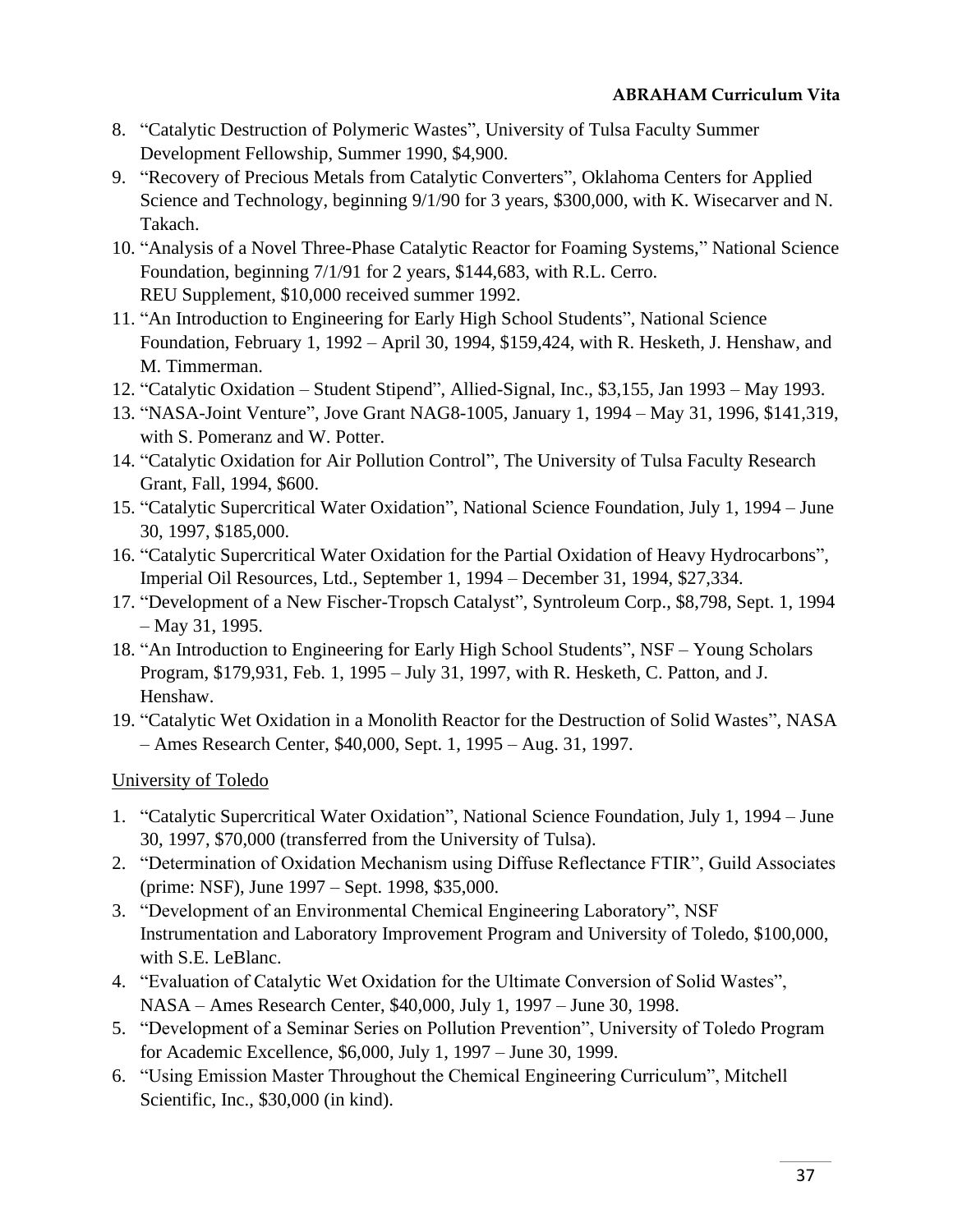- 7. "Development of Environmental Engineering Instructional Modules for Middle School Students", Ohio Board of Regents, \$85,330, Sept. 1997 – March 1999.
- 8. "Stability and Friction Characterization of Forging Lubricants", College of Engineering Collaborative Research Grants, \$40,000, Sept 1998 – Aug 1999, with W. Olson (MIME) and L. Valencic (Dana Corporation).
- 9. "High Performance Liquid Chromatograph for Biochemical and Environmental Engineering Research", NSF Equipment Grant, \$71,400, with A. Nadarajah, S. Sharfstein, and C. A. Schall.
- 10. "Heterogeneous Catalysis in Supercritical Carbon Dioxide", NSF Lucent Technologies Industrial Ecology Research Fellowship, \$100,000, Sept. 1998 – August. 2000. REU Supplement, summer 1999, \$5,038.
- 11. "Development of a Heterogeneous Catalyst for Hydroformylation in Supercritical CO2", Technology for a Sustainable Environment, Environmental Protection Agency, \$315,000, June 2000 – May 2003, with J.A. Davies and M.R. Mason.
- 12. "Catalysis in Confined Spaces" PG Research Foundation, \$48,991, May 2001 Dec. 2002, with M.R. Mason.
- 13. "Sustainable Development: Modeling the Maumee River Watershed for Economic Growth", URAFP, with K. Czajkowski, K. Schneider, J. Gottgens, A. Heydinger, D.S. Kim, and A. Kumar, \$50,000, May 2001 – Dec. 2002.
- 14. "Evaluation of tire pyrolysis oil", Riverside Technology, Inc., July 1, 2001 Aug. 31, 2001, \$7,500.
- 15. "Validation of Toxicity Database", EPA Risk Reduction Laboratory, Cincinnati, OH, August 1, 2001 – Dec. 31, 2001, \$15,000.
- 16. "Northwest Ohio Partnership on Alternative Energy Systems", NSF Partnership for Innovation Award, Oct. 2002 – Sept. 2005, \$600,000, F. Calzonetti, PI.
- 17. "BEST: Bridging Engineering and Science Teaching", NSF Bridges for Engineering Education, 1/1/03 – 12/31/03, \$100,000, with Mark Pickett (PI), Charlene Czerniak, Doug Nims, and Rebecca Schneider.
- 18. "Mini-proposal on Catalyst Deactivation", Catacel, Inc., January 1, 2004 May 15, 2004, \$3,000.
- 19. "Conversion of Waste Biomass to Hydrogen", EISC, Inc., March 2, 2004 March 2, 2005, \$75,000, with D.S. Kim.
- 20. "Fuel Processing for Fuel Cell Applications", Ohio Department of Development Wright Centers Initiative, Feb. 1, 2004 – Jan. 31, 2007, \$1,350,000, with G. Lipscomb and M. Coleman, through Case Western Reserve University.
- 21. "Compact Fuel Reformer for SOFC", Catacel, Inc (through NSF SBIR program), July 2004 – Dec. 2004, \$25,542.
- 22. "High Performance Reforming Catalyst with in-situ Desulfurization Capability for Jet Fuels", NASA Glenn research center, Sept. 2004 – Aug. 2005, \$137,005, with A.M. Azad.
- 23. "Novel Spiral Stackable Reactor (SSR) for Low-cost Hydrogen Production", Dept of Energy (through EMTEC), Jan. 2005 – Aug. 2005, \$23,137, with A.M. Azad and W.A. Whittenberger (Catacel).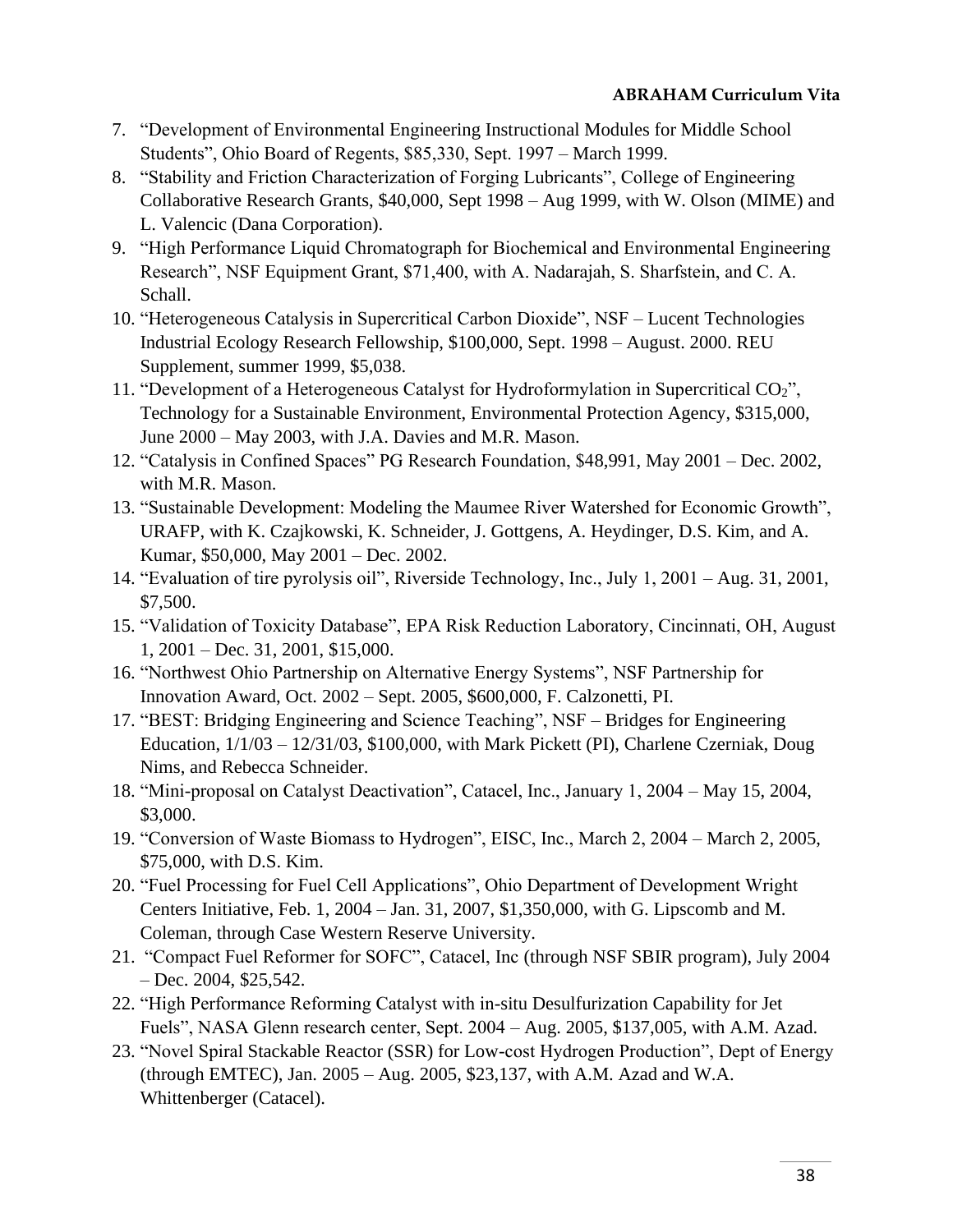- 24. "Clean and Renewable Hydrogen", Dept of Energy, May 1, 2005 April 30, 2006, approx. \$992,000, with A. D. Compaan, X. Deng, and others.
- 25. "Wright Fuel Cell Group Operating Funds", Ohio Department of Development, Wright Centers of Innovation, May 15, 2005 – May 14, 2008, \$404,840, with A.M. Azad, John McGrath (WFCG), and others.
- 26. Biodiesel Study, TARTA (US Department of Transportation), June 1, 2005 May 31, 2008, \$574,685, with Mark Vonderembse.
- 27. "Novel Spiral Stackable Reactor (SSR) for Low-cost Hydrogen Production", Dept of Energy (through EMTEC), Phase II, Jan. 2006 – July 2007, \$50,000, W.A. Whittenberger (Catacel), P.I.
- 28. "Compact Fuel Reformer for SOFC", Catacel, Inc (NSF SBIR Phase II), March 1, 2006 Feb. 2008, \$140,138.
- 29. "Clean Sources of Hydrogen", U.S. Army Contract W909MY-06-C-0048, August 1, 2006 July 31, 2007, \$850,000, with A.M. Azad and X. Deng.
- 30. "Utility Vehicle for the Hydrogen Economy", Ohio Department of Development, Jan. 1, 2007 – Dec. 31, 2008, \$228,022, with Tom Stuart and Ed Kron.
- 31. "A Novel Desulfurizer-embedded Processor for Sulfur-laden Logistic Fuels", Third Frontier Fuel Cell Program, May 1, 2007 – April 30, 2009, \$613,457, with A.M. Azad and William Whittenberger.

Youngstown State University

- 32. Durability and Performance Evaluation of Catalysts on Metal Foil, Ohio Department of Development (Wright Capital Fund), July 1, 2008 – June 30, 2010, \$504,114, with S. Cahttopadhyay (Catacel Corp).
- 33. Durability and Performance Evaluation of Catalysts on Metal Foil, Ohio Department of Development (Third Frontier Alternative Energy Program), July 1, 2008 – June 30, 2010, \$124,050, with S. Cahttopadhyay (Catacel Corp).
- 34. Center for Efficiency of Sustainable Energy Systems, US Department of Energy, Sept. 2009 – April 2012, with M.D. Costarell and C.A. Linkous, \$1,903,000.
- 35. "Structured Bed for CO<sup>2</sup> Capture", NSF STTR Phase I, 7/1/2010 6/30/2011, \$150,000 (\$49,845 YSU portion) S. Cahttopadhyay (Catacel Corp), PI.
- 36. Ohio Hub for Innovation and Opportunity: Advanced Materials Commercialization and Software Development, Ohio Department of Development, Sept 2010 – Sept 2013, \$250,000.
- 37. "Advanced Automotive Fuels Research, Development, & Commercialization Cluster (OH)", US Department of Energy (NETL), \$1,000,000, Oct 2010 – Sept. 2011, C.A. Linkous, PI.
- 38. TechBelt Energy Innovation Center, US Department of Energy, National Energy Technology Laboratory, \$2,700,000, April 2011 – Sept. 2012.
- 39. "Post-Combustion Capture of CO2, Sorbent Design and Implementation", National Energy Technology Laboratory, \$99,544, Oct. 2010 – Sept. 2012, S.R. Lovelace-Cameron, PI.
- 40. Support for the Environmental Progress Office, provided by AIChE, approximately \$20,000 per year, 2008 – 2019.
- 41. "CFD Analysis of Thermal Deburring", Extrude Hone, \$84,400, 2019, with S. Moldavan.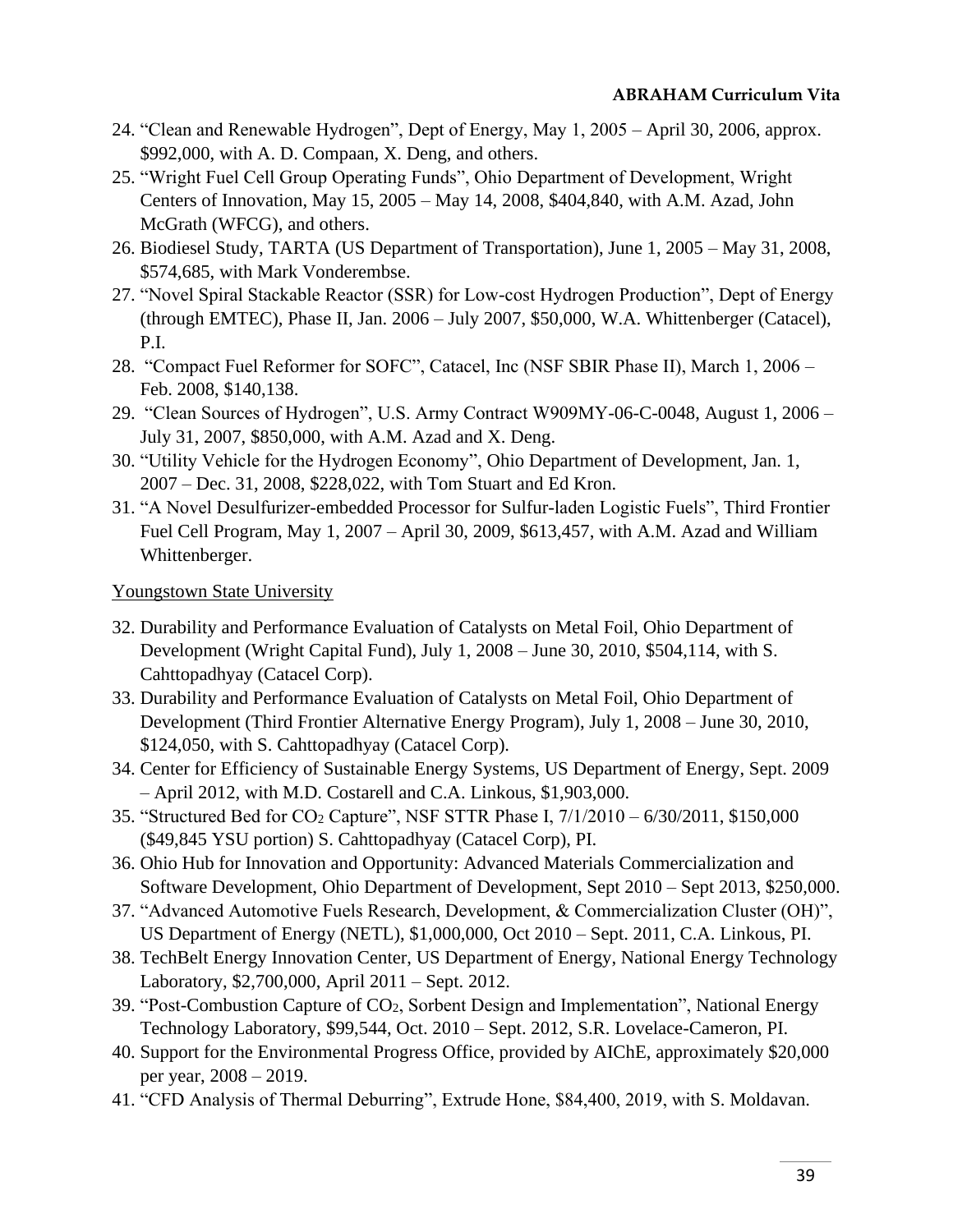42. "Aerosol spray coating for fuel cell development", Hall Labs, \$18,000, with C. A. Linkous.

Western Illinois University

43. "Promoting Engineering Access for Rural Learners (PEARL)", NSF Scholarships in Science, Technology, Engineering, and Mathematics, Sept 2022 – Aug 2028, with Blair McDonald, Garrett Hunter, and Debbie Kepple-Mamros, \$749,950, under development for resubmission, February 2022.

# *Teaching*

## University of Tulsa

- ChE 1002 Introduction to Chemical Engineering, F 94
- ChE 2003 Stoichiometry, F 88, Sp 90, Sp 91, Sp 92, Sp 93, Sp 96.
- ChE 3063 Equilibrium Thermodynamics, F 89, F 90, F 91, F 92.
- ChE 3083 Mass Transfer, Sp 87, Sp 88, Sp 89, Sp 90.
- ChE 4063 Chemical Reactor Design, F 87, F 88.
- ChE 4971 Senior Seminar, F 94
- ChE 7023 Thermodynamics, F 92, F 93, Sp 96.
- ChE 7033 Reaction Kinetics, Sp 95.
- ChE 7043 Heat and Mass Transfer, Sp 89.
- ChE 7863 Catalysis, Sp 88, Sp 1994.
- ES 3083 Engineering Economics, Sp 92.
- Graduate Seminar Coordinator, Sp 88; F 89 Sp 92.

## University of Toledo

ChEE 2010 – Material and Energy Balances, Sp. 00, Sp. 01 ChEE 2230 – Thermodynamics I, Su 99 ChEE 2330 – Thermodynamics II, Sp 98, Sp 03 ChE 430 – Reactor Design, Sp 97 ChEE 4890; ChEE 4110 – Pollution Prevention, F 98, F 99, Su 00 ChEE 4500 – Senior Lab, Sp. 02 ChEE 4980, 5980 – Green Engineering, F 02, F 03, F 05, Sp. 07 ChE 5/797; ChEE 5930 – Graduate Seminar, W 97, Sp 97, F 99 ChE 621, 6510 – Graduate Thermodynamics, W 97, F 97, Sp. 99 ChEE 6500 – Reaction Engineering, Sp. 04

## Youngstown State University

HONR 2601B – STEM Honors Seminar, Sustainable Energy, F11 MECH 2610 – Engineering Thermodynamics, F16 CHEN 3771 – Chemical Engineering Thermodynamics, F18, S19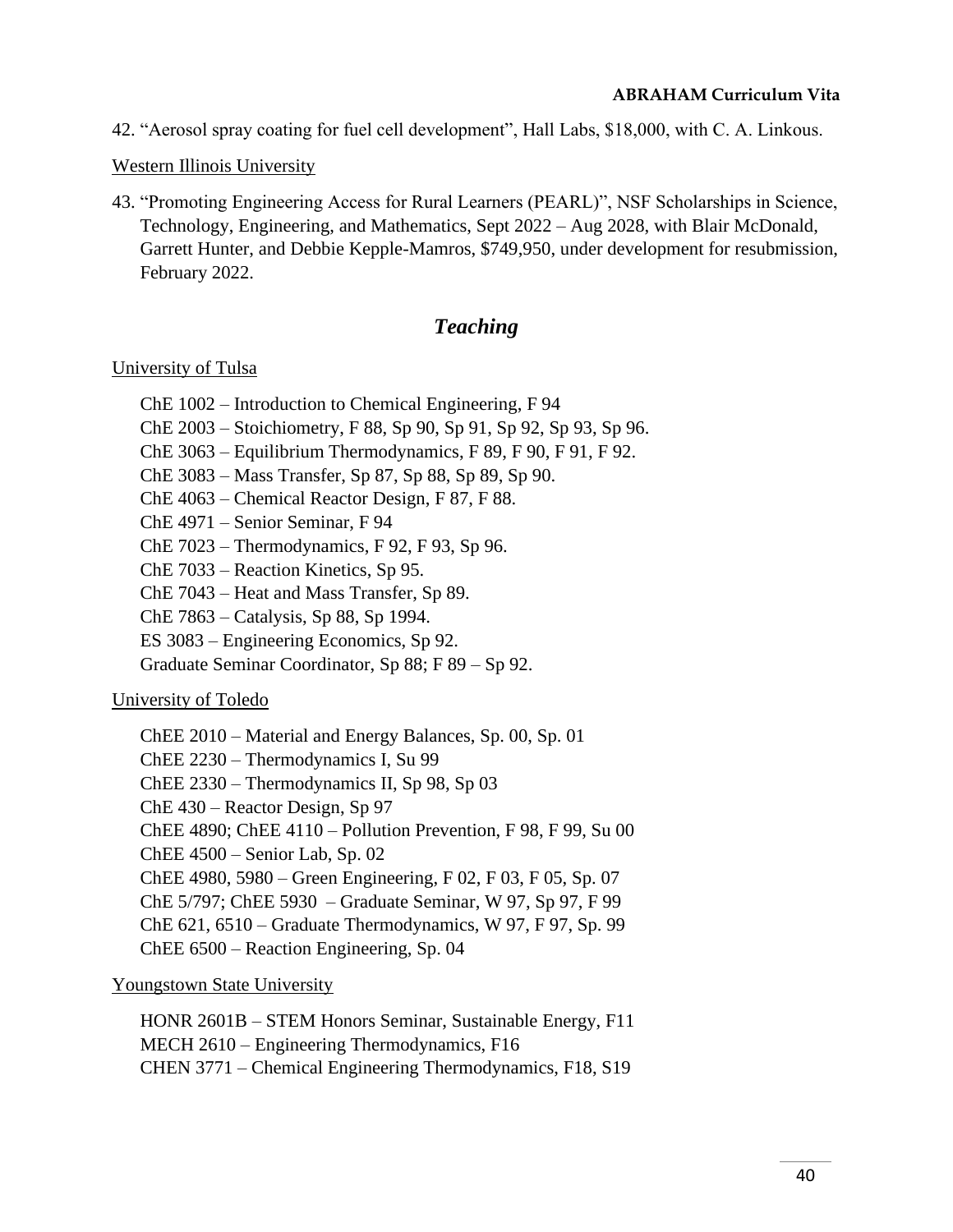## Western Illinois University

| GH 299 – Honors Seminar, The Next Great Idea, F20                                                                         |               |
|---------------------------------------------------------------------------------------------------------------------------|---------------|
| GH 299 – Honors Seminar, The President's Leadership Class, S21, F21, S22                                                  |               |
| ETL 515 - Research Design, Visualization, and Dissemination, F21                                                          |               |
| ENGR 490 – Senior Design, S22                                                                                             |               |
| ET 455 – ET Seminar: Sustainable Engineering, S22                                                                         |               |
| Short Course Activities, Department of Engineering Professional Development, University of<br>Wisconsin-Madison Extension |               |
| "Chemical Engineering for Non-Chemical Engineers,                                                                         | $1995 - 2014$ |
| "Green Engineering:                                                                                                       | 2001          |
|                                                                                                                           |               |

Effective Techniques for Minimizing the Environmental Impact of Processes"

## Academies Attended

| Participant, AASCU New Presidents Academy | $2020 - 2021$ |  |
|-------------------------------------------|---------------|--|
| Participant, Ohio Energy Summit           | 2011          |  |

# *Professional Memberships*

| Phi Beta Delta – Honor Society for International Scholars | $2020$ - present |
|-----------------------------------------------------------|------------------|
| <b>American Chemical Society</b>                          | 1985 - $present$ |
| American Institute of Chemical Engineers                  | 1985 - $present$ |
| Sigma Xi, the Scientific Honor Society                    | 1985 - $present$ |
| Tau Beta Pi                                               | 1980 - $present$ |
| American Society of Engineering Education                 | 1999 - 2016      |
| Air and Waste Management Association                      | 1988 - 1991      |
|                                                           |                  |

# *Professional Service Activities*

I participated in my professional societies through service on boards and committees, including programming committees. I organized many technical sessions at national and international meetings, identifying, inviting, and selecting speakers. In addition, but not listed, I have chaired or co-chaired over 100 technical sessions at technical meetings.

| International Organizing Committee, 23 <sup>rd</sup> Annual Green Chemistry         | $2018 - 2019$ |
|-------------------------------------------------------------------------------------|---------------|
| & Engineering and 9th International Green and Sustainable Chemistry                 |               |
| Conference, Reston, VA USA                                                          |               |
| International Organizing Committee, The 8 <sup>th</sup> International Conference on | 2017          |
| Green and Sustainable Chemistry, Melbourne, Australia                               |               |
| Member, Committee to Assess Supercritical Water Oxidation System Testing            | $2012 - 2013$ |
| for the Blue Grass Chemical Agent Destruction Pilot Plant                           |               |
| National Research Council of the National Academies                                 |               |